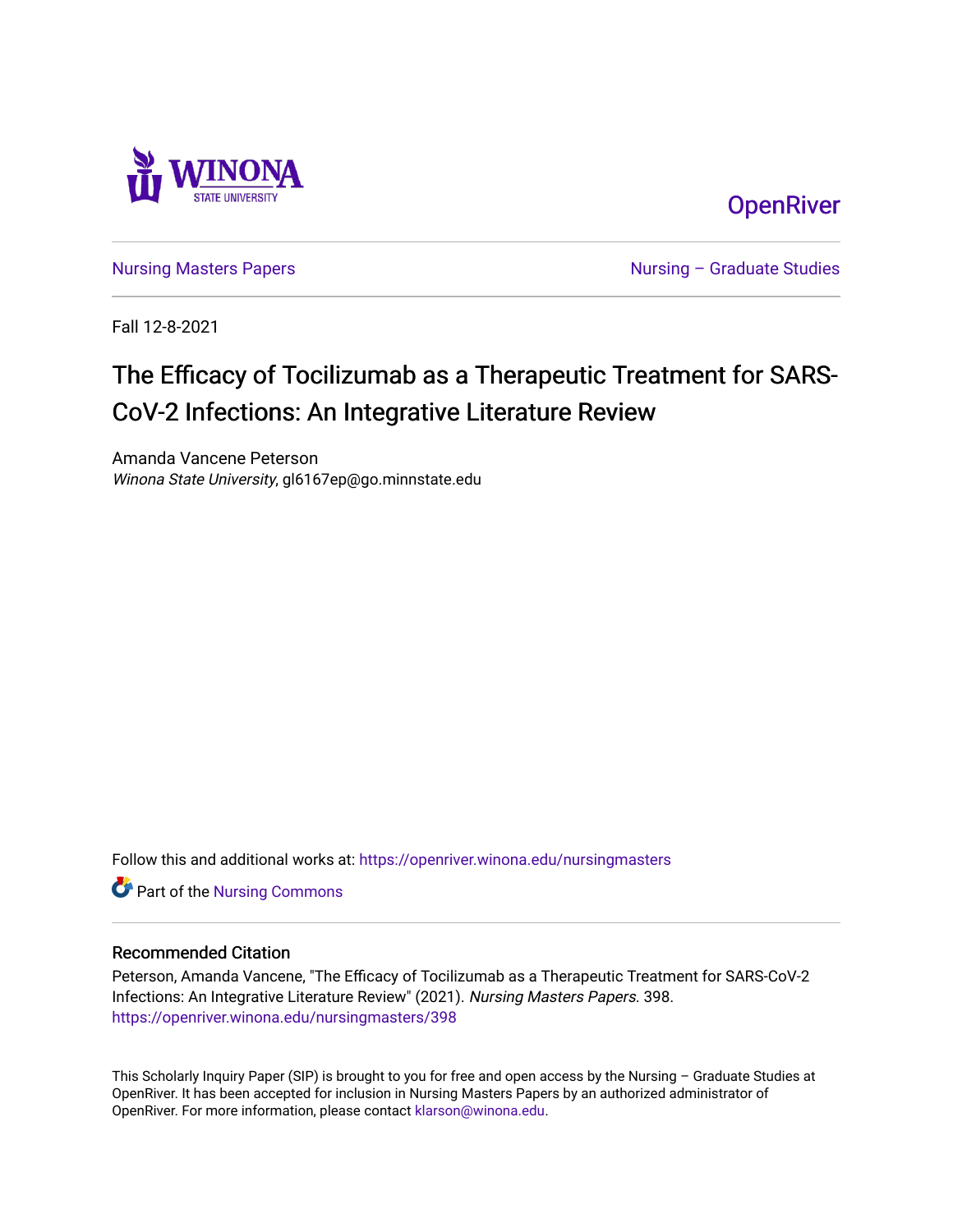The Efficacy of Tocilizumab as a Therapeutic Treatment for SARS-CoV-2 Infections:

An Integrative Literature Review

A Scholarly Inquiry Paper Submitted to the Faculty Of the Department of Nursing College of Nursing and Health Sciences Of Winona State University

> by Amanda V. Peterson

In Partial Fulfillment of the Requirements Of the Degree of Master of Science

December 8, 2021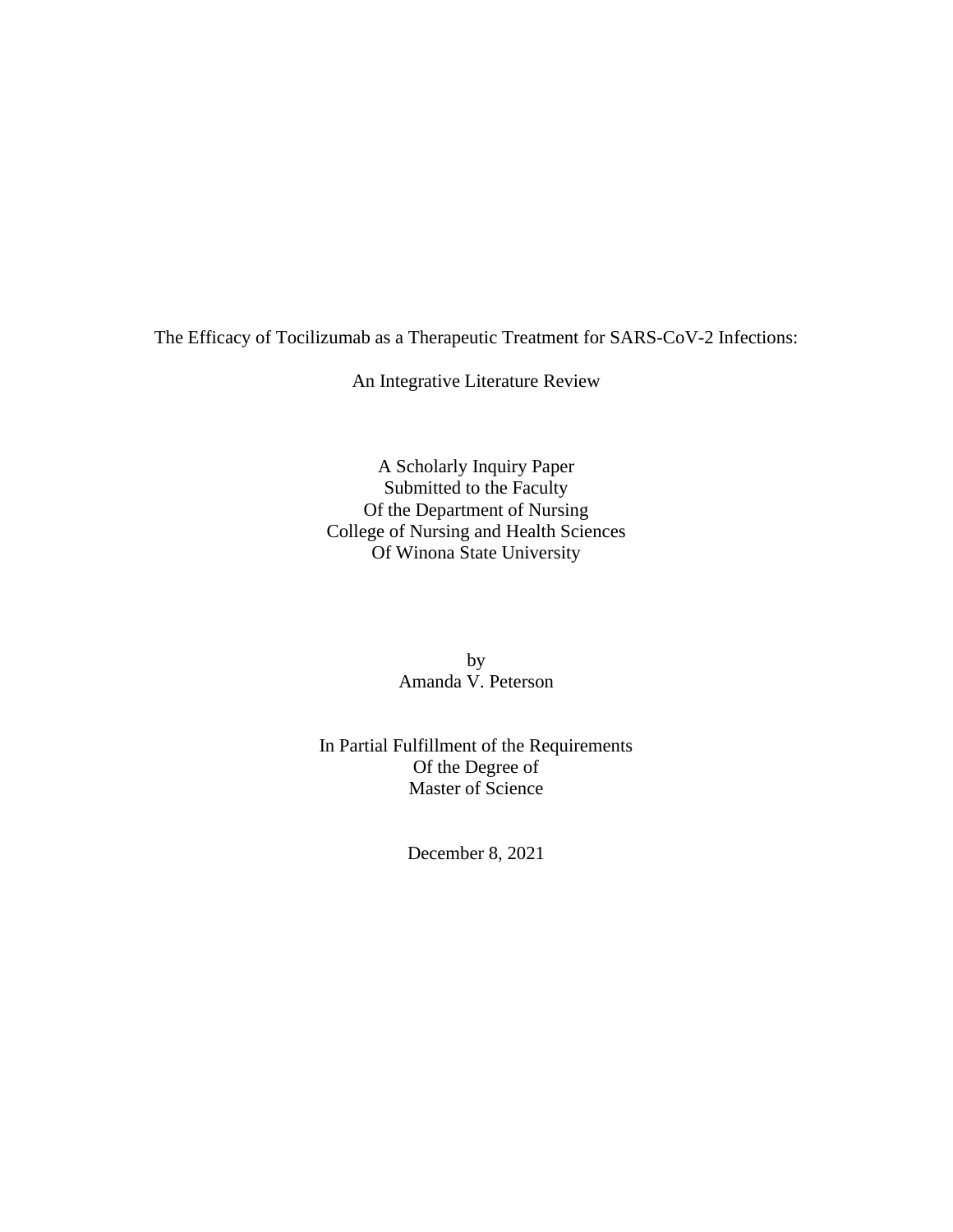# ¥

# Winona State University

### COMPLETED SCHOLARLY INQUIRY PAPER APPROVAL FORM

| TO:          | Sonja J. Meiers, PhD, APRN, CNS, PHN, AGCNS-BC<br>Professor and Director, Department of Graduate Nursing |
|--------------|----------------------------------------------------------------------------------------------------------|
| <b>FROM:</b> | Amanda Peterson                                                                                          |
| RE:          | FACULTY ENDORSEMENT and FINAL REVIEW COMMITTEE                                                           |
| DATE:        | 12/8/2021                                                                                                |
|              |                                                                                                          |

### **SCHOLARLY INQUIRY PAPER TITLE:**

The Efficacy of Tocilizumab as a Therapeutic Treatment for SARS-CoV-2 Infections: An **Integrative Literature Review** 

### **SCHOLARLY INQUIRY PAPER COMMITTEE:**

Chairperson Signature:

| Julie Ponto, PhD, APRN, CNS                   |  |
|-----------------------------------------------|--|
| Jolie Ponto, PhD, APRN, CNS, AGCNS-BC, AOCNS® |  |

Member Signature:

Kimberly J Langer Digitally signed by Kimberly J Langer Kimberly Langer, DNP, APRN, CNP, ACNP-BC, FNP-BC

Date of Final Approval by Committee:

12-08-2021

E copy to: The Office of Graduate Studies, Attached to Thesis/Scholarly Inquiry Paper Project, Student File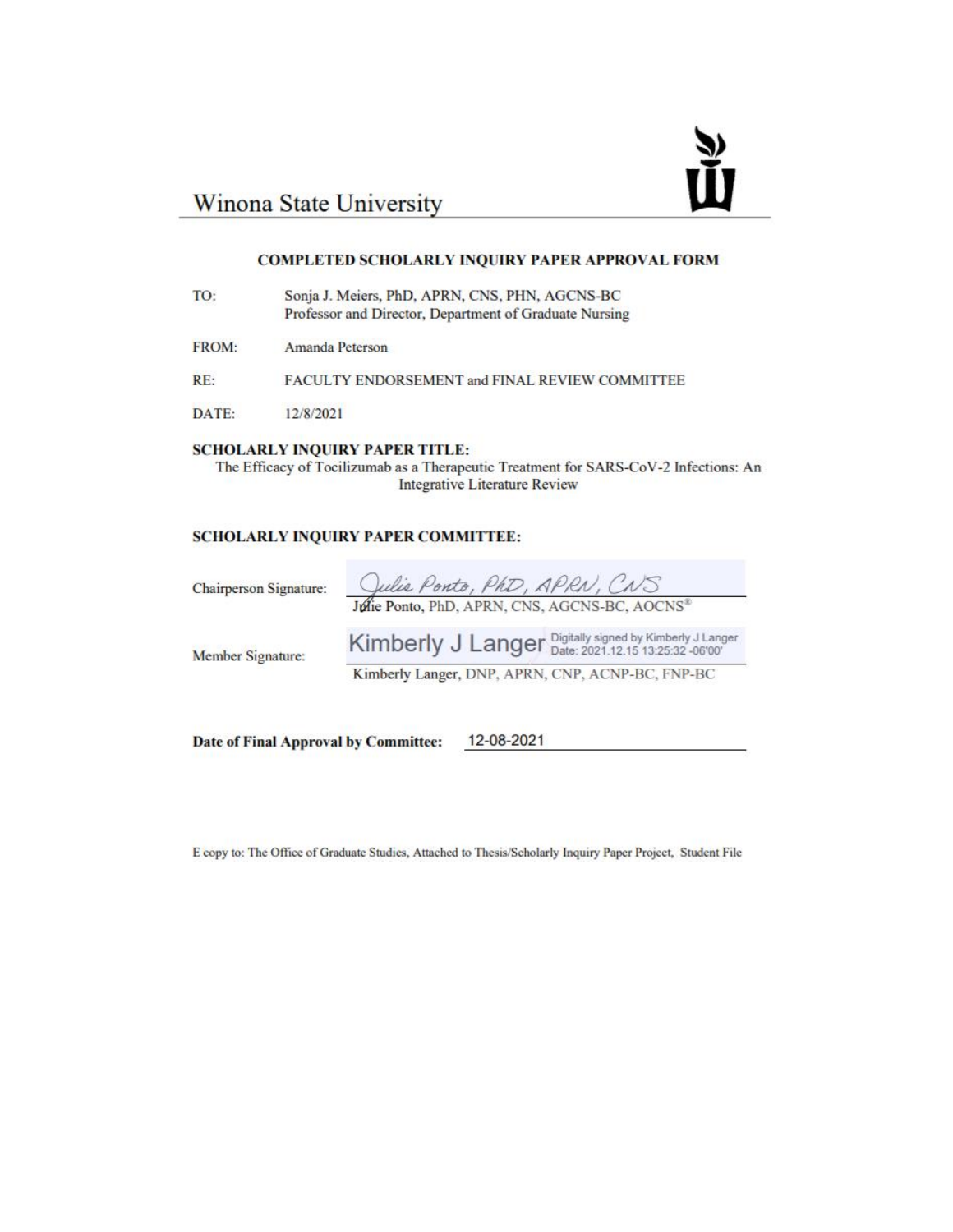Copyright

2021

Amanda V. Peterson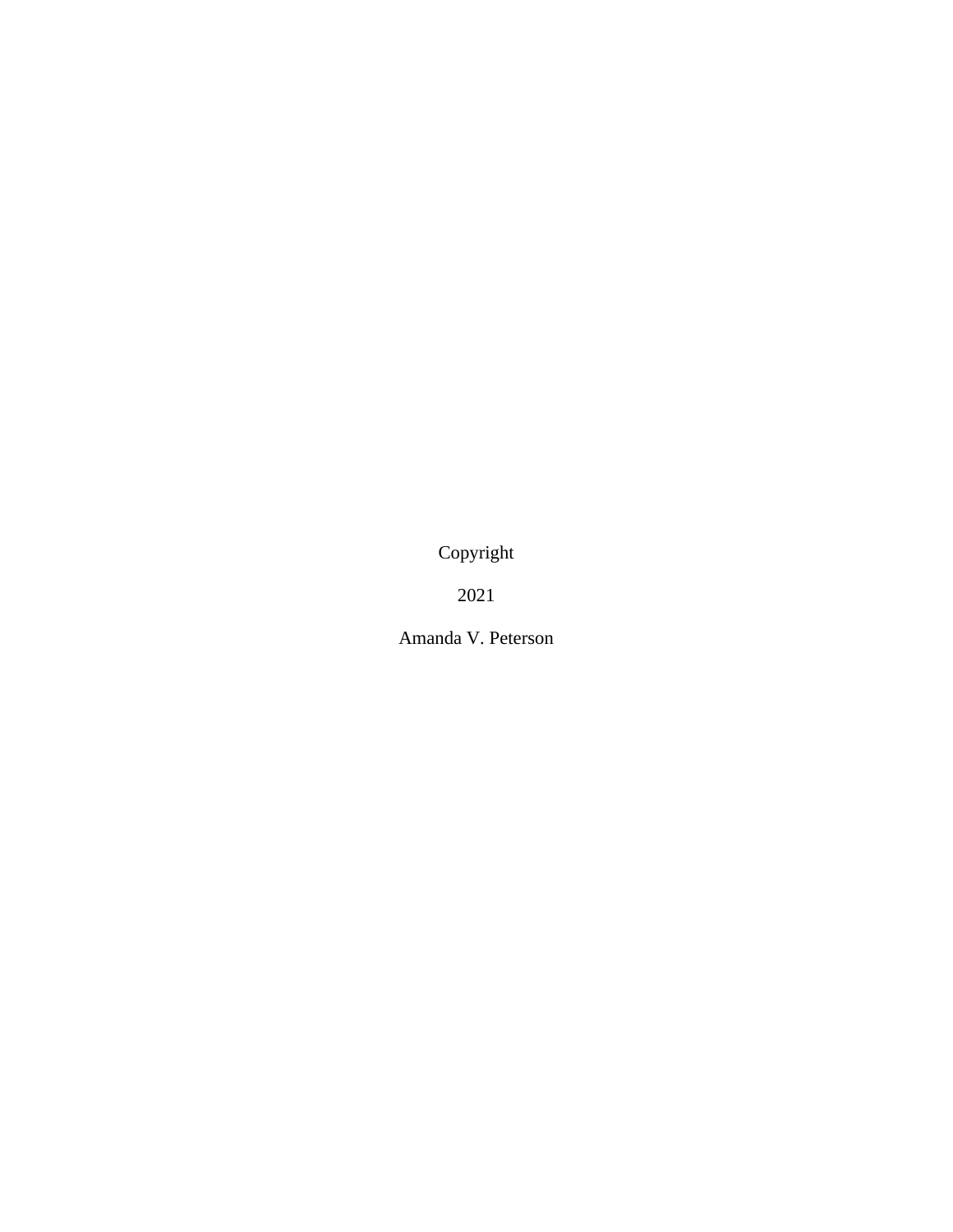### **Abstract**

The novel coronavirus SARS-CoV-2 and resulting COVID-19 infection has spread from a cluster of unidentified pneumonia cases in Wuhan, China, into an ongoing global health crisis. The strain on the healthcare systems and loss of human life has made finding ways to treat severe COVID-19 infections of the utmost importance. Mortality from COVID-19 has been shown to result from an overwhelming inflammatory response similar to the cytokine release syndrome seen in certain autoimmune reactions (Tleyjeh et al., 2020). It also can be seen after chimeric antigen receptor T-cell (CAR-T) therapy for certain cancers. It is hypothesized that treatments targeting the prevention of the "cytokine storm" would improve patient outcomes. One of the specific intended targets is that of interleukin 6 (IL-6), one of the pro-inflammatory cytokines found in the cytokine release syndrome (CRS). Tocilizumab is a medication that is potentially given post CAR-T therapy to prevent CRS (Campochiaro et al., 2020) This medication works by inhibiting IL-6 and halting the immune response that triggers the inflammatory cascade. This review of the literature examines the efficacy of tocilizumab in the treatment of severe COVID-19 infections.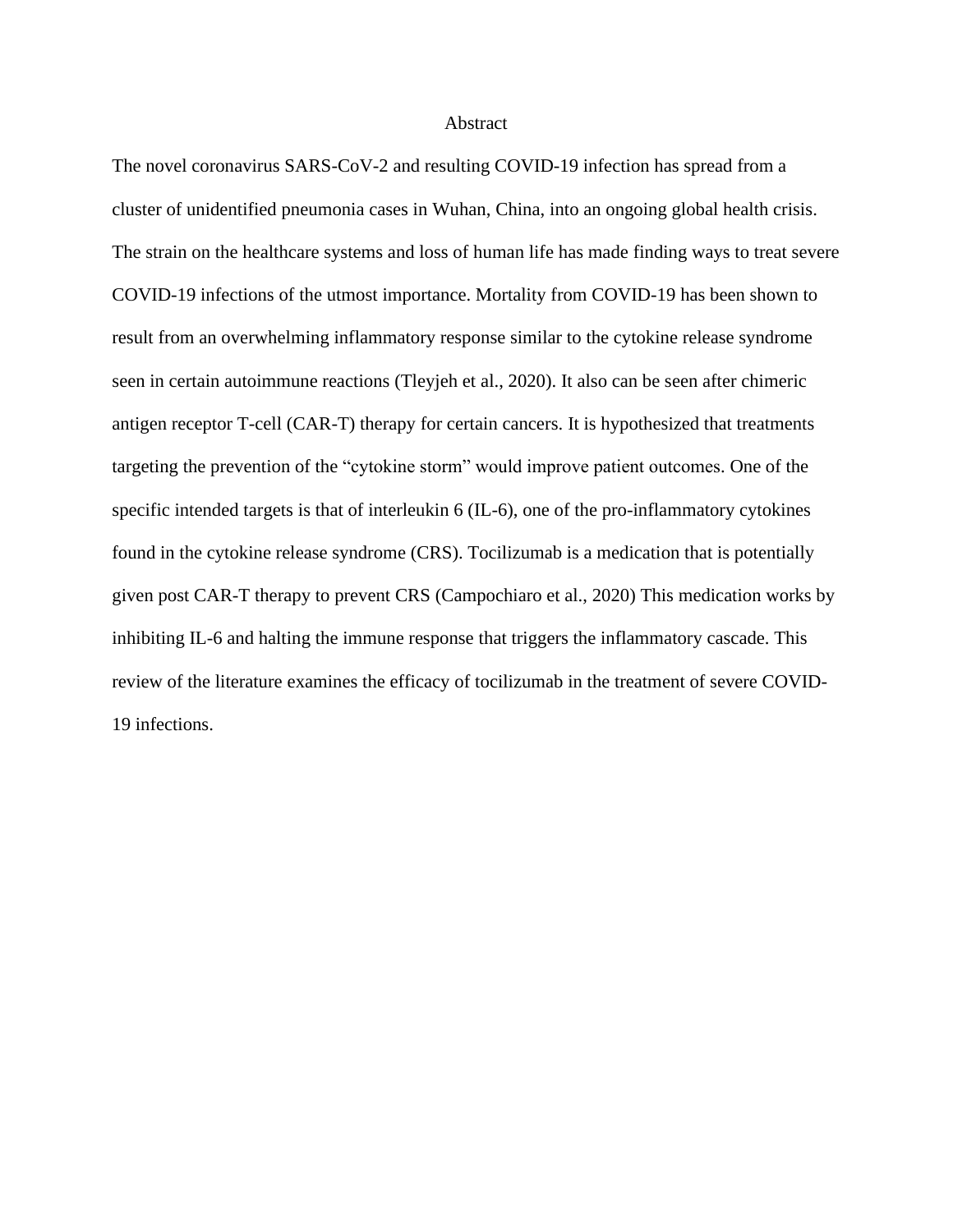# TABLE OF CONTENTS

Page

| IV. CONCLUSIONS, IMPLICATIONS, AND RECOMMENDATIONS FOR |
|--------------------------------------------------------|
|                                                        |
|                                                        |
|                                                        |
|                                                        |
|                                                        |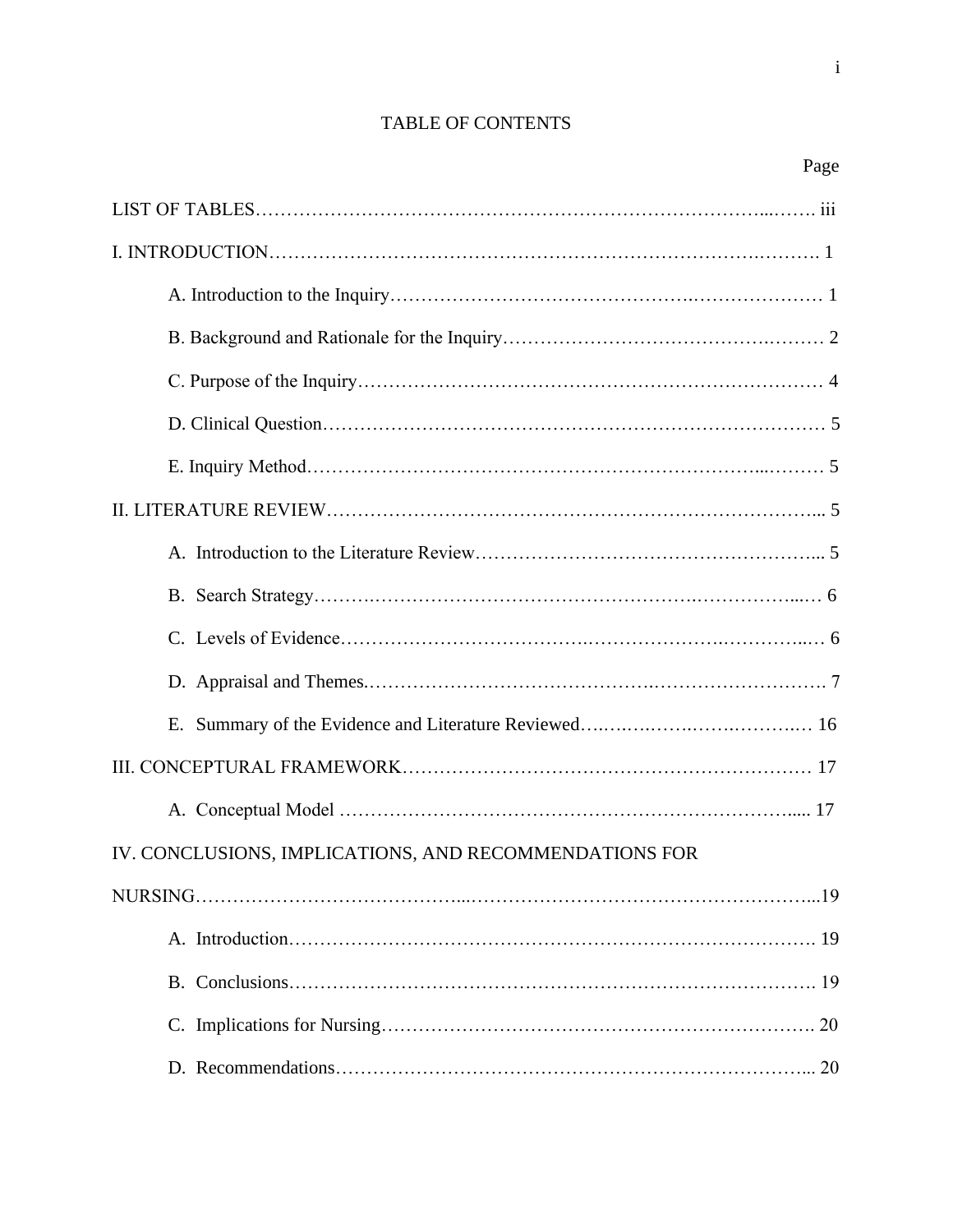| APPENDIX A. JOHNS HOPKINS EVIDENCE BASED PRACTICE MODEL  47 |  |
|-------------------------------------------------------------|--|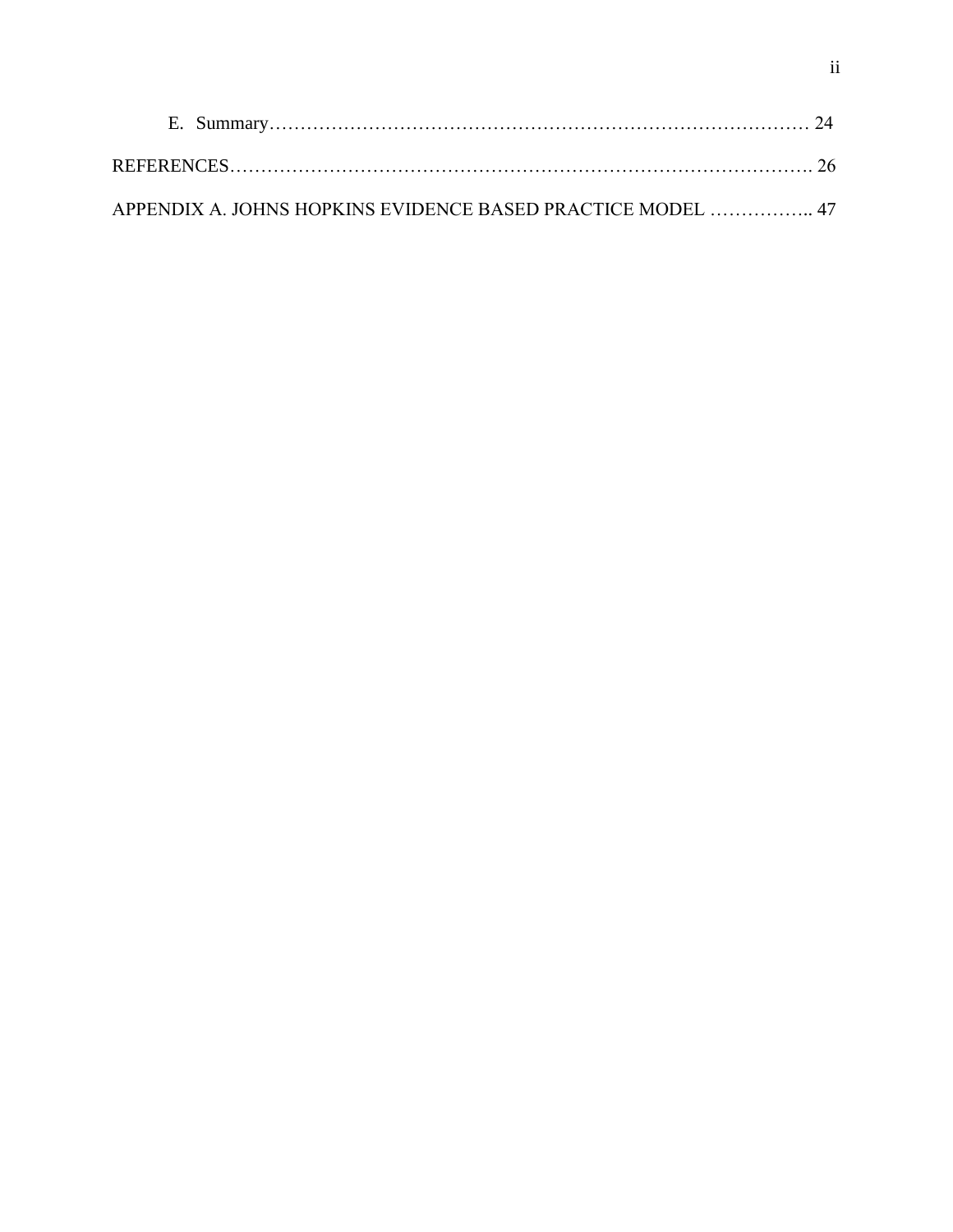# LIST OF TABLES

| Table | Page |
|-------|------|
|       |      |
|       |      |
|       |      |
|       |      |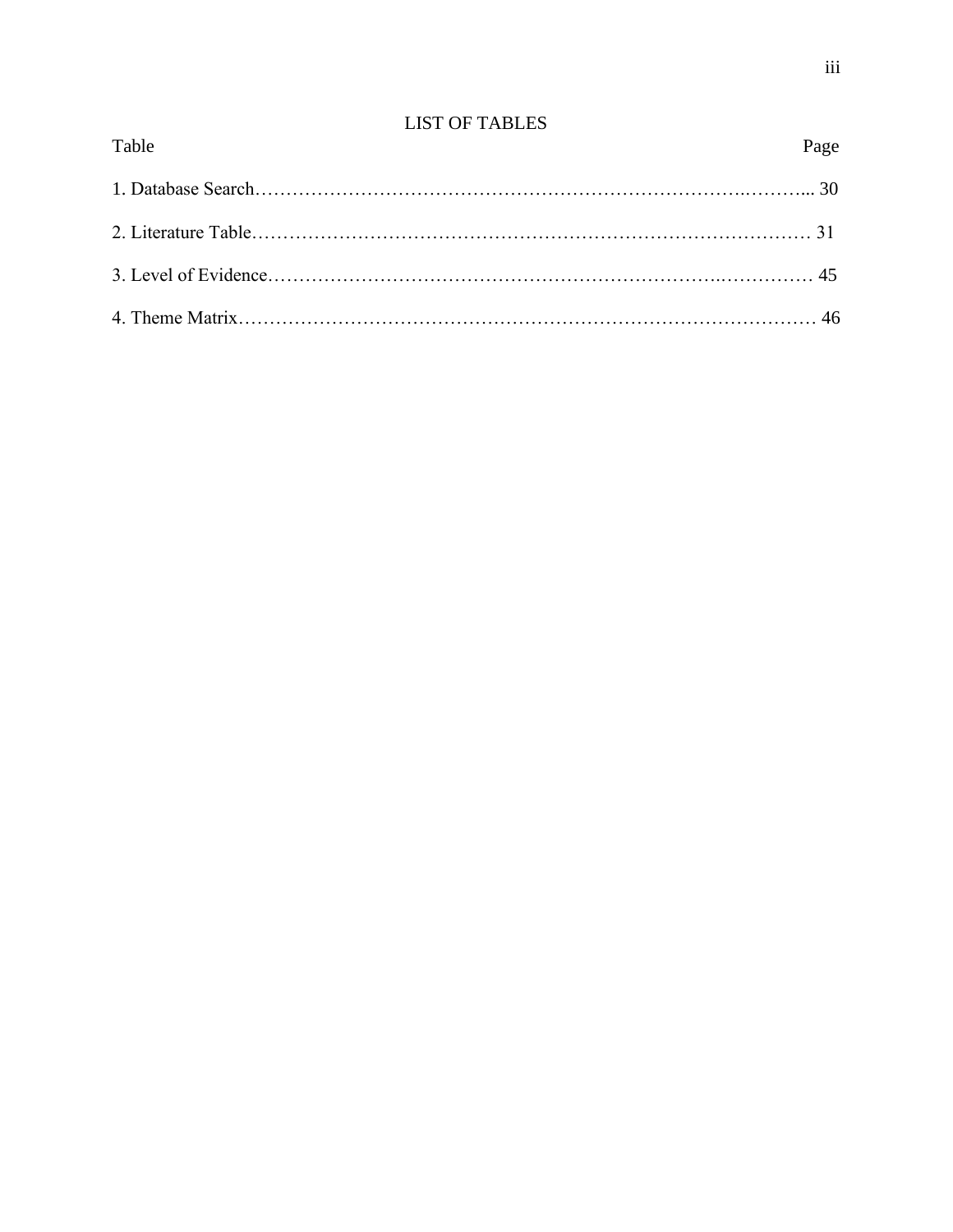### **Introduction**

### **Introduction to the Inquiry**

The novel virus, severe acute respiratory syndrome coronavirus 2 (SARS-CoV-2), was first identified at the end of 2019 following an outbreak of unexplained pneumonia cases in Wuhan, China (Alzghari & Acuna, 2020). The resulting infection, officially labeled the coronavirus disease 2019 (COVID-19) on February 11, 2020, has since spread into a global pandemic and a public health crisis (Xu et al., 2020). As of November 24, 2021, COVID-19 has been identified in 259 million cases and 5.17 million deaths worldwide and is still causing turmoil throughout the globe (Centers for Disease Control and Prevention, [CDC], 2021) The United States has had 47.8 million cases and 772,180 deaths thus far, and the numbers continue to climb (CDC, 2021). Treatment for COVID-19 is supportive in nature and aims to shorten disease course and diminish disease severity. Therefore, the research regarding these potential therapies is of paramount importance.

SARS-CoV-2 is a ribonucleic acid (RNA) virus from the genus Betacoronavirus that utilizes a glycoprotein, or spike protein, to bind to the host's angiotensin-converting enzyme 2 (ACE2) receptor (Stasi et al., 2020). Once the spike protein is bound to the ACE2 receptor, the virus gains entry to the host cell via the protease TGRBSS2 (Stasi et al., 2020).

COVID-19 has extremely variable clinical course from person to person. In some cases, it is asymptomatic while others become critically ill and develop acute respiratory distress syndrome (ARDS) (Salveti et al., 2020). Individuals with altered immune function and the elderly are particularly susceptible to severe disease and have higher mortality rates (Xu et al, 2020). Individual susceptibility of the host to potentiating a dysfunctional immune response seems to be associated with increased severity of the disease process (Menzella et al., 2020). Lan

1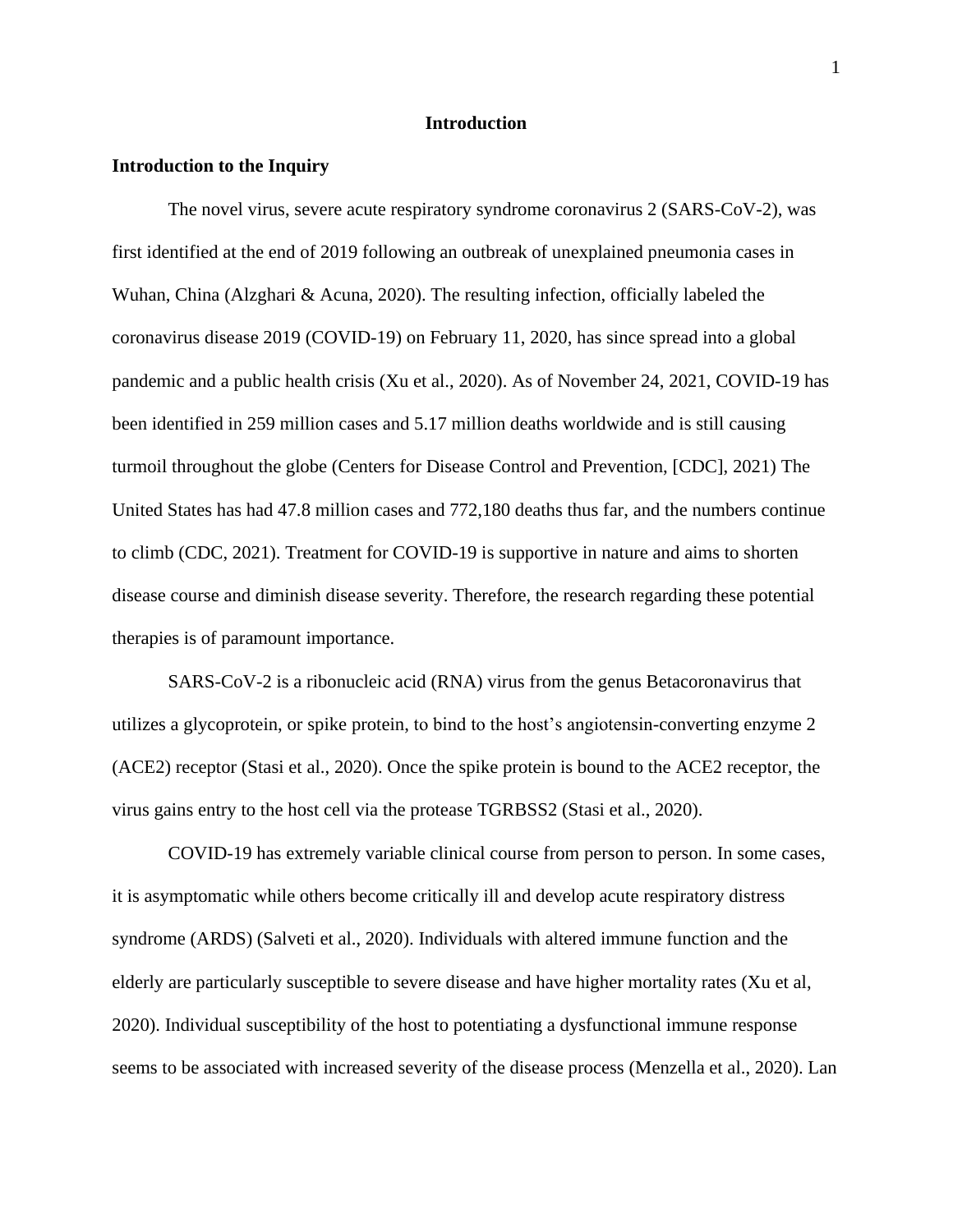et al. (2020) found that severe cases of COVID-19 have an overall mortality rate of 6.36%, although multiple variants have different outcomes and mortality rates differ greatly across age groups.

### **Background and Reason for Inquiry**

Individuals with a severe clinical course requiring intensive care treatment often present in a hyperinflammatory state. The lab values of these critically ill patients show elevated serum interleukin-6 (IL-6) levels and other pro-inflammatory cytokines, which represent a "cytokine storm" or cytokine release syndrome (CRS) (Lan et al., 2020). Dastan et al. (2020) used an IL-6 level over 10 pg/mL as a marker of hyperinflammation. Elevated tumor necrosis factor and granulocyte colony stimulating factor were also noted (Mady et al., 2020). CRS seems to play a role in severe COVID-19 (Klopfenstein, et al. 2020).

Mady et al. (2020) found that the increase in inflammatory factors can cause a myriad of clinical problems that worsen the disease course. Post-mortem examination of COVID-19 lung tissue found micro thrombosis, proteinaceous exudate, and alveolar edema, which suggests that the hyperinflammation and associated thromboembolic disease enhanced the lung tissue damage and resulting fibrosis (Mady, et al, 2020). Other laboratory values such as an elevated C-reactive protein (CRP), ferritin, and D-Dimer were also noted and further represent a dysregulation of the immune system (Mady et al., 2020). Campochiaro et al. (2020) defined hyperinflammation as having a CRP greater than or equal to 100 mg/L and a ferritin of greater than or equal to 900 ng/mL. Klopfenstein et al. (2020) reported that elevations in CRP, ferritin, and IL-6 to represent a significant increase in mortality for this patient population.

CRS is associated with many of the negative clinical outcomes seen in COVID-19 and may contribute to an elevated morbidity and mortality (Price et al., 2020). In CRS, the release of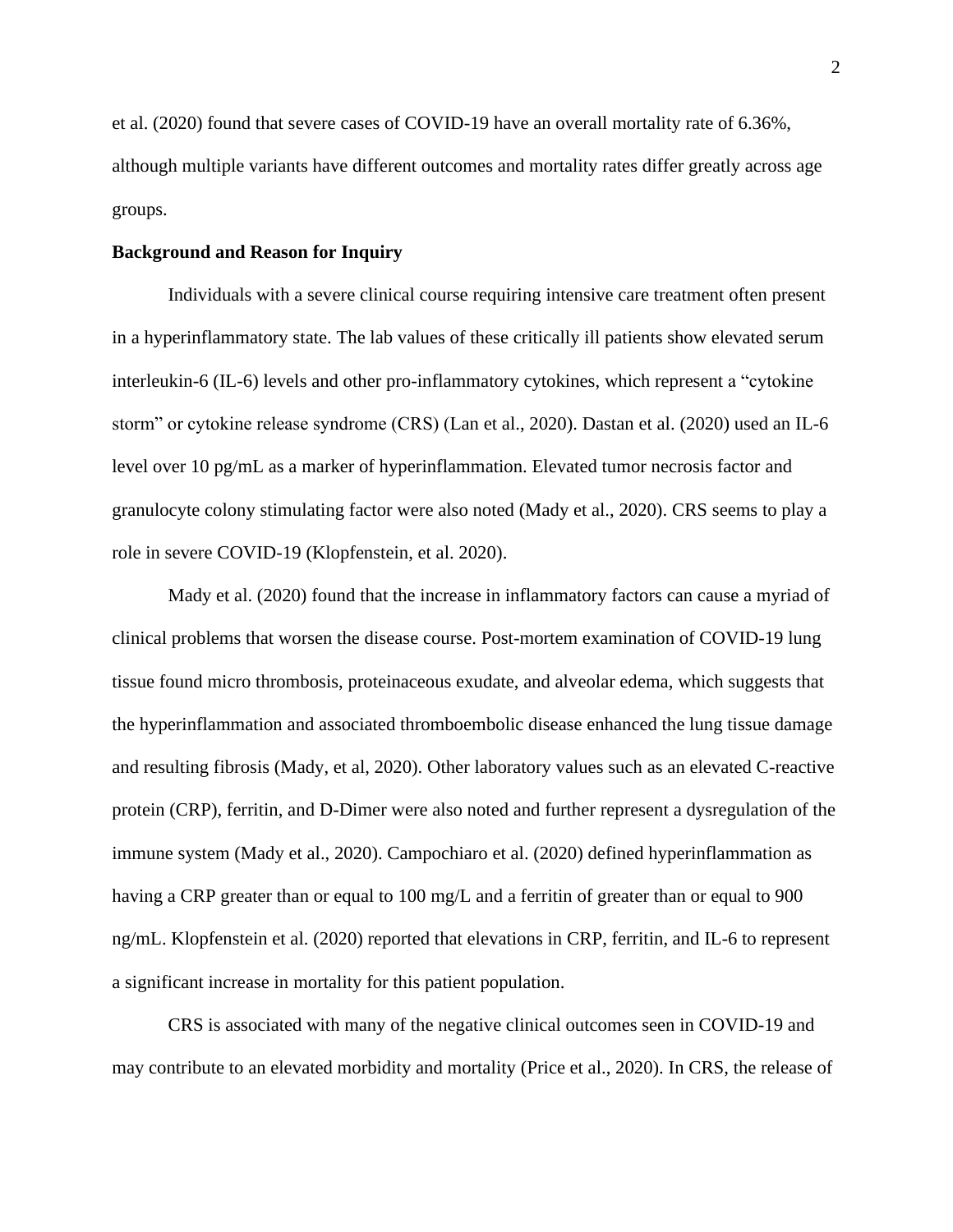pro-inflammatory cytokines occurs in response to the activation of the immune system's inflammatory cascade. The resulting inflammation is associated with cardiovascular events, multi-organ failure, and death (Price et al., 2020). Klopfenstein et al (2020) also attributes the lung injury titled acute respiratory distress syndrome (ARDS) seen in COVID-19 to this cytokine inflammatory response. The post-viral hyperinflammation usually occurs in the second week of the illness and is associated with worsening severity of the disease (Klopfenstein et al, 2020).

When the immune system is acting properly, macrophages are activated via two methods, damage-associated molecular patterns (DAMPS), and pathogen-associated molecular patterns (PAMPS). DAMPS are pieces of cells damaged by the virus. PAMPS are part of the virus themselves, such as viral RNA (Tleyjeh et al., 2020). These molecules activate receptors which then trigger an innate antiviral immune response and adaptive immunity to fight the infection and begin the healing process.

Severe COVID-19 disease seems to be caused by the dysregulation of this innate immune response, most likely activated by a type of cell death called pyroptosis. Pyroptosis activates several proinflammatory cytokines (including IL-6) that promote immune recruitment to the affected tissues. This immune overreaction promotes an increase of cell damage (Tleyjeh et al., 2020).

The elevation of these cytokines and other proinflammatory markers are associated with higher disease severity and worsening overall prognosis in COVID-19 infection (Tleyjeh et al., 2020). Therefore, treatments aiming to reduce this immune reaction and decreasing the levels of proinflammatory markers are now being evaluated.

There are various antiviral and immunomodulatory agents being used to attempt to improve patient outcomes, and research is ongoing. One of the therapeutic options being studied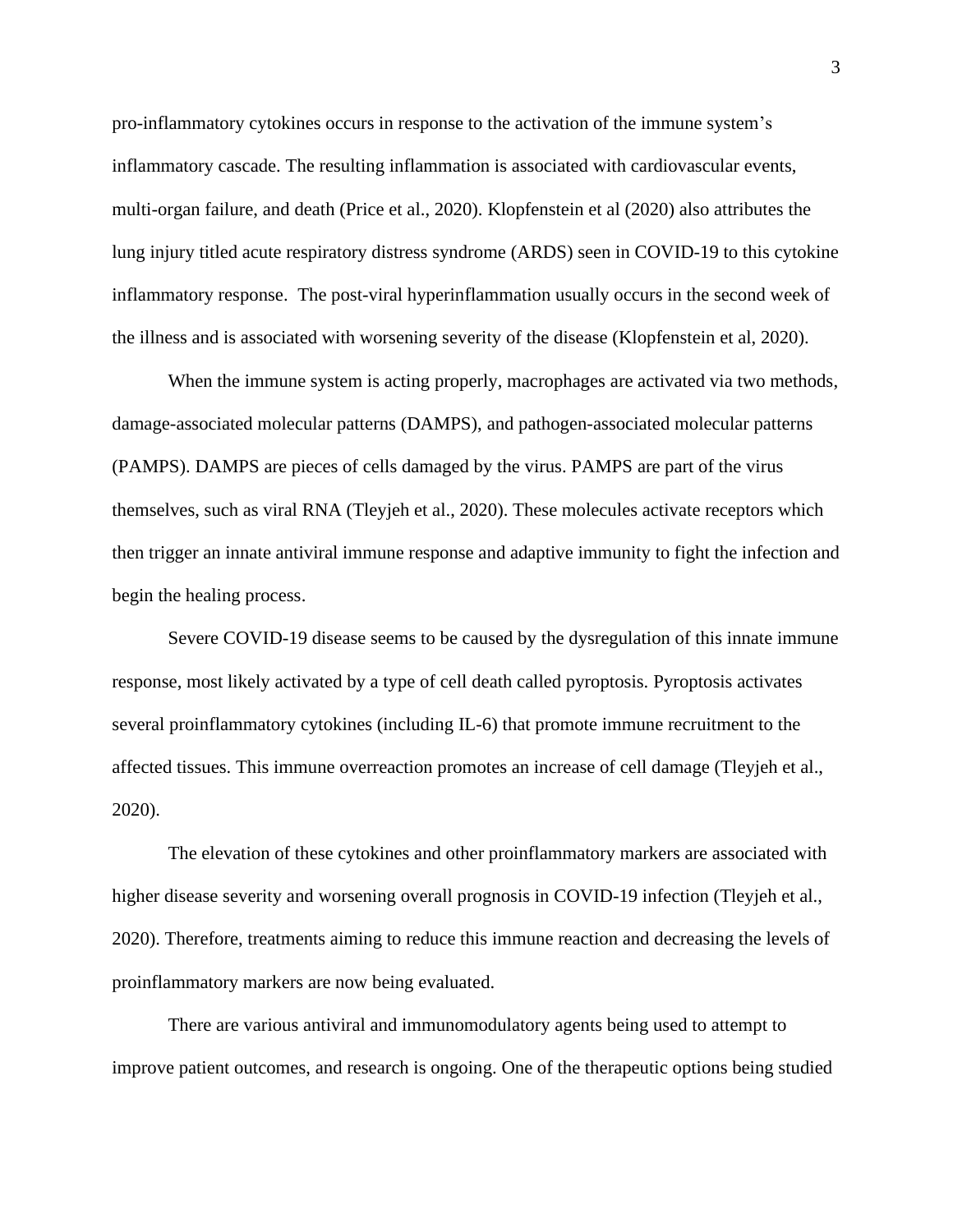is the use of tocilizumab to blunt the uncontrolled immune reaction and cytokine storm seen in severe COVID-19 infections.

Tocilizumab (TCZ) is being used to attempt to reduce morbidity and mortality in severe to critically ill patients with COVID-19 (Malekzadeh et al., 2020). TCZ is currently approved for use in the treatment of rheumatoid arthritis, giant cell arteritis, and juvenile idiopathic arthritis. It is also one of the approved therapeutics in use to treat CRS, a life-threatening complication noted following chimeric antigen receptor T-cell therapy (CAR T-cell therapy) for certain cancers (Campochiaro et al., 2020).

Individuals who present with severe and critical COVID-19 disease have clinical and laboratory signs that are also seen in CRS. They often have high fevers, severe muscle pain and fatigue. Their labs show elevated inflammatory markers such as C-reactive protein, ferritin levels, and IL-6. Due to these similarities, TCZ was approved in many countries for off-label use in the setting of the global pandemic to attempt to slow or curtail progression of the disease course (Campochiaro et al., 2020).

TCZ is a recombinant humanized monoclonal antibody that works as an IL-6 receptor antagonist (Lan et al., 2020). The goal for the TCZ therapy in the setting of COVID-19 is to block the pro-inflammatory activity that leads to multi-organ failure in this patient population. Pneumonia and the subsequent respiratory failure is the most common cause of death in patients with COVID-19 infections (Perrone et al., 2020). By neutralizing the IL-6 inflammatory factor in the cytokine release syndrome, the aim is to then block the resulting cytokine storm and diminish the severity of disease (Klopfenstein et al., 2020).

### **Purpose of the Inquiry**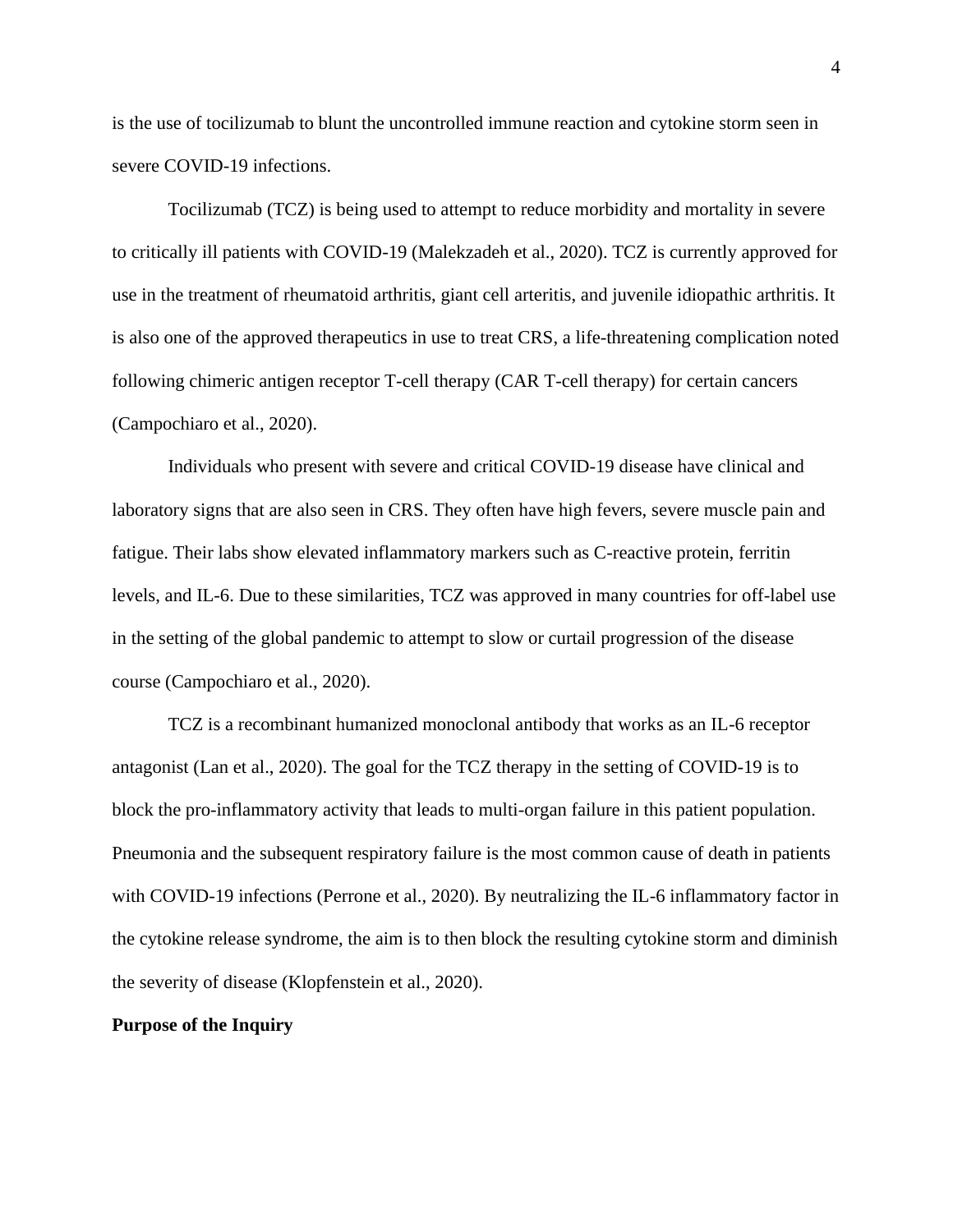Investigating the efficacy of possible COVID-19 therapeutics is of utmost importance, as the COVID-19 pandemic continues to have a profound impact on society and the healthcare system. The purpose of this scholarly inquiry is to examine the literature describing the use of TCZ in the treatment of severe to critical COVID-19 infections. The rationale for the inquiry is to identify best-practice TCZ treatment for this patient population, as the science surrounding this novel infection is evolving.

### **Clinical Question**

Based on the above information, a clinical question was created to guide the literature search and resulting literature review. The clinical question, in the PICO format where (P) is Population, (I) is the Intervention, (C) is the Control, and (O) is the Outcome is as follows: for patients with severe to critical COVID-19 infections, does the administration of TCZ compared with standard treatment have a positive impact on patient outcomes? Outcomes for the sake of this inquiry would be limited to reduced morbidity, mortality, or other clinical improvements such as the level of oxygen support.

### **Inquiry Method**

The method used for this scholarly inquiry paper was an integrative literature review. This method of inquiry provides an extensive review of the of the evidence in the literature with the aim of further understanding the clinical problem and evaluating the possible intervention. The literature is then assessed to provide insight and recommendations regarding the clinical problem described above.

### **Literature Review**

### **Introduction**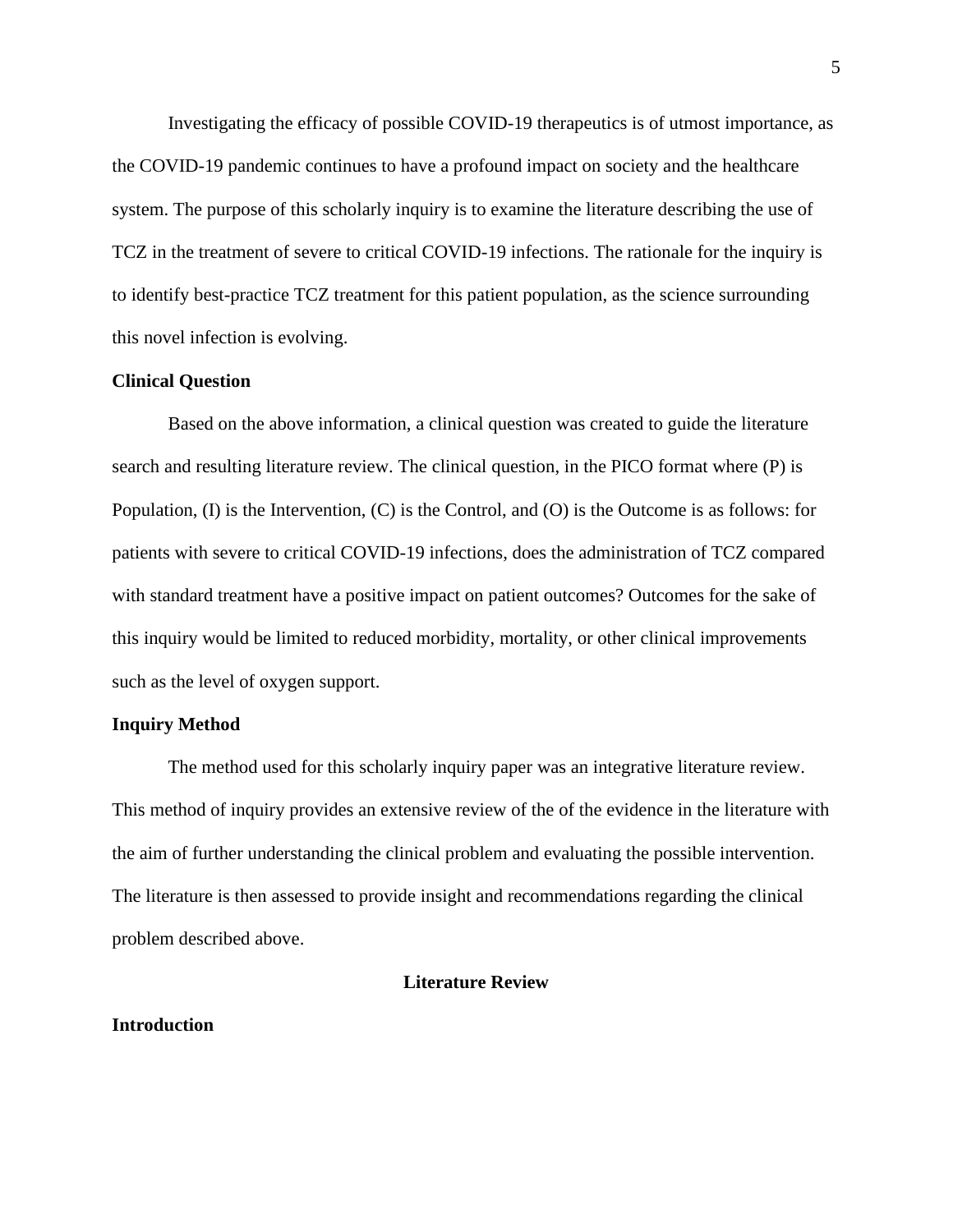A literature review was conducted using several search engines to evaluate the use of TCZ in the treatment of severe COVID-19 infection and to review the current studies available on the emerging topic. The articles that were selected for this review were chosen based on their level of evidence. The level of evidence was rated according to Ackley, Swan, Ladwig, and Tucker (2008). Several themes from the literature were identified. The available evidence was evaluated, and recommendations made for the clinical problem based on these findings.

### **Search Strategy**

Multiple search engines were used to conduct the extensive literature search on the topic (see Table 1). The initial search engines included were: CINAHL, PubMed, and Science Direct. Keywords to help guide the initial investigation included: COVID-19, coronavirus, and monoclonal, and outcomes. To further narrow the search, the keywords of tocilizumab, treatment, and COVID were also searched together.

The initial search was conducted on two dates in December of 2020 and January of 2021. The articles chosen for this inquiry were all current, as COVID-19 is an emerging disease. All studies used in this inquiry were published in 2020. The articles chosen based on abstracts that evaluated the use of TCZ in the treatment of severe coronavirus. Excluded articles included studies using other monoclonal antibody treatments or those that had very low-level evidence such as case studies. The chosen studies for this integrative literature review can be viewed in Table 2. The articles that were selected range in level of evidence from systematic review to retrospective cohort studies.

### **Levels of Evidence**

Each chosen article was evaluated via the evidence framework designed by Ackley, et al. (2008) and are listed for review in Table 3. The assigned levels of evidence are as follows: two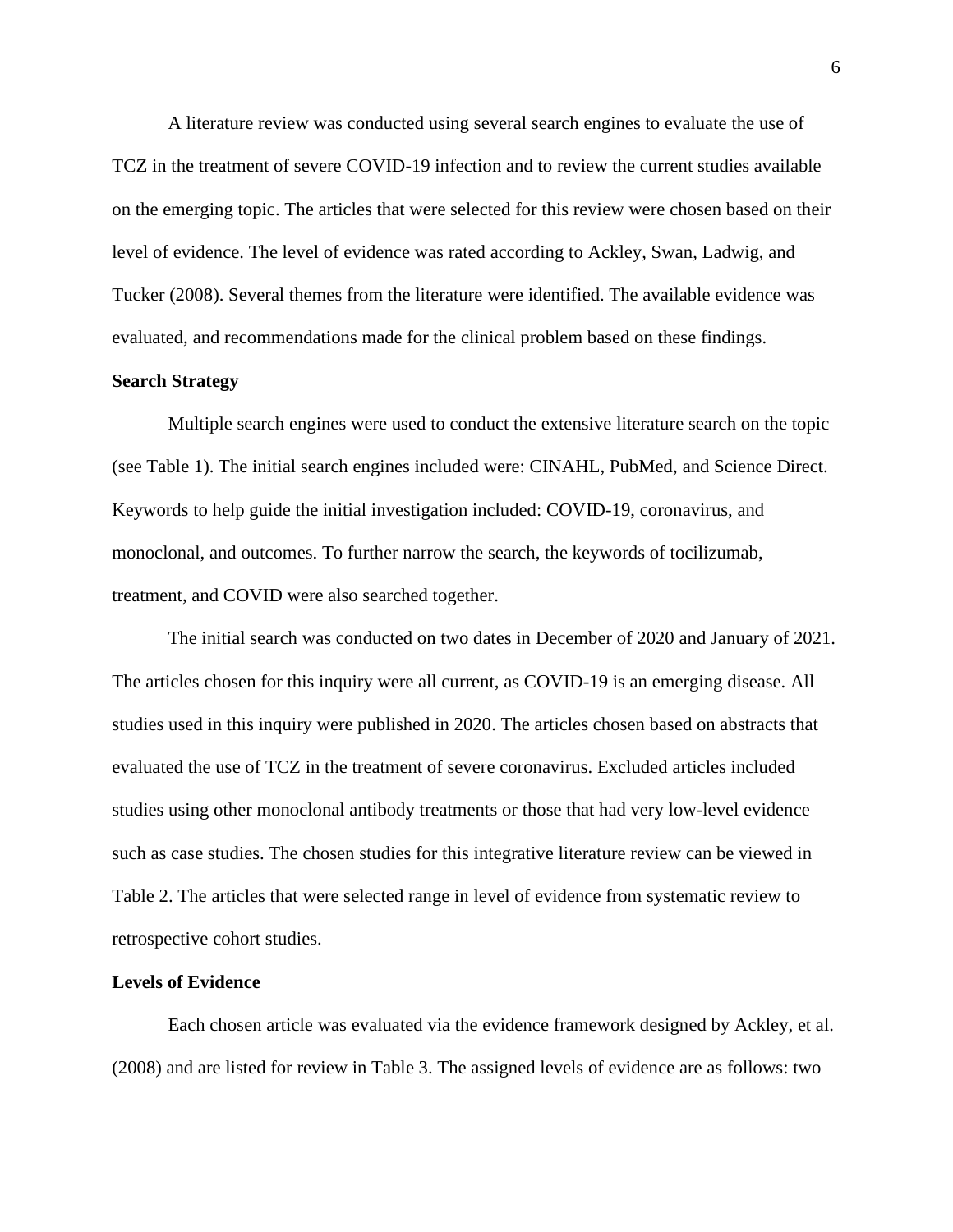systematic reviews and meta-analyses (Level I evidence), seven controlled trials without randomization (Level III evidence), and six case-control or cohort studies (Level IV evidence). High-level research was difficult to find, as the pandemic is still evolving and lower-level case study articles were generally excluded.

### **Appraisal and Themes**

A review of the chosen articles was conducted, investigating the safety and efficacy of TCZ as a possible treatment of severe COVID-19 infections. Various themes emerged from the literature review and are summarized in Table 4. These included: CRS/cytokine storm, the route of administration, concurrent steroid use, treatment safety, and varying recommendations for use.

### **CRS/Cytokine Storm**

The most consistent theme found within the literature was regarding the hyperinflammatory response found in severe COVID-19 infections, and how targeted prevention or treatment of this response is a possible key to improving patient outcomes. This theme was mentioned in some form in all fifteen chosen articles.

Clinical severity in COVID-19 infection appears to be related to the cytokine storm brought on by the overproduction of inflammatory mediators and seems to be associated with higher mortality (Rossotti, et al., 2020). Patients hospitalized with severe COVID-19 disease have elevated laboratory values of inflammatory cytokines, especially interleukin 6 (IL-6) (Alzghari & Acuna, 2020). Dastan, et al., (2020) attributes the pathophysiology of COVID-19 to this hyperinflammatory response, or CRS.

The inflammatory cascade, activated by the body in response to the pathogen, leads to the severe multi-organ failure and resulting complications that leads to death in this patient population. Due to this cascade effect, early recognition and treatment of CRS is of utmost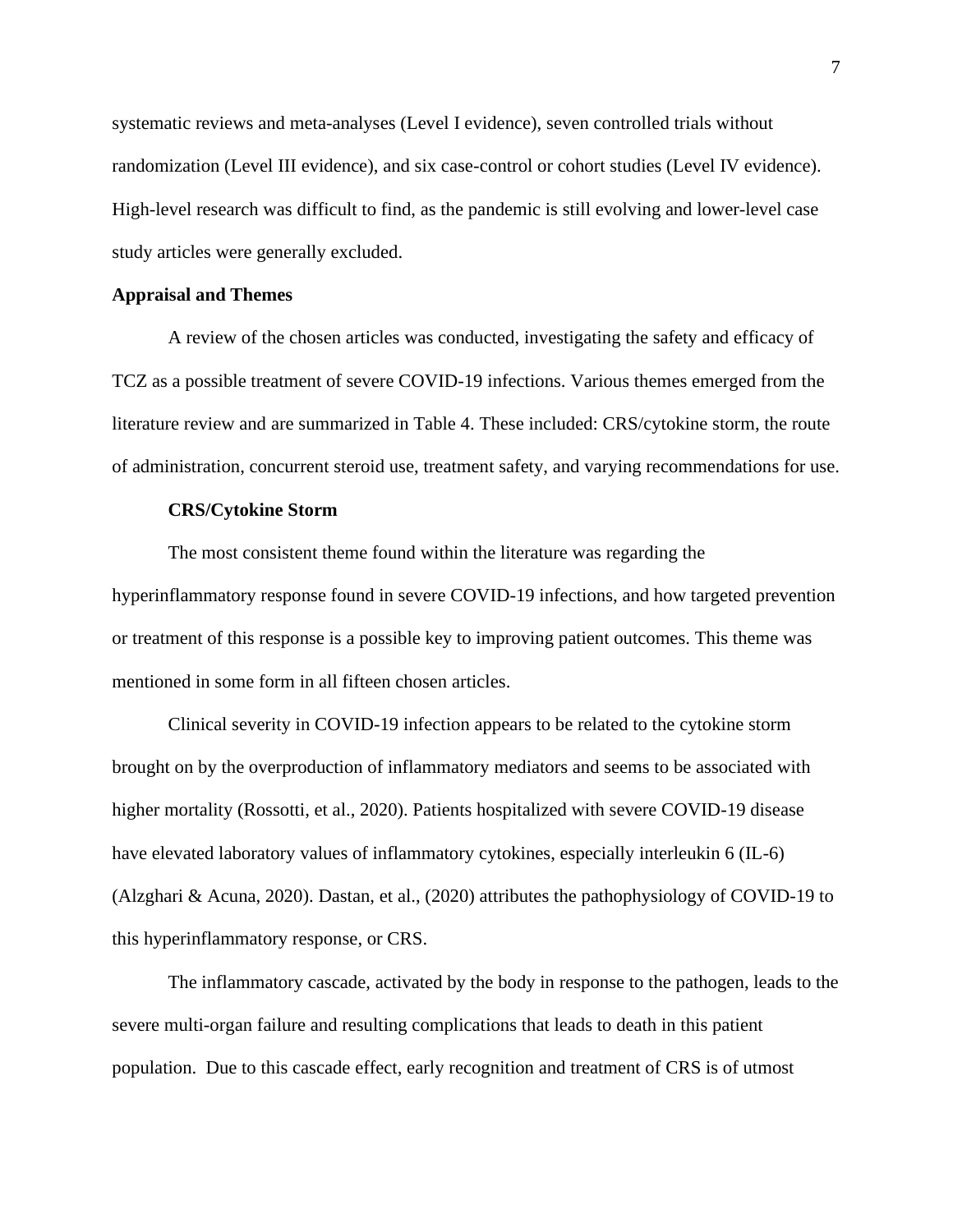importance (Dastan, et al., 2020). Klopfenstein et al. (2020) identified elevated inflammatory markers such as ferritin, CRP, and IL-6 as associated with increased mortality and that neutralizing CRS markers could potentially reduce disease severity.

Lan et al. (2020) stated that while many different markers were part of the CRS inflammatory cascade, IL-6 was deemed the most important, and that blocking IL-6 may inhibit the cascade. Mady et al. echoes the importance of IL-6, calling it a "pivotal inflammatory mediator in the development of COVID-19 associated hyperinflammation" (2020, p. 418). Elevated CRP, D-dimer, ferritin, and lactate dehydrogenase were also noted as markers found in those patients with evolving respiratory collapse (Mady et al., 2020).

The pathogenesis of COVID-19 can vary greatly. In mild or asymptomatic cases, the immune response by the infected individual is controlled and effective at reducing viral load (Malekzadeh et al., 2020). This is lost, however, if the virus can evade and trigger a dysregulated immune response by the host, setting off the cascade and mass release of inflammatory cytokines. The combined response of direct destruction of infected cells and the secondary damage done by the hyperinflammatory immune response together leads to respiratory damage and resulting poor clinical response (Malekzadeh et al., 2020).

Menzella et al. (2020) also discusses the variability of clinical severity seen in COVID-19. Factors such as viral load, patient comorbidities, and individual susceptibility are noted to impact and moderate the body's response, and the cytokine storm is attributed to the evolution of some cases to organ failure and death (Menzella et al., 2020). Menzella et al. (2020) also observed that higher IL-6 levels were found in the more complicated disease states then those with paucisymptomatic cases.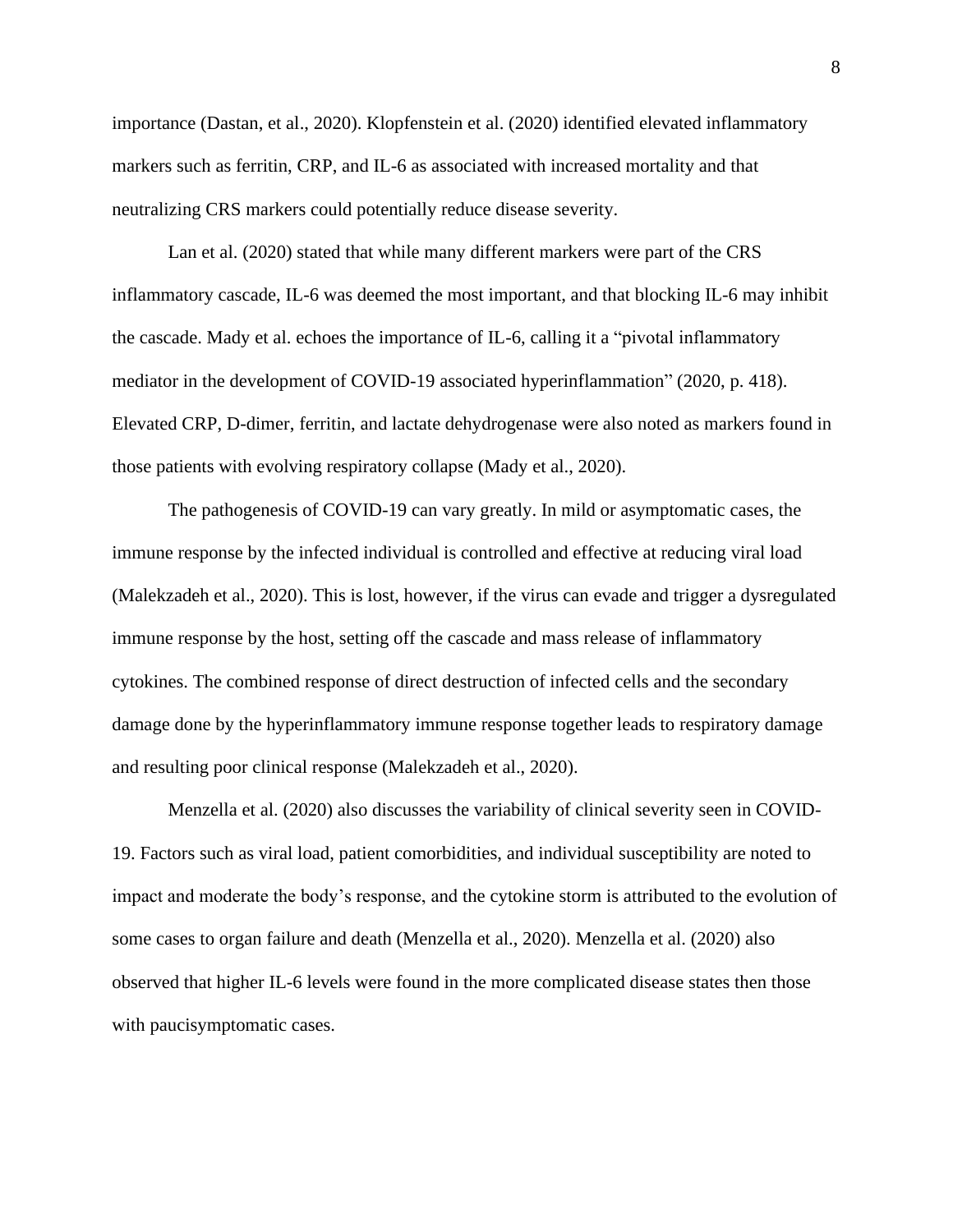Perrone et al. (2020) associates the excessive immune response by the host as the cause of COVID-19 pneumonia and evolving ARDS. IL-6 is also identified as the instigating factor in CRS as well as other rheumatic diseases, such as rheumatoid arthritis (Perrone et al., 2020). In contrast, Price et al. (2020) marks CRS by elevations in CRP versus IL-6. The article then states that elevated IL-6 seems to have an important contribution to the CRS seen in COVID-19, and that blocking the IL-6 pathway may decrease disease severity (Price et al., 2020).

Salvati et al. (2020) highlights the similarities of the cytokine storm seen in severe COVID-19 infections with those seen in CAR T-cell-induced CRS, an adverse reaction following CAR T-cell infusion for certain cancers. Tocilizumab has been approved for the treatment of CAR T-cell CRS since 2017, explaining why it may have a potential benefit for the hyperinflammatory CRS in COVID-19 (Salvati et al., 2020).

The overactive immune response may be activated by pyroptosis, a type of cell death that initiates a chain reaction utilizing several inflammatory cytokines and chemokines, including IL-6. IL-6, along with other cytokines, recruit cytotoxic T cells and neutrophils to affected tissues and the resulting inflammation causes the multiorgan damage seen in severe COVID-19 (Tleyjeh et al., 2020). This delayed, overactive immune response and cytokine storm is also seen in other respiratory diseases, such as severe acute respiratory syndrome (SARS) and Middle East respiratory syndrome (MERS). The elevated inflammatory markers seen in these syndromes are like those seen in severe COVID-19, implying that CRS plays a role in the pathogenesis of COVID-19 as well (Xu et al., 2020).

TCZ, a humanized monoclonal antibody used to combat CRS secondary to other diseases, may also be an effective treatment for COVID 19, as targeting the IL-6 receptors may interrupt the inflammatory cascade and improve patient outcomes (Tleyjeh et al., 2020). Zhao,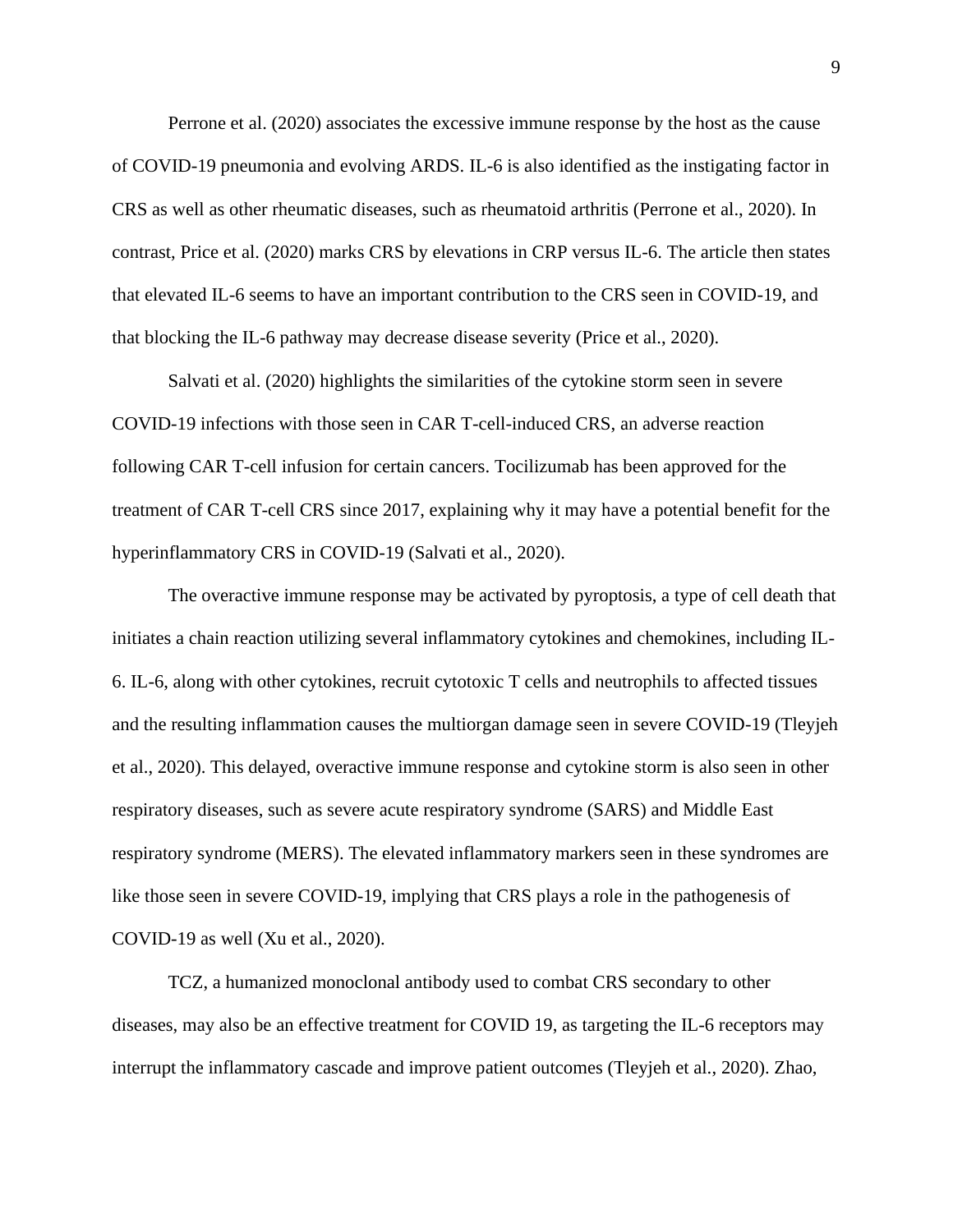Cui, and Tian (2020) hypothesized that IL-6 binding to the IL-6 receptor may transmit inflammatory signals as well as activate other signal pathways, contributing to ARDS and poor patient outcomes. The article states that blocking the IL-6 pathway may be a way to avoid the organ dysfunction associated with the inflammatory cascade, explaining why TCZ was worth further study (Zhao, et al., 2020). Campochiaro et al., echoes that "timely inhibition of inflammation with tocilizumab could be clinically effective for this population" (2020, p. 44).

The level of evidence to support the reduction of CRS as a therapeutic target is welldocumented. Nearly every article found in the literature review discusses the inflammatory process and that curtailing this cascade would have clinical benefit. The systematic review by Tleyjeh et al. (2020) discusses the treatment of inflammatory CRS in other disease processes using an IL-6 receptor blockade with TCZ, and how this treatment may also be beneficial to treat COVID-19. Campochiaro et al. (2020) tracked the inflammatory marker CRP during their retrospective study – finding that patients that improved clinically post-TCZ infusion had significantly lower median CRP levels than those that did not improve (128 versus 186, respectively,  $p = 0.038$ ). This level of evidence is moderate at Level III, but still significant data that curtailing the inflammatory response may be associated with better clinical outcomes. It would be interesting to investigate whether trending CRP levels or other inflammatory markers such as IL-6 would be more specific to COVID-19, and to choose one based on the evidence found as recommendation for practice moving forward.

### **Route of Administration**

Another theme regarding the use of TCZ that emerged within the literature was the route of TCZ administration. Many of the articles mention a weight-based dose, but neglect to state what route of administration was used. Others are more specific in their dosing and route, but the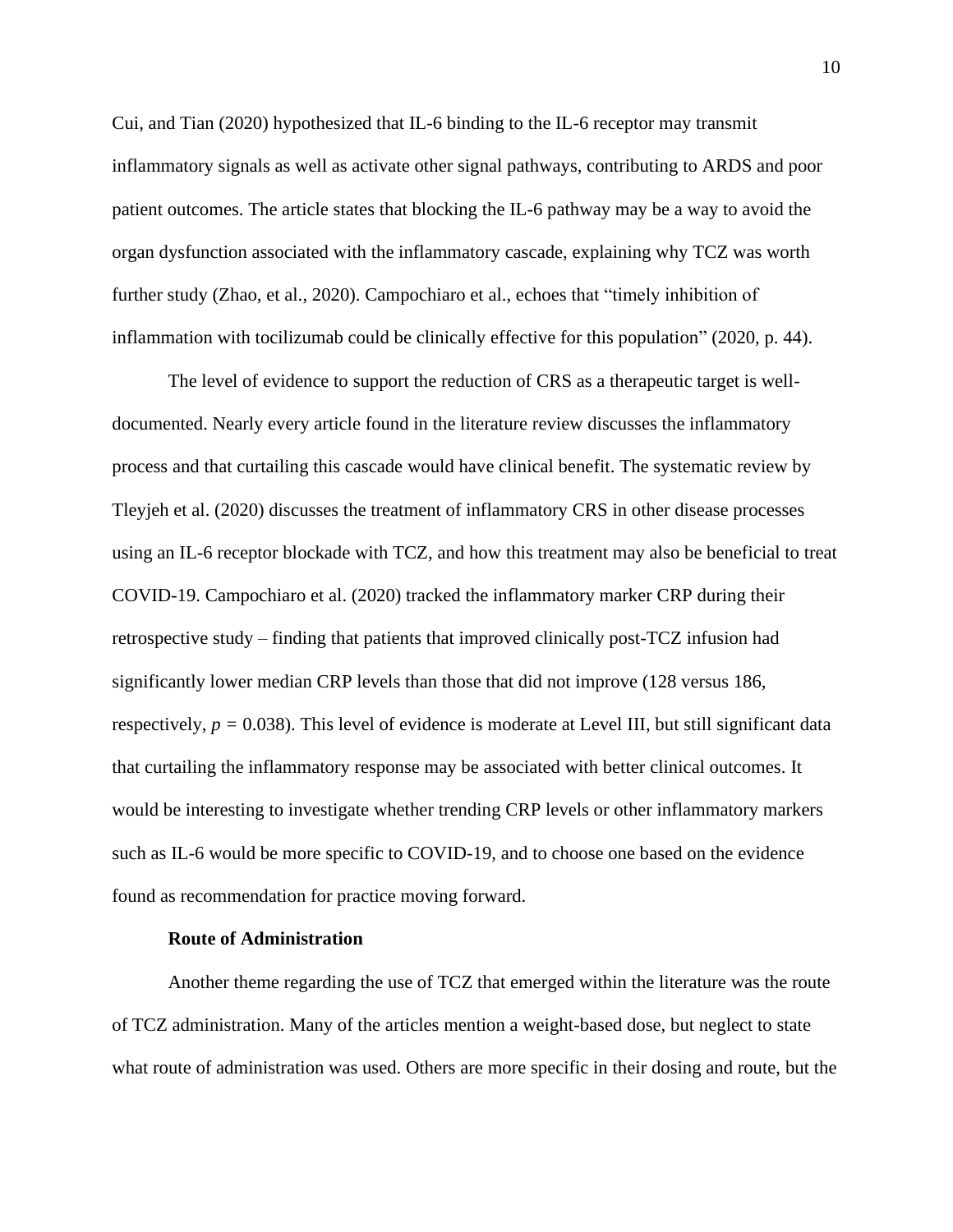route for some of the studies varied. The different routes of TCZ administration may or may not have an impact on the outcomes, and more research needs done. For example, do patients need a different dose of TCZ if given SQ versus IV? Or would the timing of dosing need to be more frequent if given SQ? Does the route change the level of absorption and thus change the amount of inflammatory reduction? Are there more adverse events associated with one route or the other? These questions warrant further study.

The irregularity of the dosing and varying routes of administration affected the level of evidence regarding TCZ administration. For example, Klopfenstein et al. (2020) states that the treatment group of patients received one or two doses of TCZ during the study, but do not state exact dose or route of administration. In contrast, the systematic review by Alzghari and Acuna (2020) listed doses between 80 to 600 mg by intravenous (IV) route, but the number of doses varied.

Menzella et al. (2020) had to tailor their drug formulation and route by drug availability. The COVID-19 cases in Italy grew exponentially during their study, forcing them to use SQ TCZ when IV TCZ became unavailable. When no TCZ was available at all, new subjects were made into a control group (Menzella et al., 2020). Malekzadeh et al. (2020) used only the SQ route for TCZ administration and used two to three doses ranging from 324 mg to 486 mg, depending on patient weight. Rossotti et al. (2020) used the IV route exclusively at a dose of 8 mg/kg with a maximal dose of 800 mg, and a second dose given 12 hours later only if the patient remained febrile. Others, such as Xu et al. (2020), gave only one 400 mg IV dose of TCZ to all treatment subjects.

The differences in the route of administration, drug availability, dose strength, and number of doses varies greatly between some studies and is not mentioned in others. Overall, the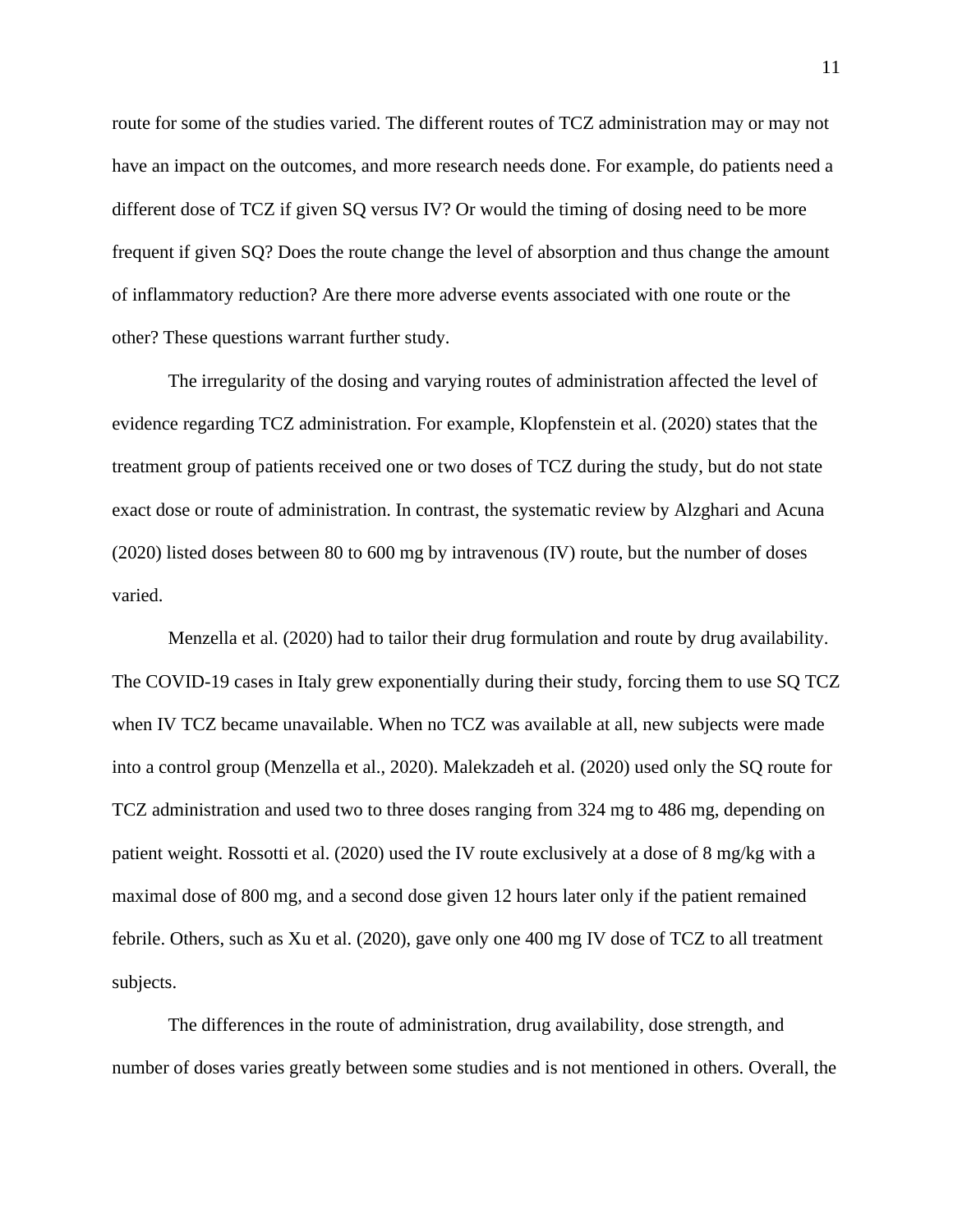variation in route of administration contributes to a low level of evidence for this theme. Even the Level I evidence, such as the systematic review by Alzghari and Acuna (2020), has varying routes and doses of TCZ given within their included studies. This highlights a gap in the research and a need for more consistent study to fully examine both the efficacy of the drug itself and to optimize the details of administration for more reliable, generalizable results.

### **Concurrent Steroid Use**

A third theme that was found within the literature was the concurrent use of glucocorticoids, such as the steroids dexamethasone and prednisolone, along with TCZ therapy. The use of steroids also differs between studies and impacts the strength of the results. Menzella et al. (2020) named glucocorticoids as the only known effective therapy against COVID-19 and stated that their combined use with TCZ may prevent the need for mechanical ventilation and improve mortality rates in severe cases. Perrone et al. (2020) also found that mortality rates were lower for COVID-19 patients that received both TCZ and concomitant corticosteroids. The difference in mortality rates for the combined therapy was found to be statistically significant at 14 days (Perrone, et al., 2020). This differs from CAR-T therapy, which does not use steroids as an adjunct with TCZ administration.

Steroid use was part of standard therapy for some studies, such as Mady et al. (2020). In contrast, Campochiaro et al. (2020) did not allow concurrent steroids to be eligible for TCZ treatment. Lastly, multiple studies did not mention steroids or, like Klopfenstein et al. (2020), mention only that some patients received them. Steroid use was inconsistent across studies, and the types, doses, and routes varied.

The variation in steroid use between studies makes the level of evidence for this theme low. The studies cited using both TCZ and consistent steroid use all represent Level III evidence.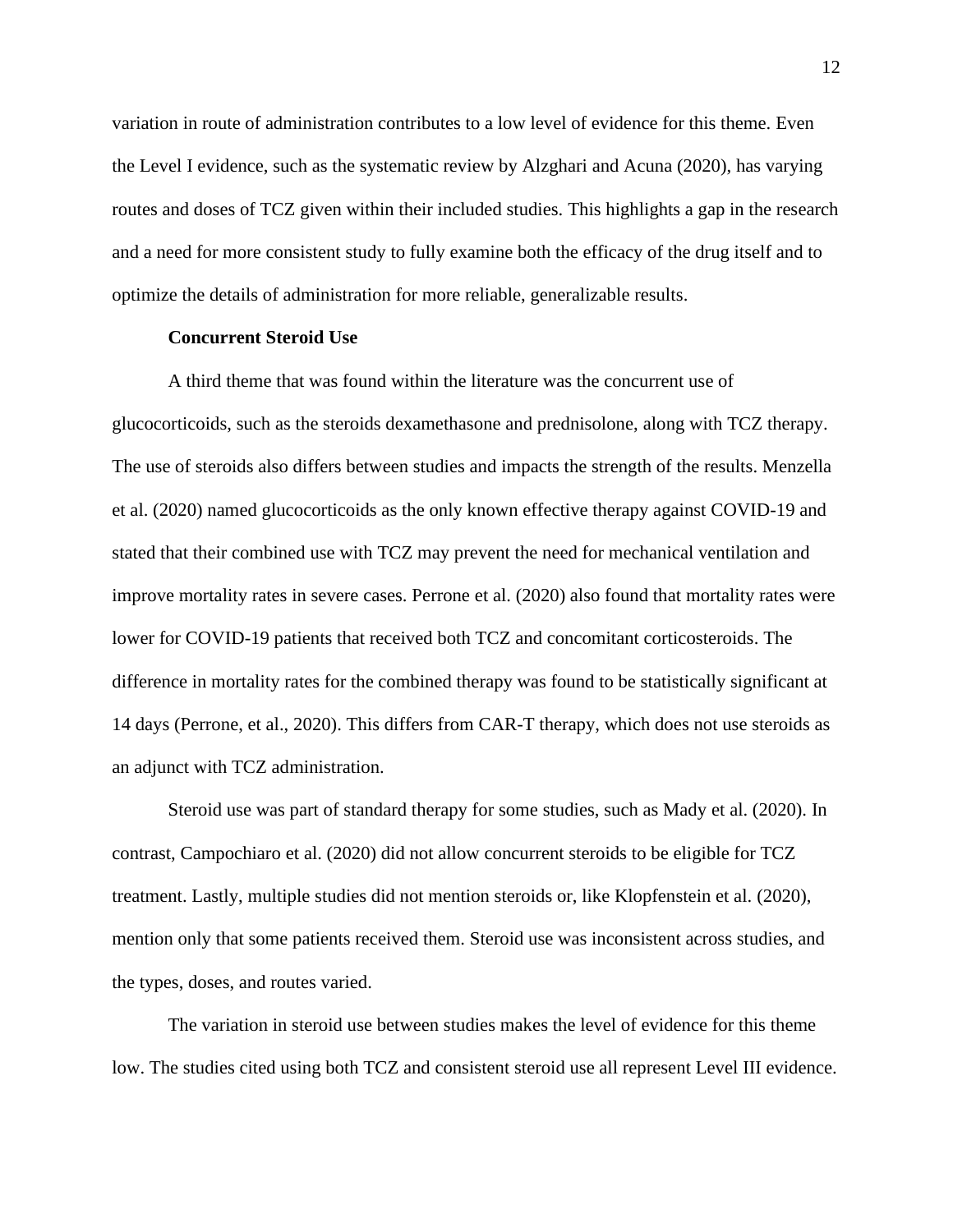This moderate-level evidence produces more questions, since they did not have consistent dosing, consistent treatment length, and consistent TCZ dosing. Determining the optimal timing for TCZ treatment also warrants further study – would starting TCZ and steroids together provide better results, or should one come before the other? The theme of concomitant steroid use identifies a gap in the research. It would be beneficial to either study the effectiveness of glucocorticoids alone or keep the use consistent to better evaluate the efficacy of TCZ as an addition to the therapy regimen.

### **Safety**

Safety was a common theme found throughout the literature review. Due to the public health emergency, off-label TCZ use as a possible immunomodulatory therapy was suggested for use in severe COVID-19 cases (Salvati, et al., 2020). Due to the off-label use, many studies researching its efficacy also simultaneously reported on the drug's safety profile. Some, such as the review by Alzghari and Acuna (2020), emphasize the importance of screening for latent TB before use. This was supported by Dastan, et al., who stated that "reactivation of tuberculosis is an important challenge" and recommended TB screening every patient eligible for TCZ (2020, p. 5).

Other safety concerns noted were secondary infections post-TCZ treatment. Bacterial superinfections were listed as a risk by Lan et al. (2020) and recommended further research on the subject. Malekzadeh et al. (2020) reported that no adverse events related to TCZ occurred in their treated patients. Campochiaro et al. (2020) reported some bacterial superinfections and noted that they occurred more often in patients that received higher doses of TCZ.

Other complications noted post-TCZ treatment were a rise in certain liver function tests (i.e., transaminitis) and a transient neutropenia (Campochiaro et al., 2020). Perrone et al. (2020)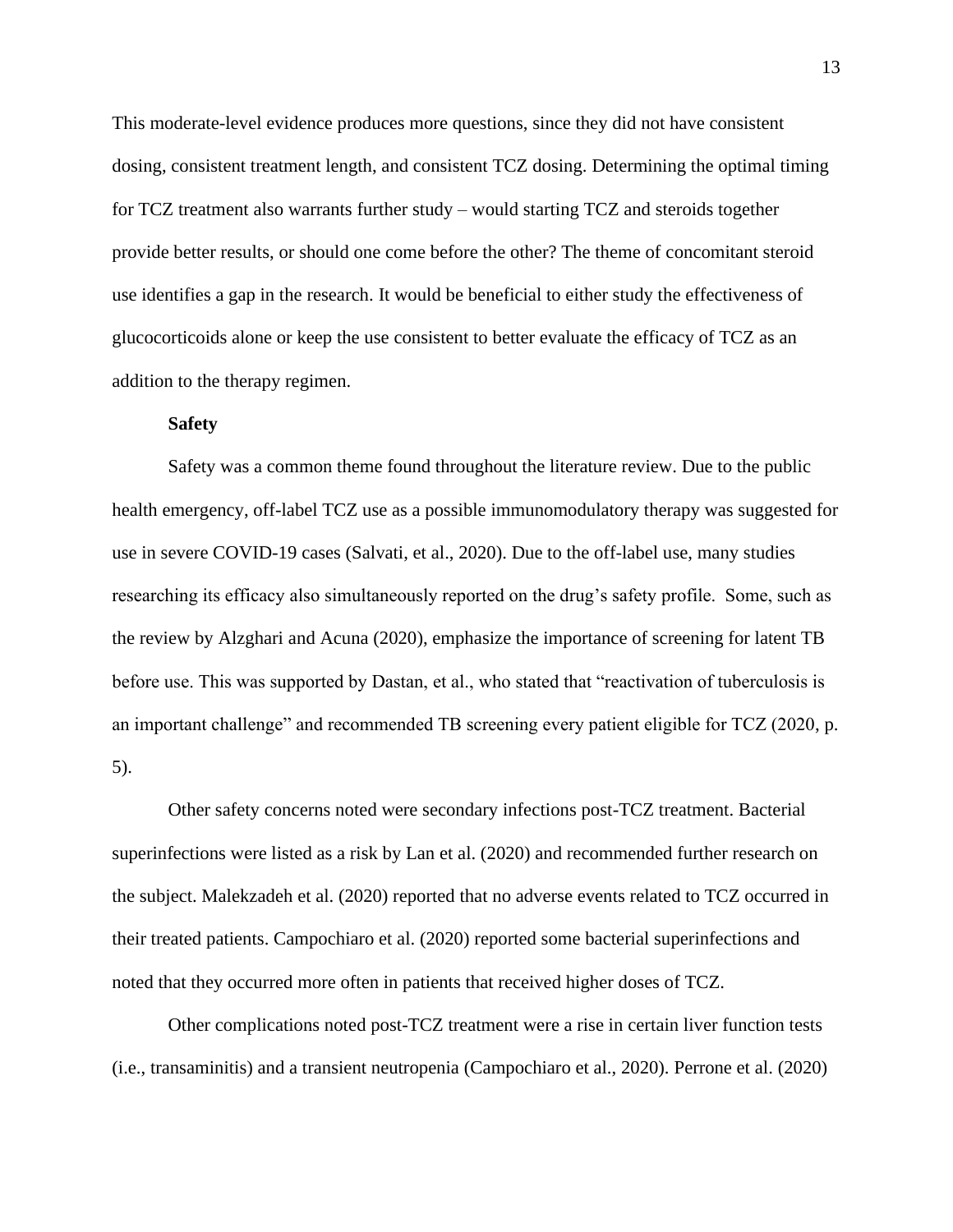reported three cases of allergic events and also mentioned transaminitis, noting that the liver enzyme elevation was severe in three percent of the studied cases.

Rossotti et al. (2020) found that TCZ therapy was associated with a longer hospital stay and speculated that it could be from infectious complications. Their article also noted a significant increase in D-dimer levels despite a decrease in the other CRS-related markers. They noted that this finding indicates "that the risk of thrombotic complications after treatment may not be completely reduced" (Rossotti et al., 2020, p. 16). Rossotti et al. (2020) also observed that a transient decline in respiratory function seen soon after drug administration, and that there is a window of risk where patients may decompensate following treatment before they turn for the better.

The level of evidence for the safety of TCZ was moderate. TCZ is not a new drug, which is beneficial when assessing the risk when using it for COVID-19. Some patients may not tolerate TCZ treatment – those with already-elevated liver enzymes should be assessed on a caseby-case basis. Those with known latent TB or with concurrent bacterial infections would not qualify due to the increased risk for worsening infection.

Risk for secondary infection is increased post-TCZ administration, so assessing individual patient risk in this scenario also needs done. Questions that need more research regarding COVID-19 would be to determine the timing of administration, as well as if repeated doses are beneficial, detrimental, or moot. Overall, the safety profile for TCZ was positive, but a clear risk/benefit analysis needs done on a patient-to-patient basis before administration. Higher level research on the safety of TCZ use in severe COVID-19 is warranted, along with the role of prophylactic antibiotics in this patient population.

### **Literature Recommendations for Use**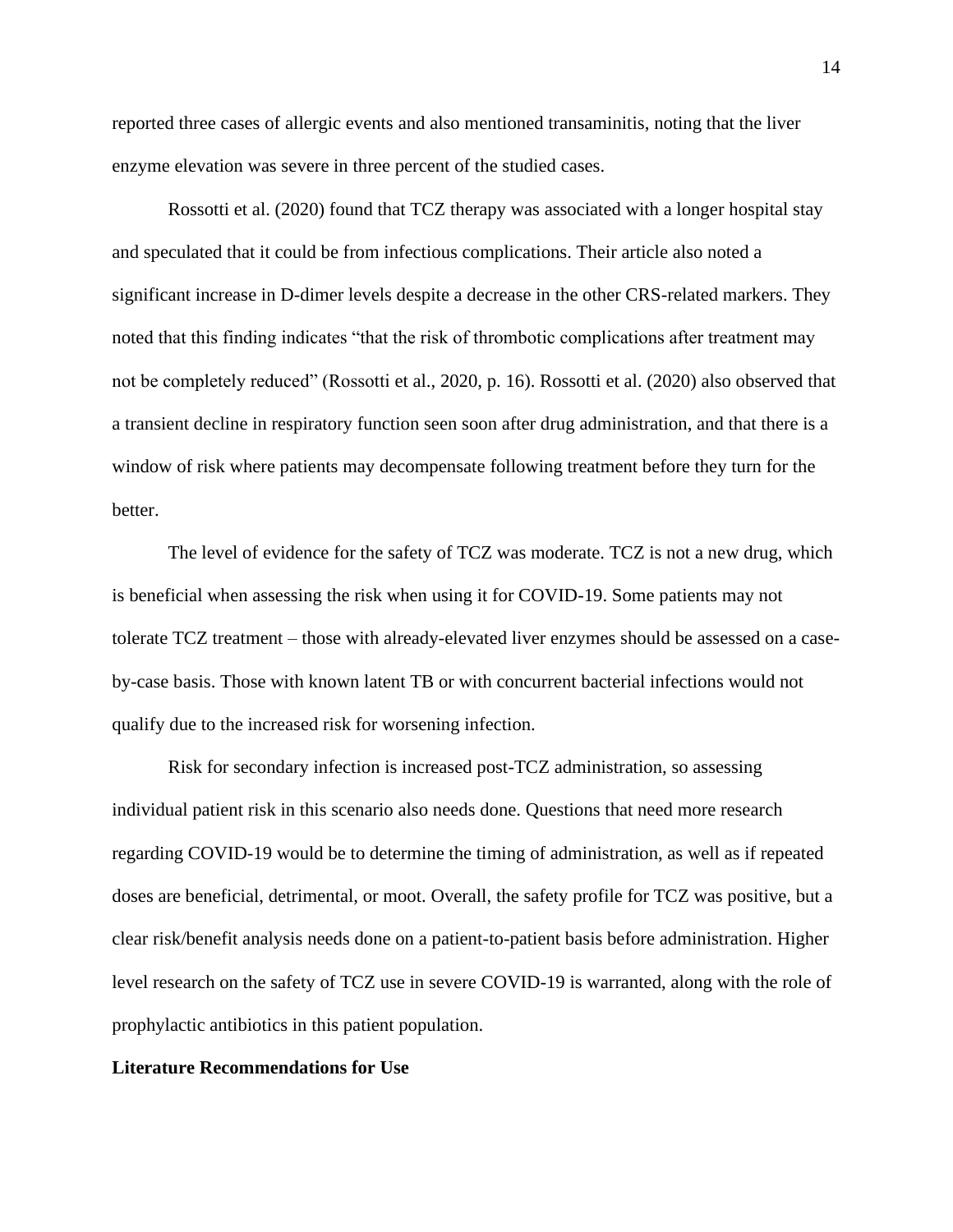The last major theme to come out of the literature is whether TCZ was deemed efficacious for the treatment of severe COVID-19 infections. Most of the chosen studies recommended TCZ for use in severe COVID-19 infections. However, two articles did not recommend its use: Campochiaro et al. (2020) did not find TCZ to be beneficial over standard treatment with enough evidence to support its use, and Lan et al. (2020) stated that they did not find that TCZ added any additional value to this patient population. Campochiaro et al. (2020) represents level IV evidence as a single-facility retrospective cohort study. Lan et al. (2020) is level I evidence as a systematic review and meta-analysis of seven studies – however they cited low-quality evidence within the included studies as their main reason for not being able to recommend TCZ for use until further higher-quality evidence is obtained.

Other articles recommended TCZ use for severe COVID-19 infections, but only with stipulations: Rossotti et al., (2020) recommended TCZ be used with caution regarding the transient decline in respiratory status and potential for adverse secondary infections. Menzella et al. (2020) found TCZ use effective in the subgroup of patients with major respiratory impairment but echoed the need for future studies regarding safety and superinfection. Malekzadeh et al. (2020) found that TCZ had significant impact on clinical parameters and may be especially useful if administered early in the respiratory decline.

Price et al. found that TCZ seemed to decrease mortality in patients demonstrating CRS with COVID-19, but that a "more precise identification of predictors of disease progression may help establish the ideal time for tocilizumab treatment" (2020, p. 1407). Timing was also noted as important by Dastan et al. (2020), stating that it should be administered early in the disease course, before the clinical decline. Salvati et al. (2020) found that TCZ promoted earlier vascular pulmonary recovery but that more research needs done to know if this is a transient positive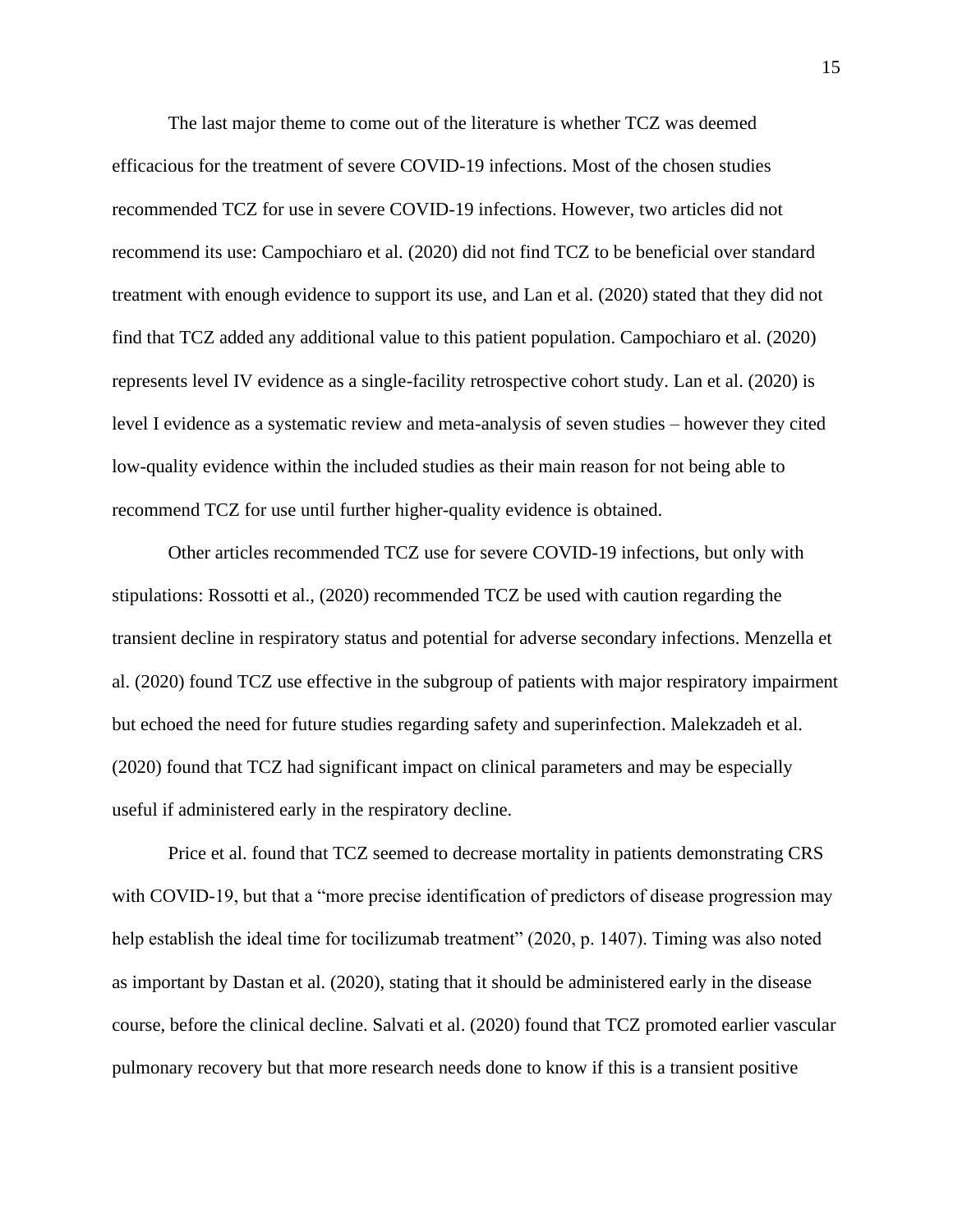outcome or if it would have a greater impact on long-term survival. The level of evidence found in the articles recommending TCZ use with stipulations were mainly level III non-controlled trials or level IV retrospective cohort studies. They cited early administration as their primary stipulation and requested further study of long-term outcomes.

Seven of the fifteen selected articles recommended the use of TCZ in severe COVID-19 infections within the setting of a global health emergency. Alzghari and Acuna (2020) state that TCZ should be approved for compassionate use until further research addressing its safety and efficacy is done. Xu et al. (2020) found TCZ to improve the clinical outcomes in COVID-19 patients and recommended it as an effective treatment.

TCZ was found to reduce the risk for mechanical ventilation and showed some association between its use and lower mortality in the study by Tleyjeh et al. (2020). The metaanalysis by Zhao et al. (2020) observed a significant difference in mortality between TCZ and control groups, suggesting that TCZ therapy is potentially effective against severe COVID-19.

TCZ treatment reduced ICU admissions and mortality in the study by Klopfenstein et al. (2020) and was recommended for use. Mady et al. (2020), despite acknowledging the need for more research, also recommended TCZ as an adjunct therapy in evolving coronavirus disease. Lastly, Perrone et al. (2020) found that TCZ use significantly reduced mortality rates at 30 days and recommended it for use while continuing phase three trials on the subject.

The level of evidence supporting the use of TCZ was moderate, and included multiple level I studies, such as the systematic reviews and meta-analyses by both Alzghari and Acuna (2020) and Zhao et al. (2020). However, most of the included studies came from lower-level evidence such as level IV retrospective cohort studies or level III non-controlled trials. Some, like Mady et al. (2020), lacked a control group. However, the setting of global health crisis has to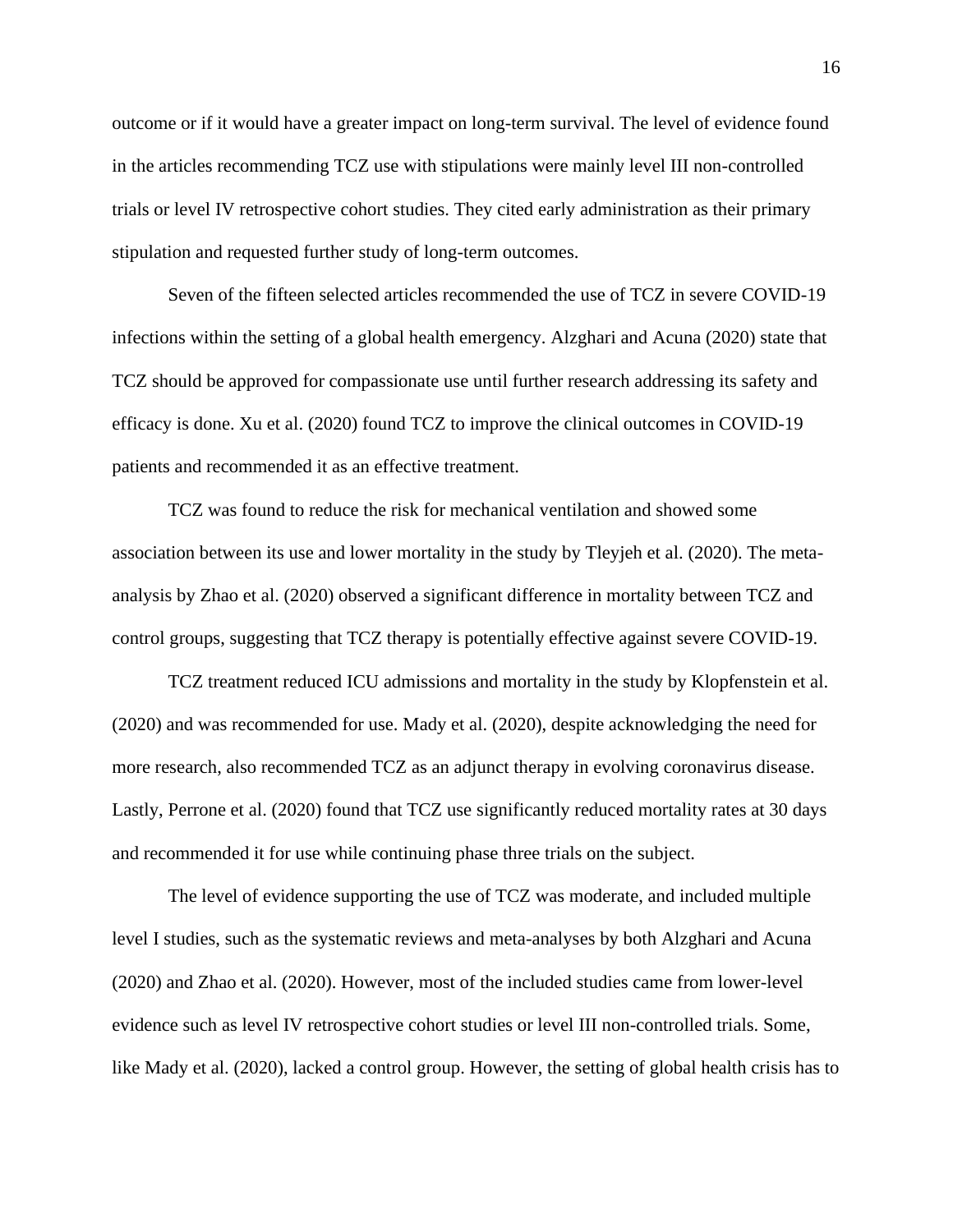be taken into account. Many of these trials were less-than-ideal due to the critical nature of the pandemic, and the recommendation to use a drug in a crisis may vary versus recommendations for its use in a less-dire scenario.

### S**ummary of Evidence and Literature Reviewed**

These studies were done on an emergent basis, and the findings must be interpreted as such. The quality and design of many of the studies were lacking. Shortages of TCZ impacted the research - some trials were forced to change the route of administration mid-study, as well as adding a control group when they ran out of drug altogether (Menzella et al., 2020). Perrone et al. (2020) added so many patients that they ended up creating a validation cohort after the study had already begun. These changes and variations in studies made generalization more difficult and made their results harder to interpret.

The quality of evidence was moderate, with some studies not having enough patients to be fully powered. Multiple variables were not consistent throughout, such as what qualified as "standard treatment" or what was considered "severe" COVID-19. These discrepancies need taken into consideration when appraising the research and the recommended outcomes.

The need for effective treatment may also skew recommendations. Goals of care, such as reducing the number of intensive care admissions or reduction in the need for mechanical ventilation, become more vital when hospital resources are scarce, thus any small benefit may be of greater impact in an emergency.

Overall, TCZ was found to be recommended for use to treat severe COVID-19 infection. In the setting of a global health crisis, recommendation for TCZ use may be warranted to attempt to improve patient outcomes and relieve some of the strain on the healthcare system. However, one must consider the low-level evidence, inconsistent study variables, and notable gaps in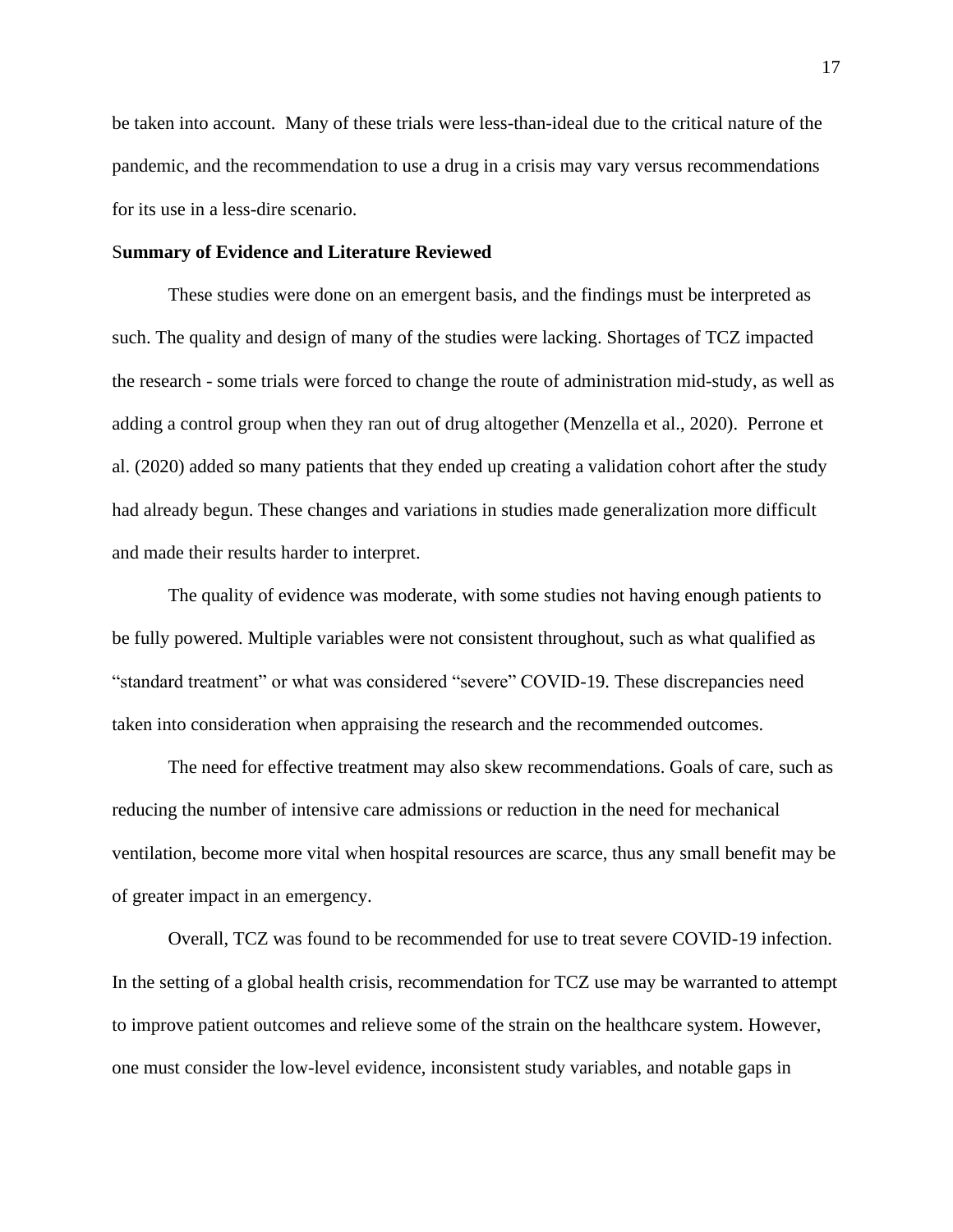research when making clinical decisions regarding its use. A conceptual model that uses a feedback loop will be beneficial for this situation so that recommendations can change as more research is completed on this topic.

### **Conceptual Framework**

### **Johns Hopkins Nursing Evidence-Based Practice Model**

The Johns Hopkins Nursing Evidence-Based Practice (JHNEBP) Model (2017) was selected for this inquiry for multiple reasons. The first reason it was chosen was due to its simplicity and similarity to the structure of the literature review itself. The model uses a threestep process that aligns well with the structure of this inquiry – practice question, evidence, and translation. Within the first step of the JHNEBP Model, a clinical practice question is developed, and the problem is defined. Stakeholders, as well as the team to conduct the inquiry, are identified and a schedule is then created.

The next step of the JHNEBP model examines the evidence by conducting a literature search, a review of the current literature, and an appraisal of the quality of evidence. Afterwards, a synthesis of the evidence is performed. The results of the synthesis help guide practice recommendations and are cultivated into a plan for practice change.

Once an action plan is developed based on the evidence recommendations, support and resources are identified and obtained. The plan for clinical practice is then implemented. Over time, the outcome of the practice changes will be evaluated, reported to the stakeholders, and findings disseminated. Once the process change reaches this point in the model, the action plan can be updated and changed as the outcomes are evaluated.

This framework was also selected because it can be continuously updated as new evidence appears. The cyclical nature of this model allows for more changes to be put into place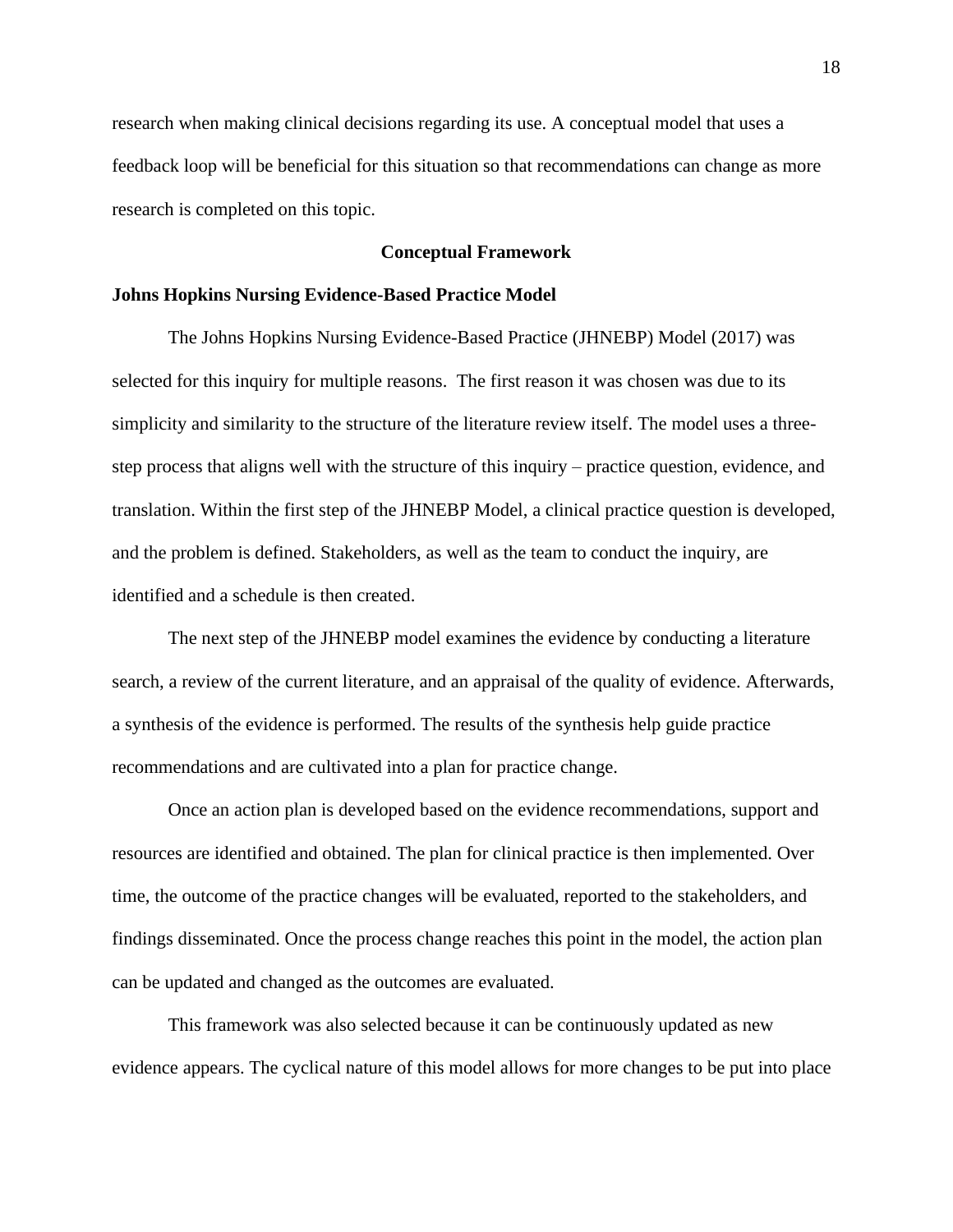as the outcomes are evaluated. This is especially important for this topic, as the science regarding COVID-19 and its treatment is new, ongoing, and evolving.

The themes found within the literature review can all be assessed using this model as more research emerges – the route of administration, the use of concurrent steroids, and the overall drug safety profile for this patient population can all be evaluated and reevaluated using this model. As more evidence is collected, the recommendations may change, leading to different practice changes. This model allows for that, with the translation and dissemination step at the end, which can circle you back to the literature review.

Lastly, this framework takes both internal and external factors into account. Internal factors that may play a part in this clinical problem may include medication availability, appropriate clinical identification of eligible patients, and staffing. External factors could include things such as COVID-19 outbreak status in the area and federal regulations regarding medication use, such as FDA approval. Taking in all factors that may influence a clinical problem is an important factor in any EBP model, but especially important in one that involves a global pandemic. Permission to utilize the JHNEBP Model was granted by Johns Hopkins Nursing. The JHNEBP Model and its respective steps are outlined in Appendix A.

### **Conclusions, Implications, and Recommendations for Nursing**

### **Introduction**

The purpose of this literature review was to evaluate the impact of TCZ therapy for severe COVID-19 infections and to assess the benefit of its use for this patient population. This section will conclude the inquiry, present implications, and give recommendations for practice regarding its use.

### **Conclusions**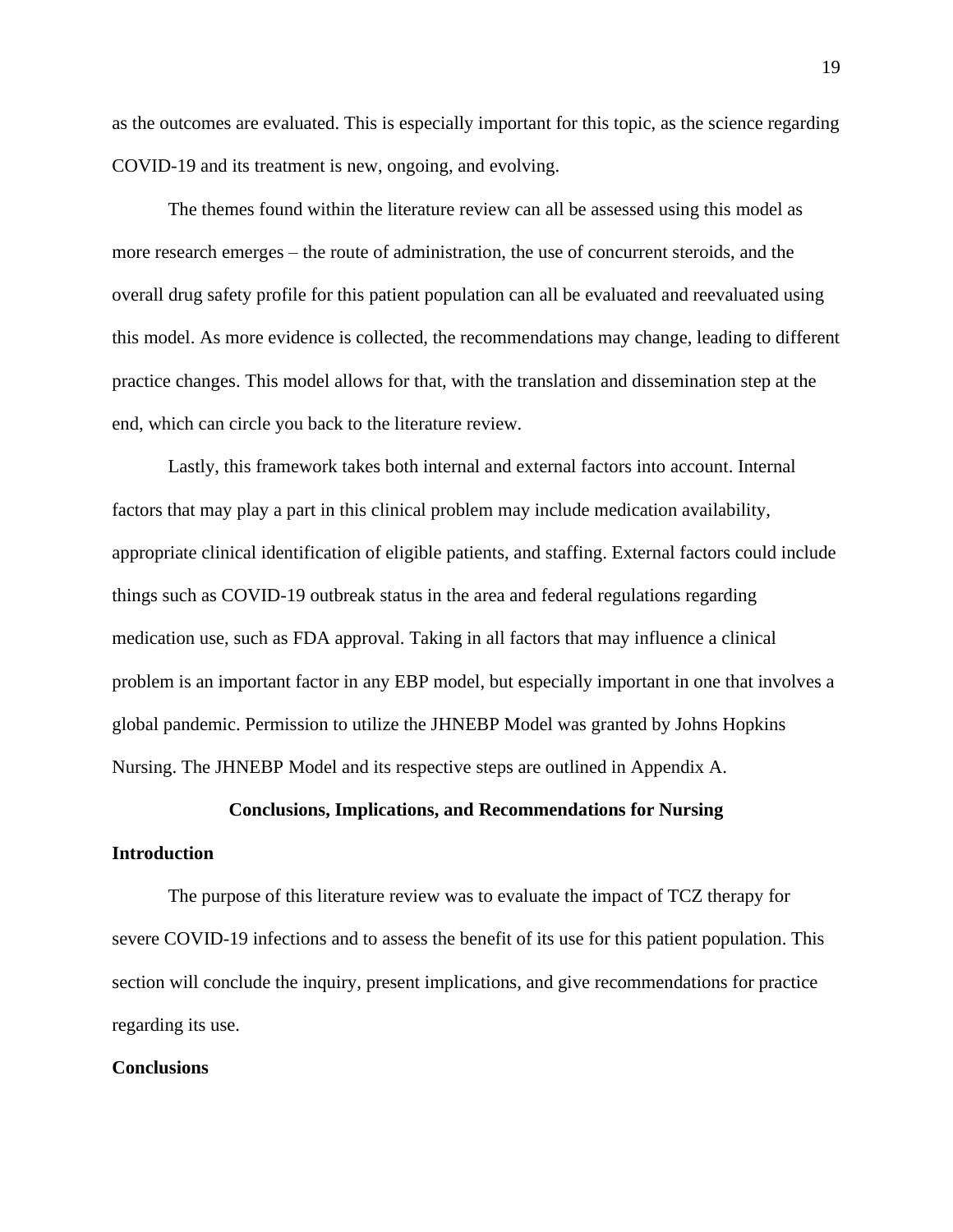The pandemic stemming from the novel coronavirus and resulting COVID-19 infections is perhaps the largest event to affect the global population in nearly a century. The effects on humanity and the healthcare system are ongoing, and evaluating effective therapeutic interventions are still vital to the treatment of these patients. A review of the literature highlights the hyperinflammatory response by the immune system as a treatment target. TCZ treatment aims to prevent or reduce the inflammatory cascade seen in clinically worsening patients with COVID-19. Finding a beneficial way to use TCZ is important for patient morbidity and mortality, as well as secondarily conserving hospital resources.

### **Implications for Nursing**

The effect that this pandemic has had on the nursing profession has been monumental. Staffing shortages are widespread, as nurses leave the profession in droves. The physical and emotional toll has left many nurses struggling. A key element of this struggle has been the lack of treatment for this patient population. Having evidence-based recommendations in place will help create a more solid treatment plan.

Nursing will play a key role in TCZ administration, and education will need given to those administering this drug. TCZ administration will be delivered intravenously via infusion over sixty minutes. Before infusion, nurses should confirm that the patient has been screened for infections such as tuberculosis and hepatitis B, and that the ordering clinician does not suspect any concurrent bacterial infection. The patient should not have an absolute neutrophil count (ANC) below 2000/mm<sup>3</sup> or a transaminitis five-fold above normal.

The nurse should inspect the drug for any leaking or visible particulates before administration. TCZ should be given on its own dedicated IV line and not mixed with any other medications. The patient's temperature, blood pressure, and pulse should be obtained before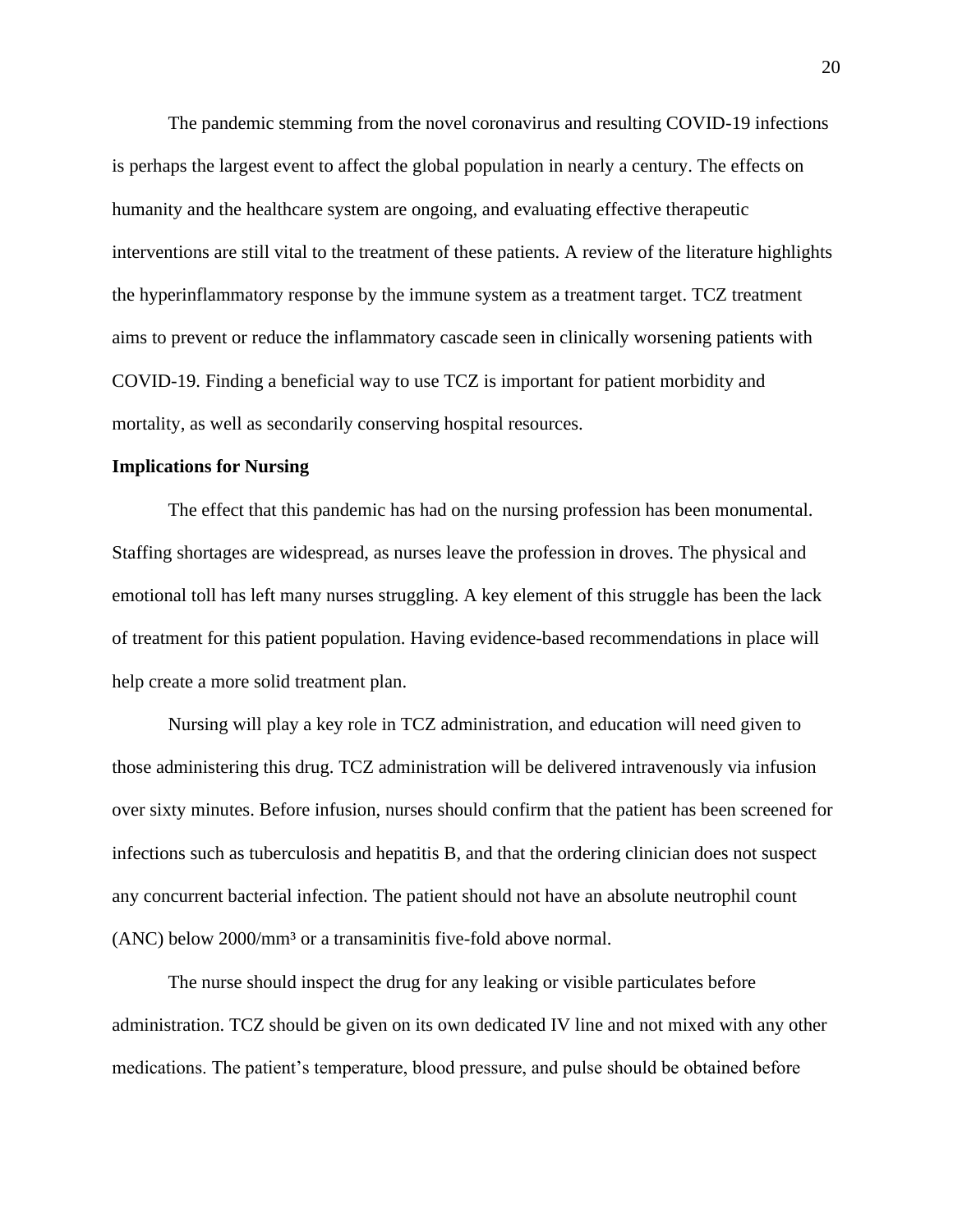infusion, after the start of the infusion, and at the end of the infusion. Lab monitoring should be done daily to watch for worsening liver function or a developing bacteremia. A daily complete metabolic panel (CMP) or equivalent should be ordered.

The nurse should watch for signs of hypersensitivity or allergic reactions, such as hives or angioedema during and post-infusion. Close monitoring of the patient's respiratory status is also warranted – the nurse should notify the ordering physician if the patient is having signs of a reaction or if their respiratory condition worsens post-administration, such as increasing oxygen needs, or increased work of breathing occurs. Nursing should also be aware of the risk for secondary infections, and report any new fever, rigors, or patient status changes to the provider. Lastly, nursing will also need to educate the patient or the family about TCZ administration, why the drug is being given, and what complications can occur.

An algorithm for patient inclusion would be beneficial, both for the providers to know when to order the drug, and for the nurses to explain to the patients and family about when and why their family member qualifies to receive TCZ. Collaboration and communication between the healthcare team members is key to implementing this treatment intervention successfully.

Further literature review and continued evaluation via the JHNEBP Model can create a transition from crisis-based intervention to evidence-based intervention. Having a treatment algorithm in place will help streamline the process for nursing and providers alike. Improving patient outcomes and reducing hospital strain will also have a positive impact on nursing.

### **Recommendations**

Due to the evolving nature of this topic, a final literature search was conducted in October of 2021. This search was conducted specifically to look for updated recommendations on the use of TCZ in this setting. This search was done using the Cochrane Database of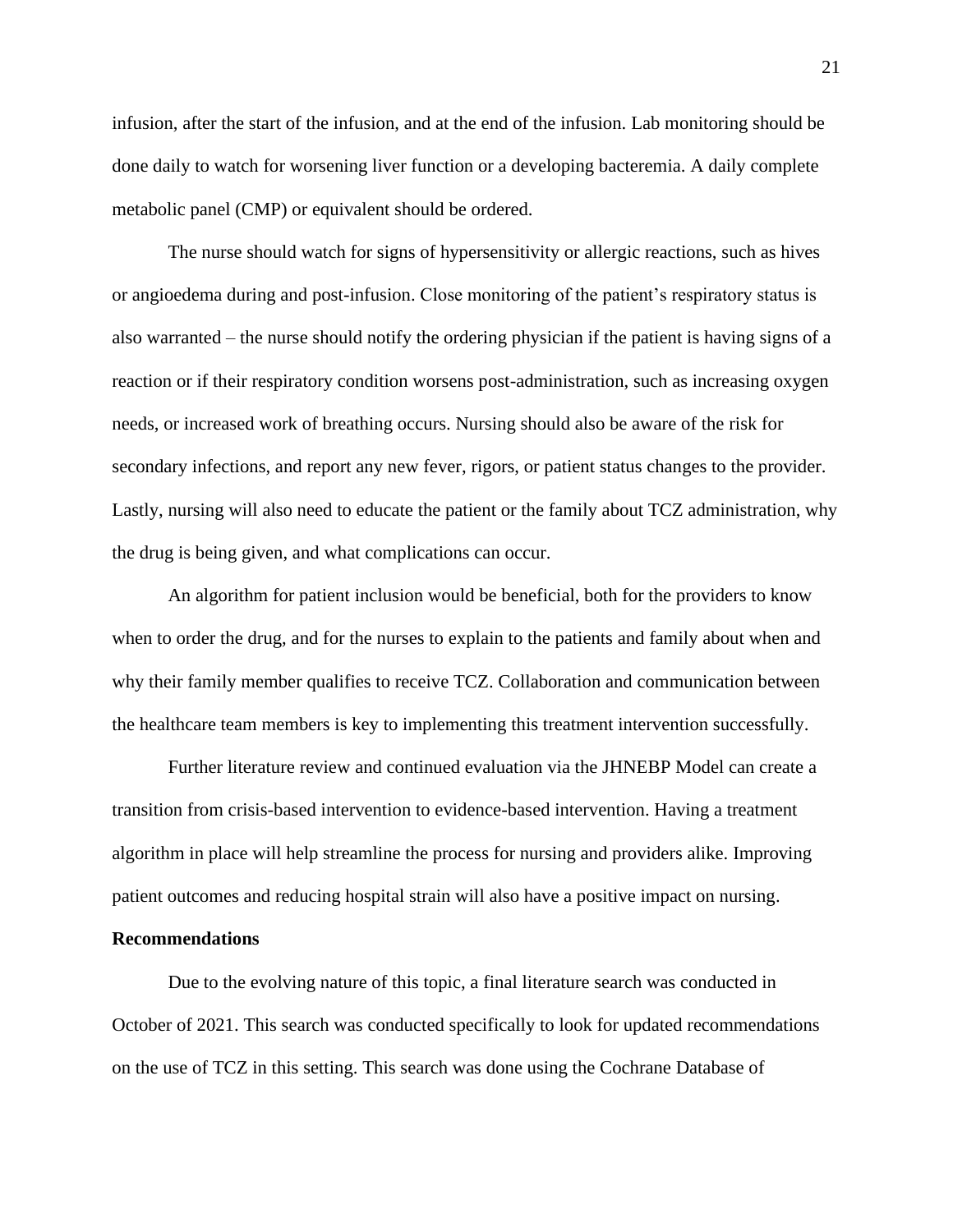Systematic Reviews and limited to evidence found within 2021. The Cochrane Review by Ghosn et al. (2021) was found during this search.

Ghosn et al. (2021) now found high levels of evidence to support TCZ use and a reduction in all-cause mortality at 28 days. Ghosn et al. ended their review stating, "We are confident that tocilizumab reduced the number of deaths (from any cause) at 28 days." (2021, p.4). They state that TCZ treatment "probably reduces slightly the number of serious unwanted effects, such as life-threatening conditions or death" (Ghosn et al., 2021, p. 4). The evidence to support clinical improvement or longer-term mortality reduction currently remains low to moderate. This living systematic review represents the most up-to-date evidence available and supports the prior literature regarding TCZ treatment of severe COVID-19 infections (Ghosn et al., 2021).

The recommendations for emergency drug use during a pandemic will always be evolving. The ability to use TCZ effectively will depend first and foremost on drug availability. Conserving doses should be a high priority and makes finding the right target population very important. The first steps in the JHNEBP Model involve creating an interprofessional team to address the clinical problem. A group of providers, nurses, and pharmacists should all be involved in the action plan, with well-defined ways to communicate information and set dates to evaluate and reevaluate the treatment plan.

The second and third parts of the JHNEBP Model involve using the evidence to create an action plan. This inquiry provides a starting point for these steps in the model. According to the evidence, patients should be considered for TCZ treatment if hospitalized with a diagnosis of COVID-19 confirmed via positive nasal pharyngeal reverse transcriptase Polymerase Chain Reaction (RT-PCR) test (Campochiaro et al., 2020). The primary inclusion criteria for TCZ aim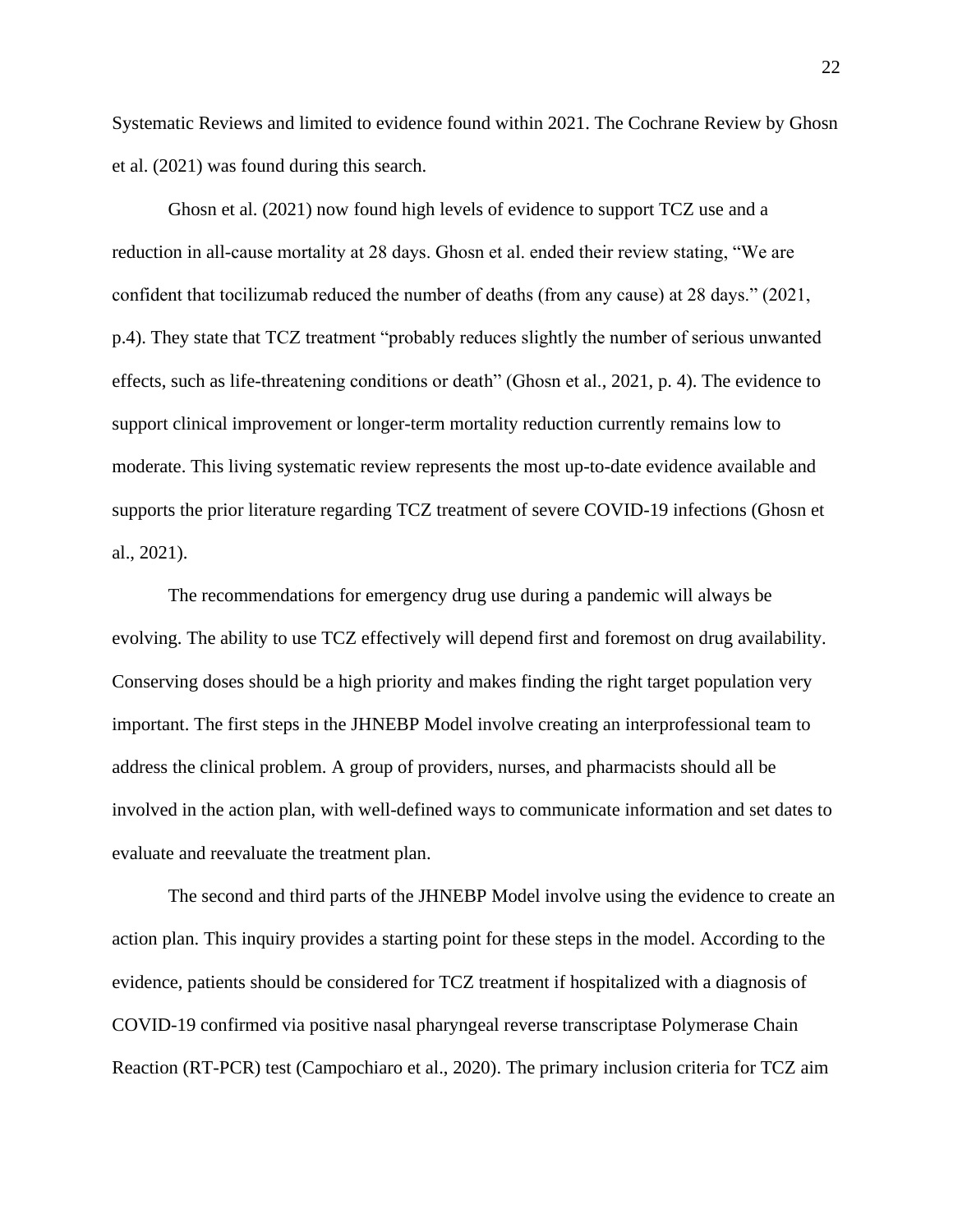to identify those patients that are showing signs of increased inflammatory activity or worsening disease symptoms. The chosen lab markers for consideration includes elevated CRP and elevated D-dimer (Mady et al., 2020). Elevated serum levels of IL-6 levels as well as elevated ferritin or fibrinogen may also be considered (Salvati et al., 2020).

Other findings for consideration are if the patient is febrile and has a respiratory rate of greater than 30 breaths per minute (Malekzadeh et al., 2020). If they are short of breath, requiring oxygen delivery via nasal cannula, or if their partial pressure of oxygen (PaO2) to the fraction of inspired oxygen (FiO2) ratio (PaO2:FiO2) is less than or equal to 300 mmHg, they should also be considered for TCZ treatment (Campochiaro, 2020). Worsening findings on chest X-ray or computed tomography (CT) scan could also be considered on a patient-by-patient basis (Campochiaro, 2020).

The inclusion criteria for this action plan needs to be the most fluid, due to the shifting availability of the drug. Many of the studies cited shortages and that is being seen in practice. Therefore, revaluating the target population and narrowing the inclusion criteria may be necessary if there are weeks with limited supplies. Pharmacy must be involved with this action plan and supply levels evaluated at agreed-upon intervals.

There must be a hierarchy of inclusion criteria depending on availability. For example, if supplies are plentiful, then the net of inclusion could include any patient hospitalized with symptomatic COVID-19 infection listed above. However, if supplies are lacking, finding the target population of patients that are showing signs of increasing inflammation but are not yet critical may be of the most benefit. There is less evidence for TCZ treatment if the patient is already critically ill (Mady et al., 2020).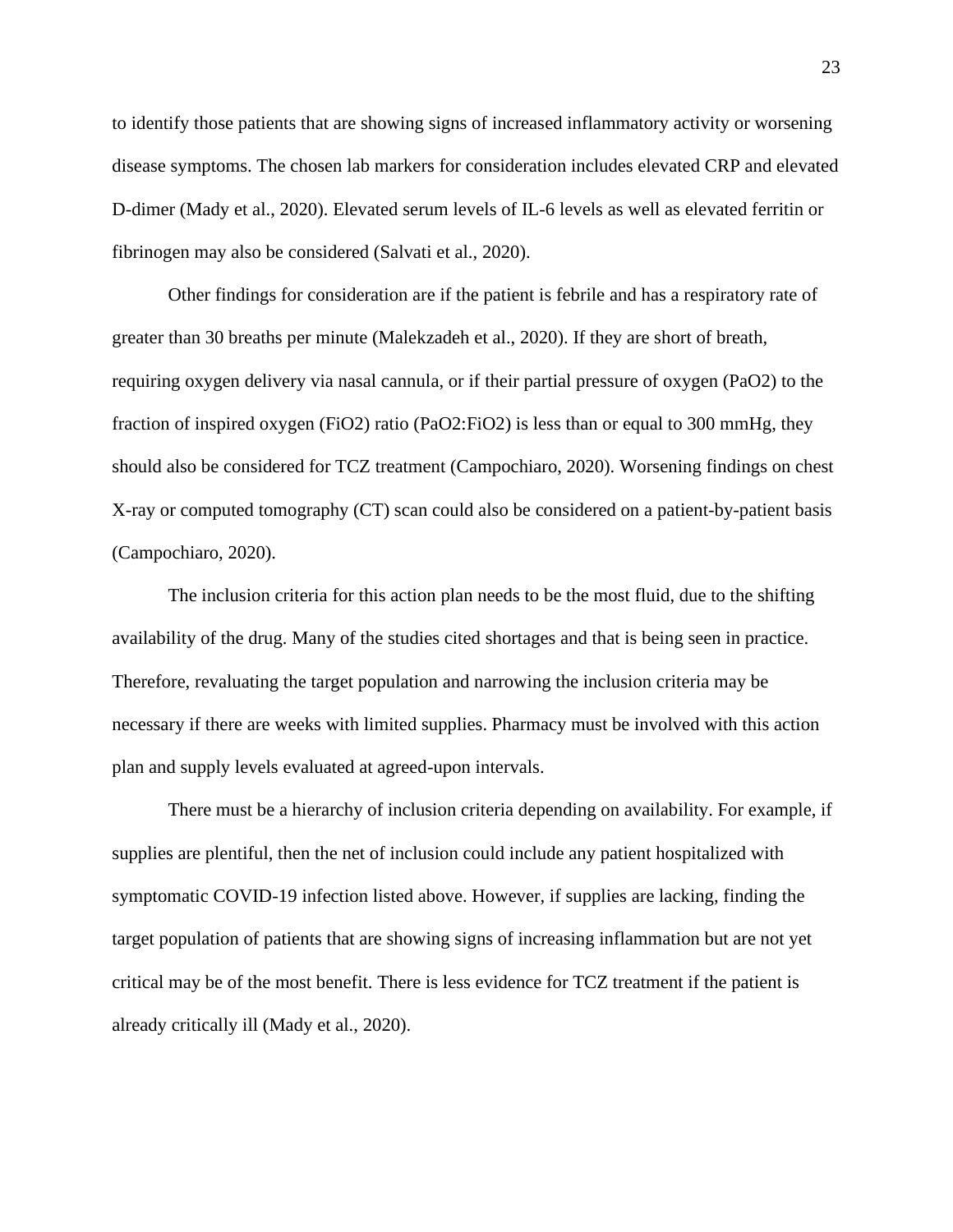During a time of scarcity, inclusion criteria must be limited. Patients on nasal cannula may be considered for other oral treatments (such as the oral Janus kinase-inhibitor baricitinib), reserving the IV TCZ for those that cannot breathe well enough to consistently take the medication by mouth (Stasi et al, 2020). Menzella et al. (2020) used tighter inclusion criteria, requiring the patient to be on non-invasive ventilation with at least 60% FiO2, and a PaO2:FiO2 ratio greater than 100mmHg but less than 200mmHg. Inclusion criteria and available options for each patient needs to be a continuing conversation between pharmacy and providers.

Exclusion criteria for TCZ administration is more stable within this action plan. The major factor excluding patients from being able to receive TCZ treatment was that of risk of harm. TCZ risk outweighs the benefit in certain scenarios. Anyone with a history of hypersensitivity to TCZ or its components were therefore excluded (Perrone et al., 2020).

One major exclusion criterion involves the risk of secondary infection, therefore excluding patients with signs of a concomitant bacterial infection (Campochiaro, 2020). Latent tuberculosis was also considered a factor for exclusion (Dastan et al., 2020). A history of infections such as hepatitis B, hepatitis C, HIV, or any concern for bone marrow suppression were also excluded from TCZ treatment. There was also transient documentation of bowel perforation post-TCZ administration, so some excluded those with active diverticulitis (Perrone et al., 2020). This same reasoning excluded those with active peptic ulcer disease in certain studies (Malekzadeh et al., 2020).

Another group of patients that have elevated risk of harm versus benefit to TCZ treatment were those with organ impairment. Some studies excluded those with chronic renal impairment – for example, Dastan et al. (2020) excluded those with a glomerular filtration rate (GFR) of less than 30 mL/min. Liver impairment was most often excluded, and the most common exclusion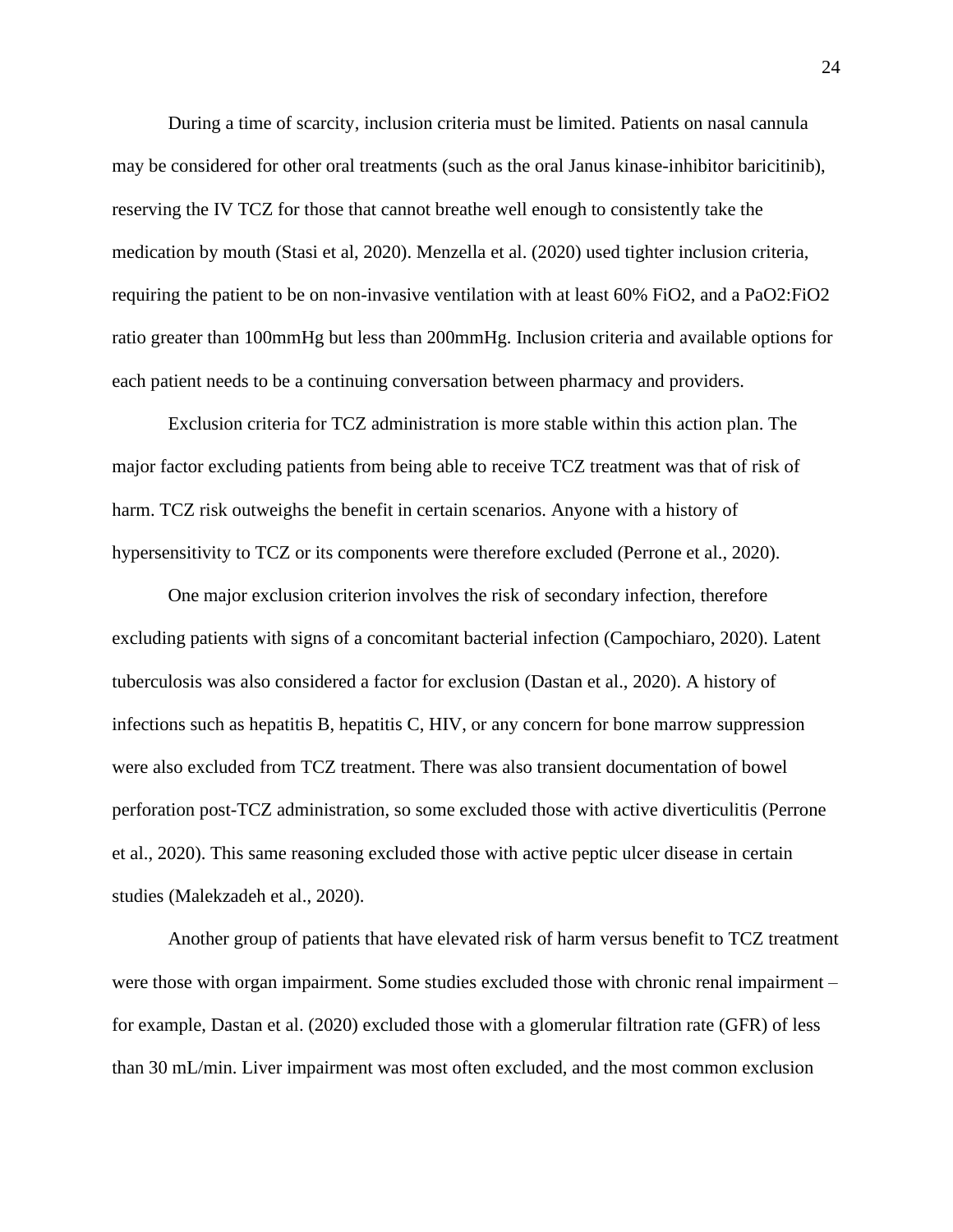criteria for the liver was an existing transaminitis of five-fold above the upper normal limit (Campochiaro et al., 2020). The level of impairment and the risk versus benefit should be done on a patient-by-patient basis, depending on the setting, patient history, and their clinical picture.

The TCZ dose amount and whether to give a second dose is also very dependent on drug availability, and again why this action plan needs a cyclical framework. IV was the preferred administration route. Subcutaneous TCZ was also used and in some studies was found to have positive outcomes, so should be considered if the IV formulation is not available (Malekzadeh et al., 2020).

Within the literature, one 400 mg IV dose was often used, and would be the chosen dose if supplies are scarce (Campochiaro, 2020). A second dose was often given. Some considered a second dose only for those with an elevated body mass index (BMI) (Price et al., 2020). Other studies only gave a second dose if the patient had no change or worsening respiratory status, at the discretion of the provider (Perrone et al., 2020). The preferred method for this action plan would be weight-based dosing of 8mg/kg, with a maximum dose of 800 mg with two consecutive infusions, 12 hours apart (Mady et al., 2020).

A limited number of providers with TCZ ordering capability should be designated to keep supplies in check. There will need to be a pharmacy lead on daily that evaluates dosing and inclusion/exclusion criteria. There should be a green/yellow/red light hierarchy of inclusion criteria that is updated weekly, to determine which inclusion criteria is being used that week and should shift with the supply. Green light inclusion would be all symptomatic hospitalized patients without exclusion criteria. Yellow light inclusion would be to shift the inclusion criteria to those with escalating oxygen needs and increasing inflammatory markers. Red light inclusion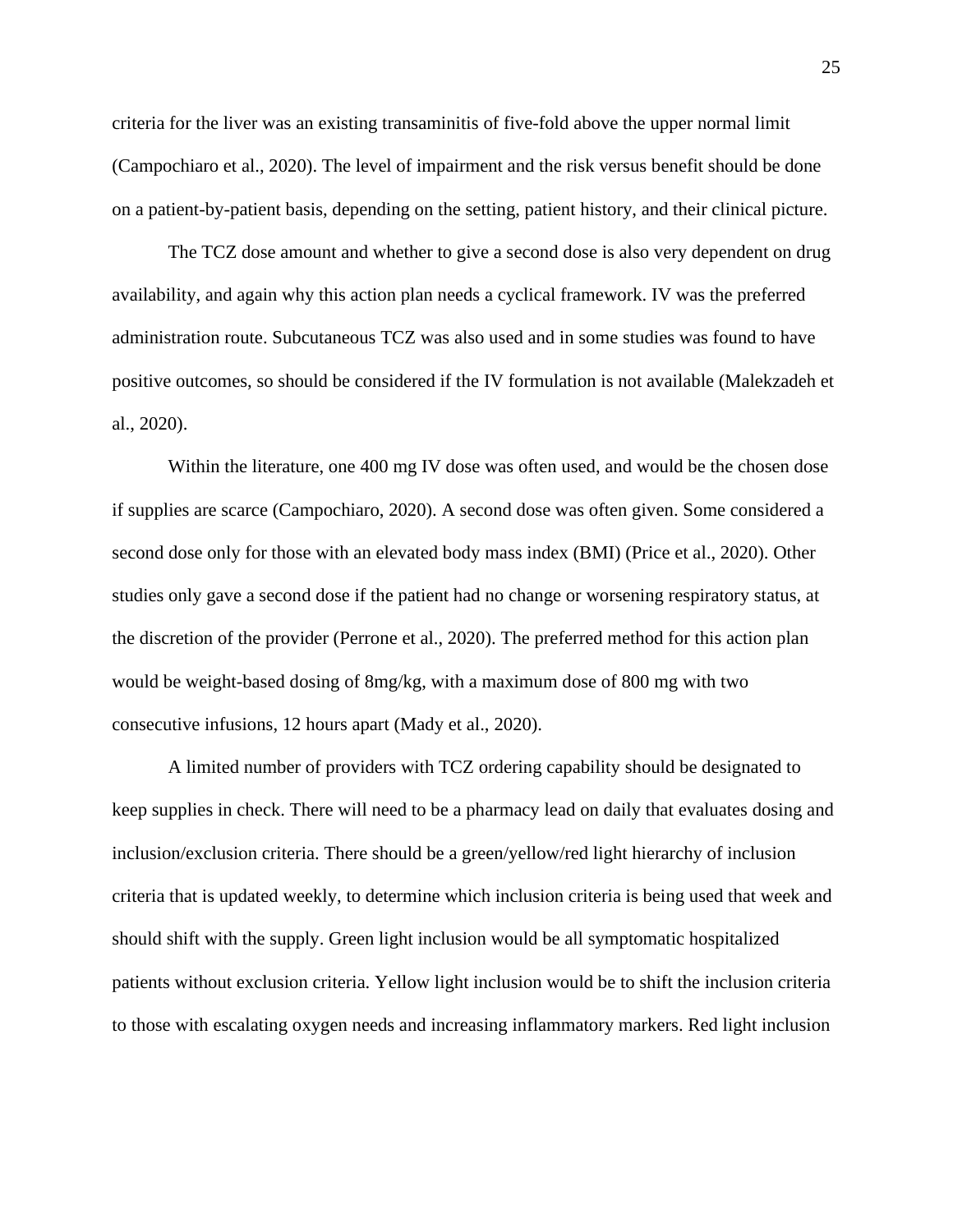would trigger patient-by-patient consideration, dosing considerations, and the use of alternative routes and medications if needed.

Lastly, treatment recommendations for special populations will always need to be individualized. This includes those that are immunocompromised, pregnant, breastfeeding, those that arrive already critically ill, among others. A monthly meeting between the providers and pharmacists should be arranged to discuss special cases and outcomes, as well as updated literature on the subject. Each piece of the action plan should be evaluated within the JHNEBP Model at this meeting, and changes made as warranted.

### **Summary**

In the setting of a global pandemic, all viable treatment options should be explored. The elevated inflammatory response seen in severe COVID-19 infections is linked to higher mortality. TCZ has been used to stave off the cytokine storm seen in other inflammatory processes. Inhibiting the inflammatory cytokine IL-6 to curtail the resulting CRS and improve patient outcomes is the aim of TCZ treatment. Following this scholarly inquiry, TCZ treatment is recommended for use at this time to treat severe COVID-19 infection.

Additional research is needed to establish higher level evidence and more detailed treatment recommendations for TCZ administration. Many other questions also warrant deeper investigation, such as clarifying the use of concurrent steroids, which inflammatory markers are best for trending COVID-19 infection, whether longer courses of TCZ might be beneficial, and the exploration of other emerging monoclonal therapeutic options. This is an evolving situation, and it should be continuously reevaluated.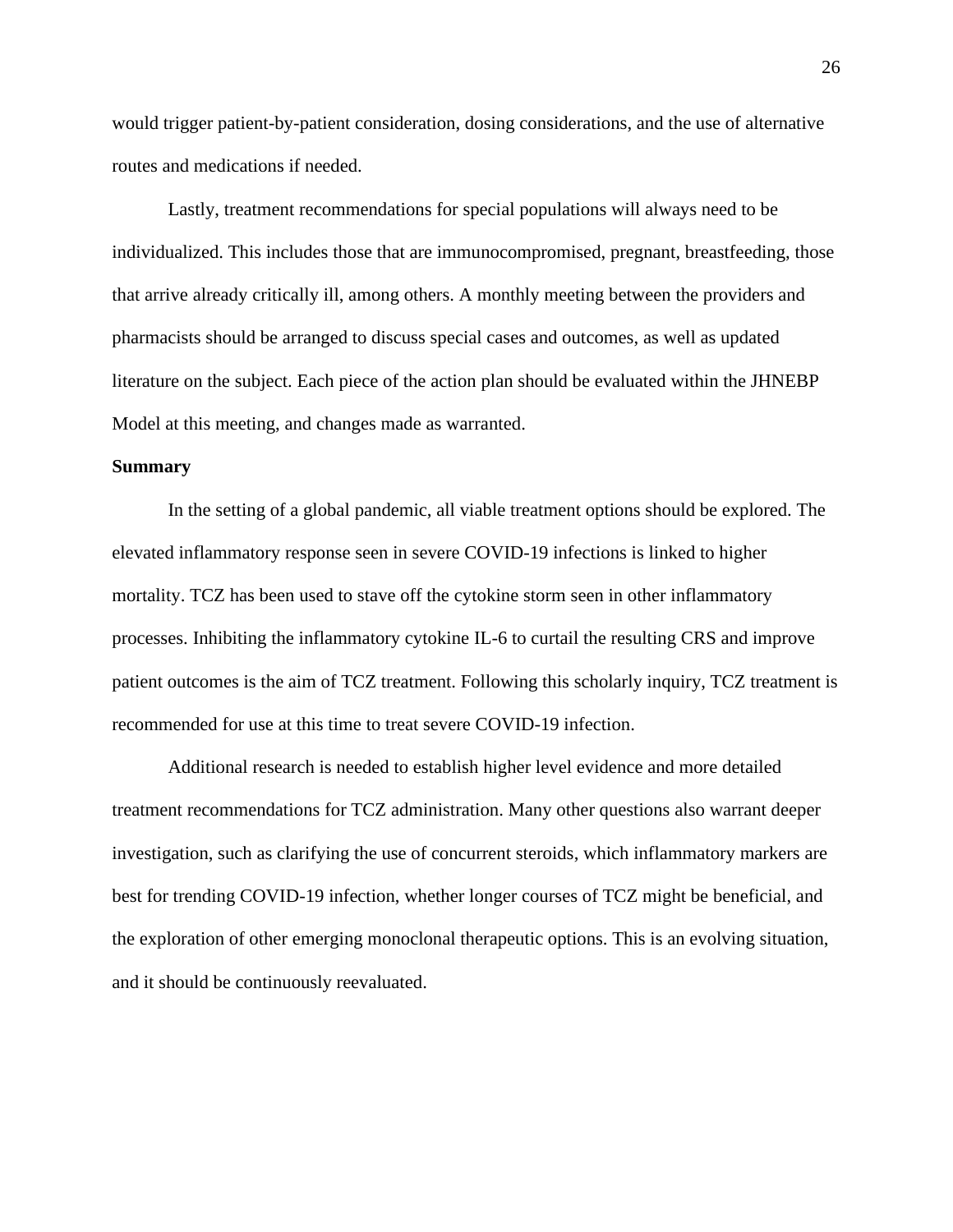### **References**

- Ackley, B. J., Swan, B. A., Ladwig, G., & Tucker, S. (2008). Evidence-based nursing care guidelines: Medical-surgical intervention. (p.7). St. Louis, MO: Mosby Elsevier.
- Alzghari, S. & Acuna, V. (2020). Supportive treatment with Tocilizumab for COVID-19L A systematic review. Journal of Clinical Virology, 127, 1-5. doi.org/10.1016.j.jcv.2020.104380
- Centers for Disease Control and Prevention. (2021). *COVID Data Tracker.* U.S. Department of Health and Human Services.

[https://covid.cdc.gov/covid-data-tracker/#datatracker-home](file:///C:/Users/Amanda2/Documents/%09https:/covid.cdc.gov/covid-data-tracker/%23datatracker-home)

- Campochiaro, C., Della-Torre, E., Cavalli, G., De Luca, G., Ripa, M., Boffini, N., Tomelleri, A., Baldissera, E., Rovere-Querini, P., Ruggeri, A., Monti, G., De Cobelli, F., Zangrillo, A., Tresoldi, M., Castagna, A., & Dagna, L. (2020). Efficacy and safety of tocilizumab in s severe COVID-19 patients: A single-centre retrospective study. European Journal of I Internal Medicine, 76, 43-49. doi.org/10.1016.j.ejim.2020.05.021
- Dastan, F., Saffaei, A., Haseli, S., Marjani, M., Moniri, A., Abtahian, Z., Abedini, A., Kiani, A., Seifi, S., Jammati, H., Hashemian, S., Toutkaboni, M., Eslaminejad, A., Heshmatnia, J., S Sadeghi, M., Nadji, S., A., Dastan, A., Baghaei, P., Varahram, M., … Tabarsi, P. (2020). promising effects of tocilizumab in COVID-19: A non-controlled, prospective clinical t trial. International Immunopharmacology, 88, 1-7. doi.org/10.1016/j.intimp.2020.106869
- Ghosn, L., Chaimani, A., Evrenoglou, T., Davidson, M., Grana, C., Schmucker, C., Bollig, C., Henschke, N., Sguassero, Y., Nejstgaard, C., Menon, S., Nguyen, T., Ferrand, G., Kapp, P., Riveros, C., Avila, C., Devane, D., Meerpohl, J., Rada, G., …, Boutron, I. (2021).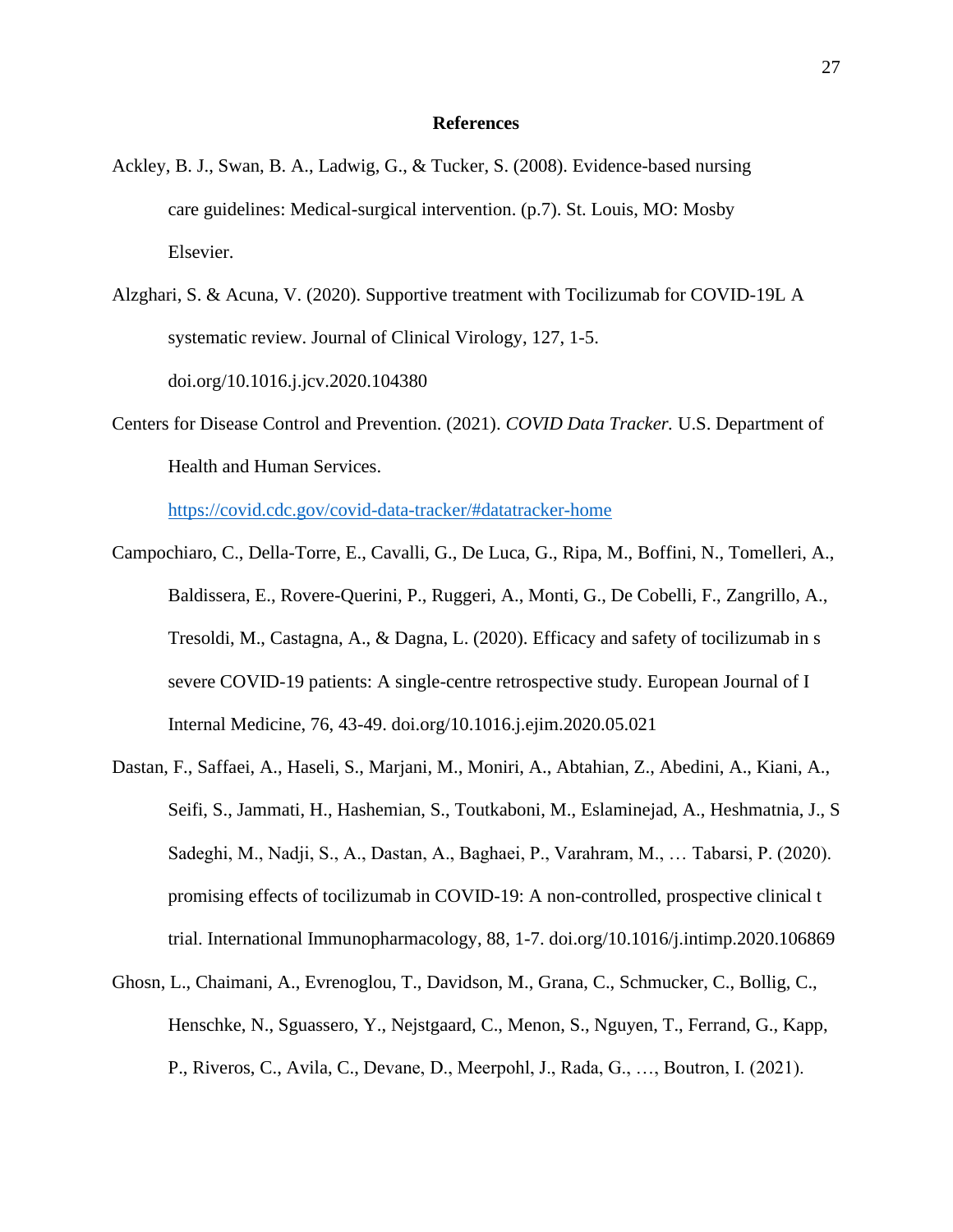Interleukin-6 blocking agents for treating COVID-19: A living systematic review. *Cochrane Database of Systematic Reviews, 3*, 1-4. [doi.org/10.1002/14651858.CD013881](https://doi.org/10.1002/14651858.CD013881)

- Johns Hopkins Hospital. (2017). JHNEBP model and tools- Permission. Retrieved from https://www.ijhneducation.org/node/1535/done?sid=44076&token=bdb9aee159bd1a265d f35cbb3e26470
- Klopfenstein, T., Zayet, S., Lohse, A., Balblanc, J., Badie, J., Royer, P. Toko, L., Mezher, C., Kadiane-Oussou, N.J., Bossert, M., Bozgan, A., Charpentier, A., Roux, M., Contreras, R., Mazurier, I., Dussert, P., Gendrin, V., & Conrozier, T. (2020). Tocilizumab therapy reduced intensive care unit admission s and/or mortality in COVID-19 patients. Medecine et Maladies Infectieuses, 50, 397-400. doi.org/10.1016/j.medmal.2020.05.001
- Lan, S., Lai, C., Huang, H., Cheng, S., Lu, L., & Hsueh, P. (2020). Tocilizumab for severe COVID-19: A systematic review and meta-analysis. International Journal of Antimicrobial Agents, 56, 1-7. doi.org/10.1016/j.ijantimicag.2020.106103
- Mady, A., Aletreby, W., Abdulrahman, B., Lhmdi, M., Noor, A., Alqahtani, S., Soliman, I., Alharthy, A., Karakitsos, D., & Memish, Z. (2020). Tocilizumab in the treatment of rapidly evolving COVID-19 pneumonia and multifaceted critical illness: A retrospective case series. Annals of Medicine and Surgery, 60, 417-424. doi.org/10.1016/j.amsu.2020.10.061

Malekzadeh, R., Abedini, A., Mohsenpour, B., Sharifipour, E., Ghasemian, R., Javad-Mousavi, S. A., Khodashahi, R., Darban, M., Kalantari, S., Abdollahi, N., Salehi, M. R., Hosseinabadi, A. R., Khorvash, F., Valizadeh, M., Dastan, F., Yousefian, S., Hosseini, H., Anjidani, N. & Tabarsi, P. (2020). Subcutaneous tocilizumab in adults with severe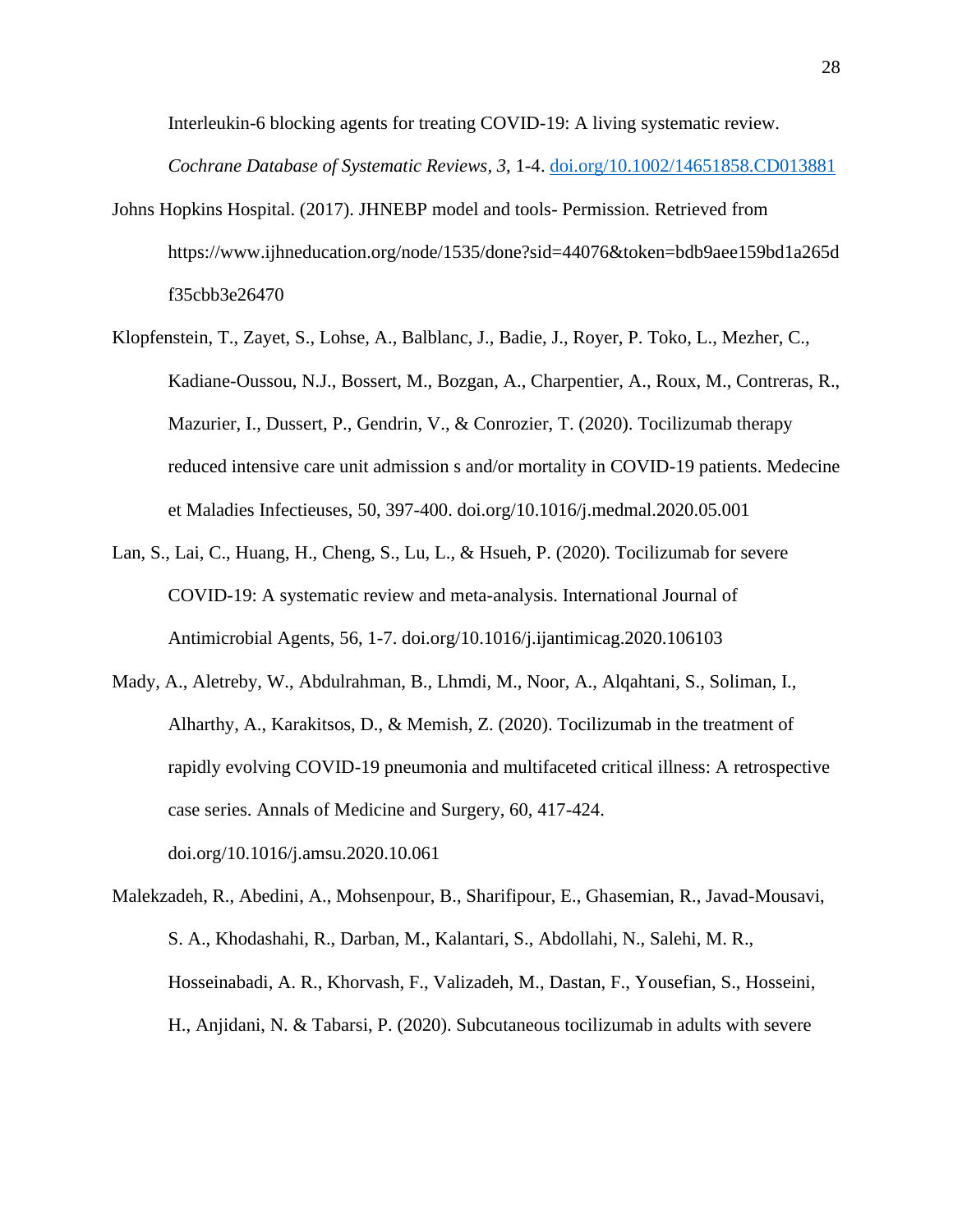and critical COVID-19: A prospective open-label uncontrolled multicenter trial. International Immunopharmacology, 89, 1-11. doi.org/10.1016/j.intimp.2020.107102

- Menzella, F., Fontana, M., Salvarani, C., Massari, M., Ruggiero, P., Scelfo, C., Barbieri, C., Castagnetti, C., Catellani, C., Gibellini, G., Falco, F., Ghidoni, G., Livrieri, F., Montanari, G., Casalini, E., Piro, R., Manusco, P., Ghidorsi, L., & Facciolongo, N. (2020). Efficacy of tocilizumab in patients with COVID-19 ARDS undergoing noninvasive ventilation. Critical Care, 24, 589. doi.org/10.1186/s13054-020-03306-6
- Perrone, F., Piccirillo, M.C., Ascierto, P.A., Salvarani, C., Parrella, R., Marata, A.M., Popoli, P., Ferraris, L., Marrocco-Trischitta, M., Ripamonti, D., Binda, F., Bonfanti, P., Squillace, N., Atripaldi, L., … & Chiodini, P. (2020). Tocilizumab for patients with COVID-19 pneumonia. The single arm COVID-19 prospective trial. Journal of Translational Medicine, 18, 405. doi.org/10.1186/s12967-020-02573-9
- Price, C., Altice, F.L., Shyr, Y., Koff, A., Pischel, L., Goshua, G., Azar, M.M., Mcmanus, D., Chen, S-C., Gleeson, S., Britto, C., Azmy, V., Kaman, K., Gaston, D., Davis, M., Burello, T., Harris, Z., Villanueva, M.S., Aoun-Barakat, L., … & Malinis, M. (2020) Tocilizumab treatment for cytokine release syndrome in hospitalized patients with coronavirus disease 2019. Chest journal, 158, 4. doi.org/10.1016/j.chest.2020.06.006
- Rossotti, R., Travi, G., Ughi, N., Corradin, M., Baiguera, C., Fumagalli, R., Bottiroli, M., Mondino, M., Merli, M., Bellone, A., Basile, A., Ruggeri, R., Colombo, F., Moreno, M., Pastori, S., Perno, C.F., Tarsia, P., Epis, O.M., & Puoti, M. (2020). Safety and efficacy of anti-il6-receptor tocilizumab use in severe and critical patients affected by coronavirus disease 2019: A comparative analysis. Journal of Infection, 81, 11-17. doi.org/10.1016/j.jinf.2020.07.008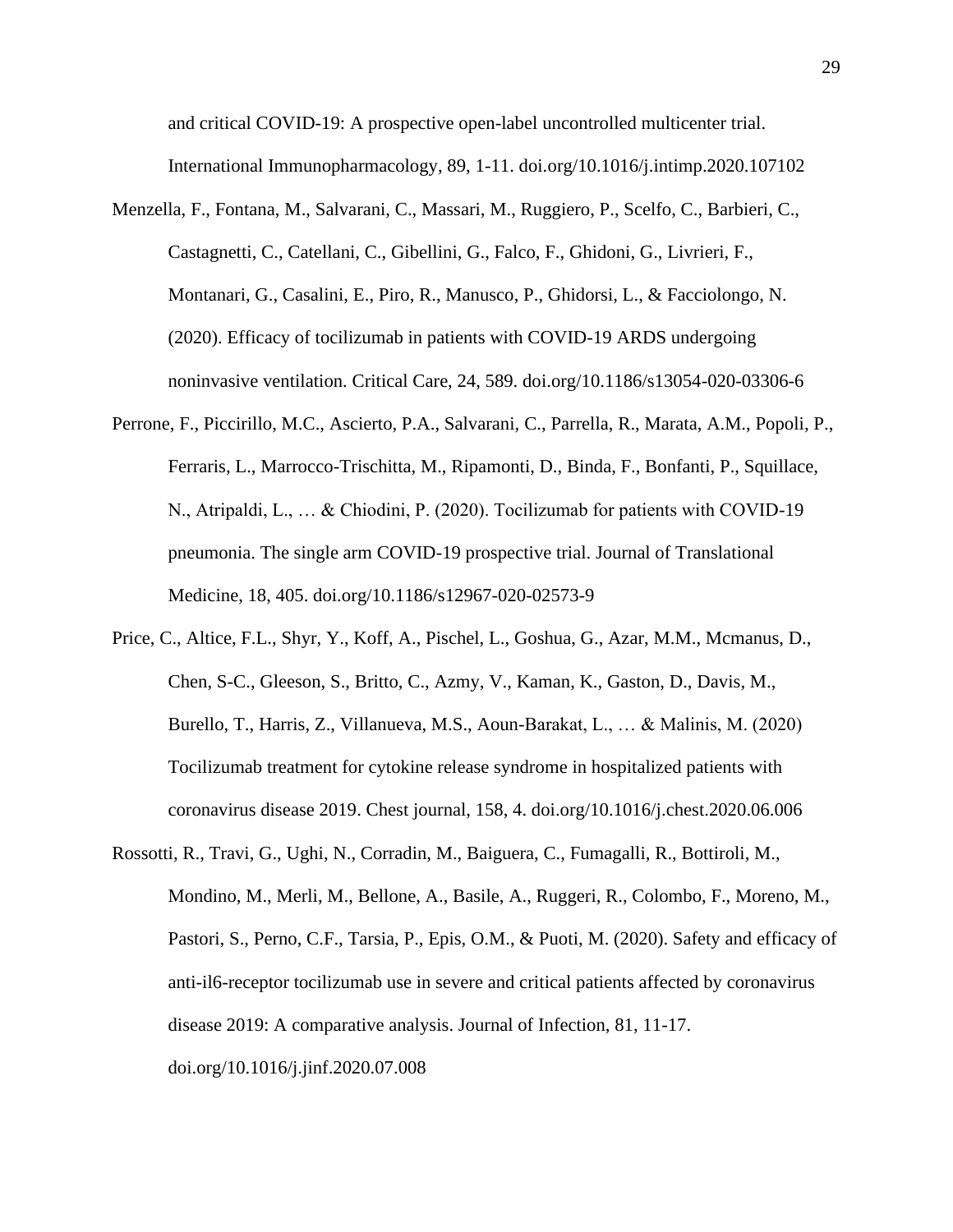- Salvati, L., Occhipinti, M., Gori, L., Ciani, L., Mazzoni, A., Maggi, L., Capone, M., Parronchi, P., Liotta, F., Miele, V., Annuziato, F., Lavorini, F., & Cosmi, L. (2020). Pulmonary vascular improvement in severe COVID-19 patients treated with tocilizumab. Immunology Letters, 228, 122-128. doi.org/10.1016/j.imlet.2020.10.009
- Tleyjeh, I.M., Kashour, Z., Damlaj, M., Riaz, M., Tlayjeh, H., Altannir, M., Altannir, Y., Al-Tannir, M., Tleyjeh, R., Hassett, L., & Kashour, T. (2020). Efficacy and safety of tocilizumab in COVID-19 patients: A living systematic review and meta-analysis. Clinical Microbiology and Infection, 1-13. doi.org/10.1016/j.cmi.2020.10.036
- Xu, X., Han, M., Li, T., Sun, W., Wang, D., Fu, B., Zhou, Y., Zheng, X., Yang, Y., Li, X., Zhang, X., Pan, A., & Wei, H. (2020). Effective treatment of severe COVID-19 patients with tocilizumab. Proceedings of the National Academy of Sciences of the United States of America, 117(20), 10970-10975. doi.org/10.1073/pnas.2005615117
- Zhao, J. & Tian, B-P. (2020) Efficacy of tocilizumab treatment in severely ill COVID-19 patients. Critical Care, 24(524), 1-4. doi.org/10.1186/s13054-020-03224-7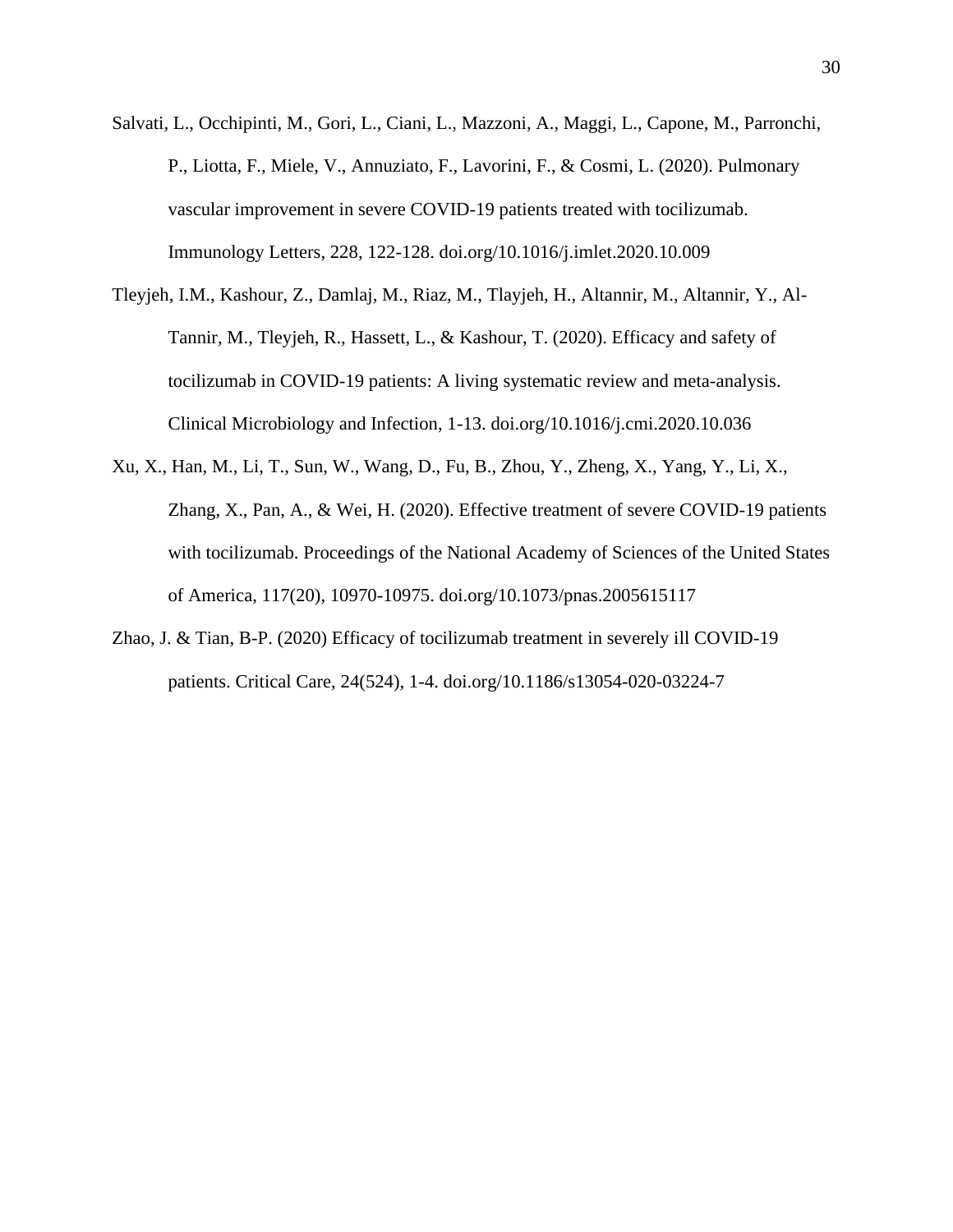# *Database and Keyword Search*

| Date of Search | <b>Search Engine</b>  | <b>Keywords</b>                               | <b>Number of Hits</b> |                |              |  |
|----------------|-----------------------|-----------------------------------------------|-----------------------|----------------|--------------|--|
|                |                       |                                               | <b>Listed</b>         | Reviewed       | <b>Used</b>  |  |
| 12/12/2020     | CINAHL Complete       | COVID-19 or coronavirus                       | 48,635                |                |              |  |
|                |                       | Added AND monoclonal                          | 177                   |                |              |  |
|                |                       | Added AND outcomes                            | 48                    | 22             | 5            |  |
| 12/17/2020     | PubMed                | Tocilizumab AND treatment<br>AND COVID-19     | 867                   | 36             | 6            |  |
| 12/18/2020     | PubMed                | Tocilizumab AND COVID-19                      | 1,015                 |                |              |  |
|                |                       | Added AND outcomes                            | 393                   |                |              |  |
|                |                       | Filter for "Clinical Trial"                   | 14                    | $\overline{Q}$ | 1            |  |
| 12/18/2020     | <b>Science Direct</b> | Tocilizumab AND COVID-19                      | 2,120                 |                |              |  |
|                |                       | Filter for "Research articles"                | 563                   |                |              |  |
|                |                       | Filter for "Subscribed journals"              | 367                   | 41             | $\mathbf{2}$ |  |
| 01/03/2021     | <b>Science Direct</b> | Monoclonal antibody treatment<br>AND COVID-19 | 2,181                 | 12             | 1            |  |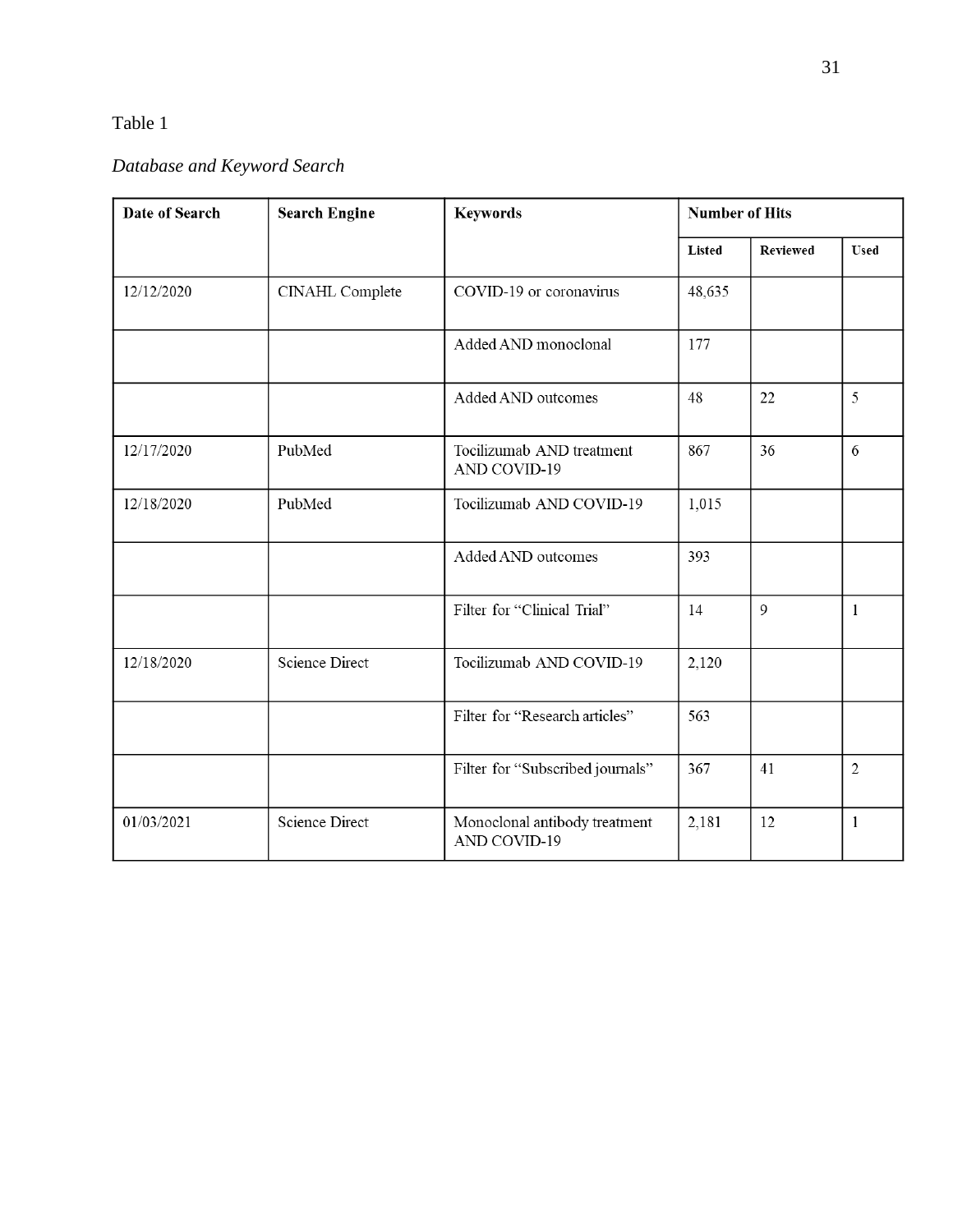# *Literature Table*

| <b>Citation/</b><br><b>Search Engine</b>                                                                                                                                                                                        | Purpose/<br>Objective                                                                                                                                                                                          | Population/<br>Sample/<br><b>Setting</b>                                                                                                                                                                                                                                                                                                                                                                  | <b>Study Design/</b><br>Variables/<br><b>Instruments</b>                                                                                                                                                                                                                                                                                                                                                                                              | Results/<br><b>Main Findings</b>                                                                                                                                                                                                                                                                                                                                                                                                                                                                    | Implications/<br><b>Critiques</b>                                                                                                                                                                                                                                                                                                                                                            | <b>Comments/</b><br><b>Themes</b>                                                                                                                                                                                            | Level of<br><b>Evidence</b> |
|---------------------------------------------------------------------------------------------------------------------------------------------------------------------------------------------------------------------------------|----------------------------------------------------------------------------------------------------------------------------------------------------------------------------------------------------------------|-----------------------------------------------------------------------------------------------------------------------------------------------------------------------------------------------------------------------------------------------------------------------------------------------------------------------------------------------------------------------------------------------------------|-------------------------------------------------------------------------------------------------------------------------------------------------------------------------------------------------------------------------------------------------------------------------------------------------------------------------------------------------------------------------------------------------------------------------------------------------------|-----------------------------------------------------------------------------------------------------------------------------------------------------------------------------------------------------------------------------------------------------------------------------------------------------------------------------------------------------------------------------------------------------------------------------------------------------------------------------------------------------|----------------------------------------------------------------------------------------------------------------------------------------------------------------------------------------------------------------------------------------------------------------------------------------------------------------------------------------------------------------------------------------------|------------------------------------------------------------------------------------------------------------------------------------------------------------------------------------------------------------------------------|-----------------------------|
| Alzghari, S. & Acuna, V. (2020).<br>Supportive treatment with<br>Tocilizumab for COVID-19L A<br>systematic review. Journal of<br>Clinical Virology, 127, 1-5.<br>https://doi.org/10.1016.j.jcv.2020.<br>104380<br><b>CINAHL</b> | "There is an<br>immense need<br>for treatment<br>strategies to help<br>combat this<br>contagious<br>disease" $(p.1)$ .<br>Assess outcomes<br>associated with<br>TCZ treatment in<br>patients with<br>COVID-19. | Multiple studies.<br>6 articles met<br>inclusion criteria.<br>Inclusion<br>criteria: studies<br>involved humans<br>with COVID-19<br>receiving TCZ<br>that included<br>clinical findings.<br>21 patients got<br>TCZ treatment in<br>the retrospective<br>studies. Luo<br>study had 15<br>patients, Xu<br>study had 21.<br>4 case study<br>patients received<br>TCZ (one had<br>been on it<br>chronically). | Systematic<br>review.<br>Included<br>studies: 2<br>retrospective<br>analyses (by<br>Luo and Xu)<br>and 4 case<br>reports.<br>Review was<br>done using the<br>Preferred Items<br>for Systematic<br>Reviews and<br>Meta-Analyses<br>(PRISMA)<br>guidelines.<br>Search engines<br>used: Embase,<br>PubMed, Web<br>of Science and<br>Scopus.<br>Key words<br>used:<br>"tocilizumab,"<br>"COVID-19,"<br>and "interleukin<br>$6"$ or "IL- $6"$<br>$(p.1)$ . | Luo study: 47%<br>critical, 40%<br>serious, 13%<br>moderate. 53%<br>received steroids.<br>67% saw a rise<br>in IL-6 levels<br>after TCZ but<br>decrease after.<br>Death in 20%,<br>80% still<br>hospitalized at<br>press.<br>Xu study: 19%<br>critical, 80%<br>serious. All<br>received steroids<br>and an antiviral.<br>No deaths, 10%<br>hospitalized,<br>90% discharged<br>at press.<br>In the case<br>studies, all<br>patients alive at<br>press, 3 of the 4<br>had recovered<br>from COVID-19. | "TCZ is an<br>option for<br>compassionat<br>e use in<br>patients with<br>$COVID-19"$<br>$(p.4)$ "<br>More safety<br>profiles need<br>done and<br>more Phase II<br>trials need<br>studied.<br>IL-6 may be<br>an important<br>level to gauge<br>efficacy of<br>TCZ therapy.<br>Limitations:<br>no studies<br>were<br>randomized,<br>small sample<br>size, dosing<br>of TCZ was<br>inconsistent | Screening<br>for latent TB<br>is necessary<br>before use.<br>Same CRS<br>biomarkers<br>seen in<br>severe<br><b>COVID</b><br>IL- $6$ is<br>important<br>biomarker<br>Concurrent<br>steroid use<br>Concurrent<br>antiviral use | IV                          |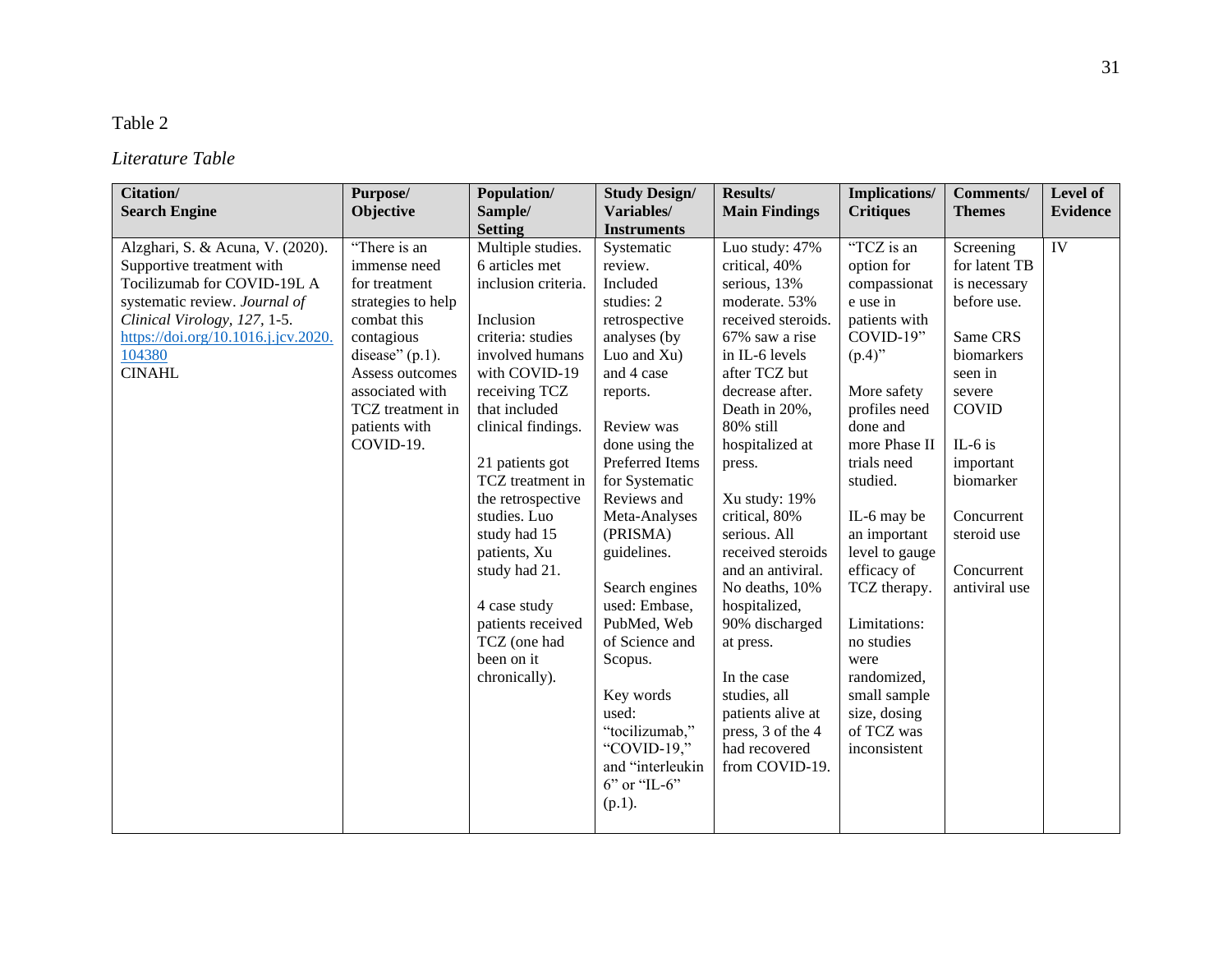| Citation/<br><b>Search Engine</b>                                                                                                                                                                                                                                                                                                                                                                                                                                                       | Purpose/<br>Objective                                                                                                                                                                                                | Population/<br>Sample/                                                                                                                                                                                                                                                                                                                                                                                                              | <b>Study Design/</b><br>Variables/<br><b>Instruments</b>                                                                                                                                                                                                                                                                                                                                                                                                                                                        | Results/<br><b>Main Findings</b>                                                                                                                                                                                                                                                                                                                                                                                                                                                           | <b>Implications/</b><br><b>Critiques</b>                                                                                                                                                                                                                                                                                                                       | <b>Comments/</b><br><b>Themes</b>                                                                                                                                                                                                                                         | Level of<br><b>Evidence</b> |
|-----------------------------------------------------------------------------------------------------------------------------------------------------------------------------------------------------------------------------------------------------------------------------------------------------------------------------------------------------------------------------------------------------------------------------------------------------------------------------------------|----------------------------------------------------------------------------------------------------------------------------------------------------------------------------------------------------------------------|-------------------------------------------------------------------------------------------------------------------------------------------------------------------------------------------------------------------------------------------------------------------------------------------------------------------------------------------------------------------------------------------------------------------------------------|-----------------------------------------------------------------------------------------------------------------------------------------------------------------------------------------------------------------------------------------------------------------------------------------------------------------------------------------------------------------------------------------------------------------------------------------------------------------------------------------------------------------|--------------------------------------------------------------------------------------------------------------------------------------------------------------------------------------------------------------------------------------------------------------------------------------------------------------------------------------------------------------------------------------------------------------------------------------------------------------------------------------------|----------------------------------------------------------------------------------------------------------------------------------------------------------------------------------------------------------------------------------------------------------------------------------------------------------------------------------------------------------------|---------------------------------------------------------------------------------------------------------------------------------------------------------------------------------------------------------------------------------------------------------------------------|-----------------------------|
| Campochiaro, C., Della-Torre, E.,<br>Cavalli, G., De Luca, G., Ripa,<br>M., Boffini, N., Tomelleri, A.,<br>Baldissera, E., Rovere-Querini,<br>P., Ruggeri, A., Monti, G., De<br>Cobelli, F., Zangrillo, A.,<br>Tresoldi, M., Castagna, A., &<br>Dagna, L. (2020). Efficacy and<br>safety of tocilizumab in severe<br>COVID-19 patients: A single-<br>center retrospective study.<br>European Journal of Internal<br>Medicine, 76, 43-49.<br>doi.org/10.1016.j.ejim.2020.05.02<br>PubMed | Treatment of<br>COVID-19 is<br>lacking research.<br>The aim of this<br>study was to<br>compare the<br>efficacy of TCZ<br>treatment to<br>standard<br>treatment for<br>patients with<br>severe COVID-<br>19 pneumonia | <b>Setting</b><br>San Raffaele<br>Hospital in<br>Milan, Italy<br>65 patients total,<br>all hospitalized<br>outside of ICU<br>with COVID-19<br>Inclusion: hyper-<br>inflammatory<br>state, severe<br>respiratory<br>involvement on<br>Xray or CT, and<br>a P:F ratio of $\leq$<br>300.<br>Exclusion:<br>existing bacterial<br>infection, liver<br>enzymes > 5x<br>baseline, or any<br>other immuno-<br>suppressive<br>medication use | Retrospective<br>study using a<br>control group.<br>All pts received<br>antivirals,<br>antibiotics, and<br>enoxaparin.<br>Assessed daily<br>for 28 days<br>using a six-<br>category scale<br>from 1) live<br>discharge to 6)<br>death.<br>Clinical<br>improvement<br>noted if patient<br>decreased their<br>number by 2<br>points on the<br>scale.<br>Survival and<br>improvement<br>analyzed using<br>Kaplan-Meier<br>approach, log-<br>rank tests, and<br>proportional<br>hazard Cox<br>regression<br>models. | By day 28, 16%<br>died in TCZ<br>group and 33%<br>in control group<br>$(p = 0.150)$ .<br>63% of TCZ<br>group and 49%<br>of control group<br>discharged from<br>the hospital by<br>day 28 ( $p =$<br>$0.32$ ).<br>Clinical<br>improvement<br>reached in 69%<br>of TCZ group<br>and 61% of<br>control group $(p)$<br>$= 0.61$ ).<br>Adverse events<br>occurred in 25%<br>of TCZ group<br>and 27% of<br>control group.<br>No significant<br>differences noted<br>at day 28<br>between groups. | Higher<br>baseline P:F<br>ratio was<br>associated<br>with more<br>promising<br>outcome.<br>Concern for<br>opportunistic<br>infections<br>needs<br>considered in<br>patients<br>treated with<br>TCZ.<br>Retrospective<br>design and<br>small cohort<br>size are<br>limitations.<br>No evidence<br>to suggest<br>that TCZ<br>treatment was<br>more<br>effective. | No steroid<br>use allowed<br>in this study.<br>N <sub>o</sub><br>statistically<br>significant<br>results<br>found.<br>Infection<br>risk.<br>CRS is<br>result of<br>uncontrolled<br>immune<br>reaction<br>Timely<br>inhibition of<br>IL-6 could<br>help this<br>population | III                         |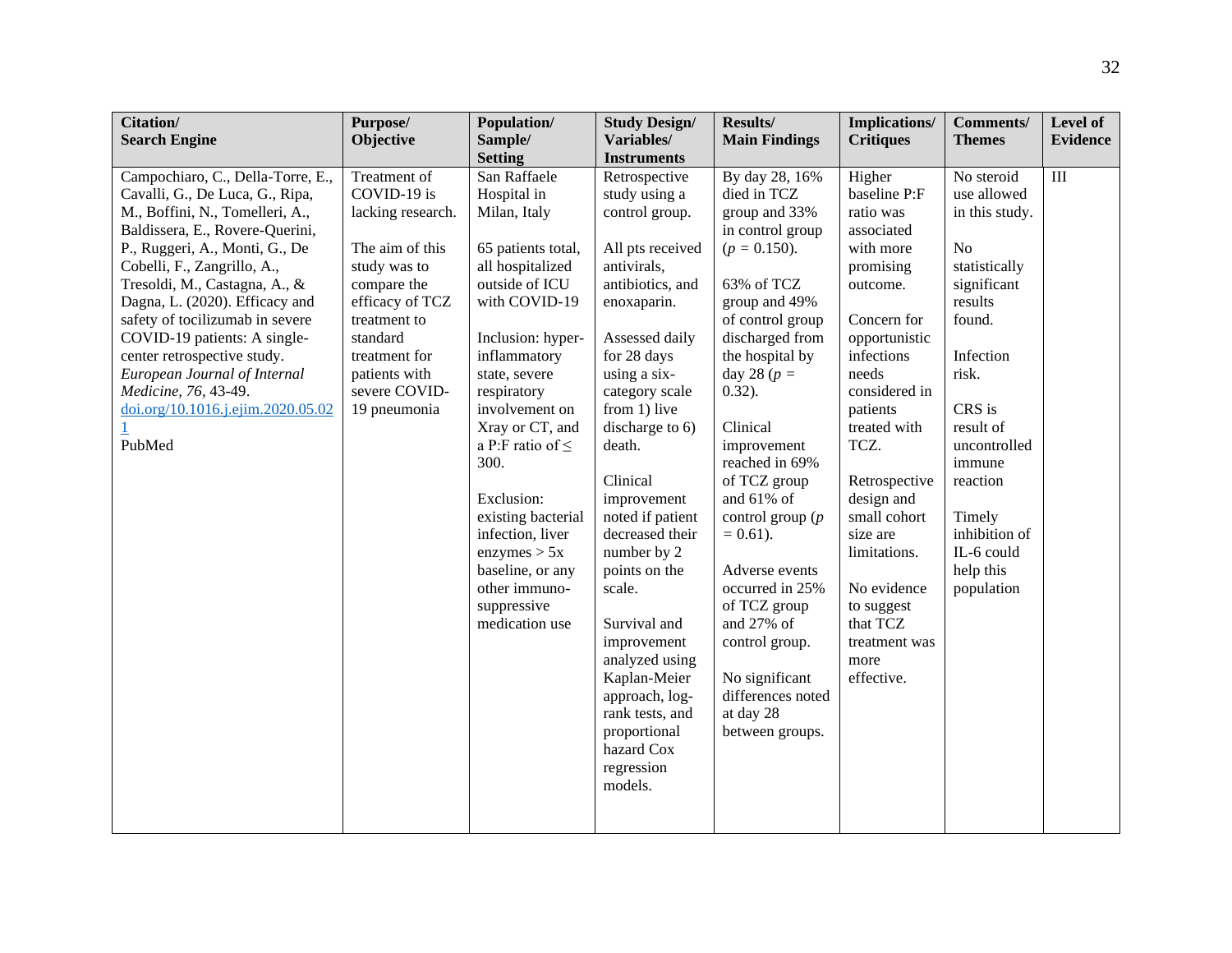| Citation/                            | Purpose/          | Population/          | <b>Study Design/</b> | Results/             | <b>Implications/</b> | <b>Comments/</b> | Level of        |
|--------------------------------------|-------------------|----------------------|----------------------|----------------------|----------------------|------------------|-----------------|
| <b>Search Engine</b>                 | Objective         | Sample/              | Variables/           | <b>Main Findings</b> | <b>Critiques</b>     | <b>Themes</b>    | <b>Evidence</b> |
|                                      |                   | <b>Setting</b>       | <b>Instruments</b>   |                      |                      |                  |                 |
| Dastan, F., Saffaei, A., Haseli, S., | "Data is          | Dr. Masih            | Prospective          | 72h in, 20 were      | Severe TCZ           | 3 patients       | IV              |
| Marjani, M., Moniri, A.,             | particularly      | Daneshvari           | study, non-          | severe stage and     | patients had         | experienced      |                 |
| Abtahian, Z., Abedini, A., Kiani,    | needed on         | Hospital in          | controlled trial.    | 22 critical.         | better               | adverse          |                 |
| A., Seifi, S., Jammati, H.,          | treatments able   | Tehran, Iran.        |                      |                      | outcomes             | effects post-    |                 |
| Hashemian, S., Toutkaboni, M.,       | to reduce         |                      | One 400mg            | No statistically     | which may            | <b>TCZ</b>       |                 |
| Eslaminejad, A., Heshmatnia, J.,     | mortality and the | 76 assessed, 42      | TCZ dose             | significant          | suggest              |                  |                 |
| Sadeghi, M., Nadji, S., A.,          | number of         | selected. All        | given.               | difference in        | greater              | No steroid       |                 |
| Dastan, A., Baghaei, P.,             | critically ill    | positive for         |                      | time-to-death in     | efficacy of          | use.             |                 |
| Varahram, M.,  Tabarsi, P.           | patients" (p.     | COVID-19.            | Standard care        | severe vs. critical  | earlier              |                  |                 |
| (2020). Promising effects of         | 397).             |                      | was oxygen           | patients ( $p =$     | administratio        | No               |                 |
| tocilizumab in COVID-19: A           |                   | Inclusion: Severe    | delivery and an      | $0.06$ ) but         | n of TCZ.            | statistically    |                 |
| non-controlled, prospective          |                   | (RR > 30, SpO2)      | antiviral drug.      | survival rate        |                      | significant      |                 |
| clinical trial. International        |                   | < 90,                |                      | higher in severe     | Limited by           | improvemen       |                 |
| Immunopharmacology, 88, 1-7.         |                   | progressive lung     | Patients             | group.               | small size and       | t.               |                 |
| doi.org/10.1016/j.intimp.2020.10     |                   | infiltrate, critical | evaluated for 28     |                      | lack of              |                  |                 |
| 6869                                 |                   | (ICU or              | days.                | 28 patients          | control group.       | CRS occurs       |                 |
| <b>CINAHL</b>                        |                   | intubated), no       |                      | demonstrated         |                      | after            |                 |
|                                      |                   | improvement for      | Clinical             | significant          | "There may           | inflammator      |                 |
|                                      |                   | over 72h             | improvement:         | improvement on       | be an ideal          | y cascade        |                 |
|                                      |                   |                      | weaning from         | lung imaging.        | time point for       | activation       |                 |
|                                      |                   | Exclusion:           | oxygen/dischar       |                      | initiating           |                  |                 |
|                                      |                   | pregnant,            | ge from              | Overall mortality    | tocilizumab          | <b>TCZ</b> binds |                 |
|                                      |                   | bacterial            | hospital. Xray       | rate was 49% on      | therapy, and         | to IL- $6$       |                 |
|                                      |                   | infection, use of    | and CT done at       | patients admitted    | all efforts          | receptors        |                 |
|                                      |                   | anti-                | baseline and         | to ICU.              | should be            | and inhibits     |                 |
|                                      |                   | inflammatory         | Day 14.              |                      | made to              | signal           |                 |
|                                      |                   | agents, CKD,         |                      |                      | administer it        | transduction     |                 |
|                                      |                   | liver disease, did   | Statistical          |                      | during the           |                  |                 |
|                                      |                   | not receive 72h      | analysis of          |                      | early stages         | Screen for       |                 |
|                                      |                   | of care.             | survival via         |                      | of SARS-             | latent TB        |                 |
|                                      |                   |                      | Kaplan-Meier         |                      | $CoV-2$              |                  |                 |
|                                      |                   |                      | estimator.           |                      | infection            |                  |                 |
|                                      |                   |                      |                      |                      | before               |                  |                 |
|                                      |                   |                      |                      |                      | deterioration        |                  |                 |
|                                      |                   |                      |                      |                      | of clinical          |                  |                 |
|                                      |                   |                      |                      |                      | conditions"          |                  |                 |
|                                      |                   |                      |                      |                      | $(p.5)$ .            |                  |                 |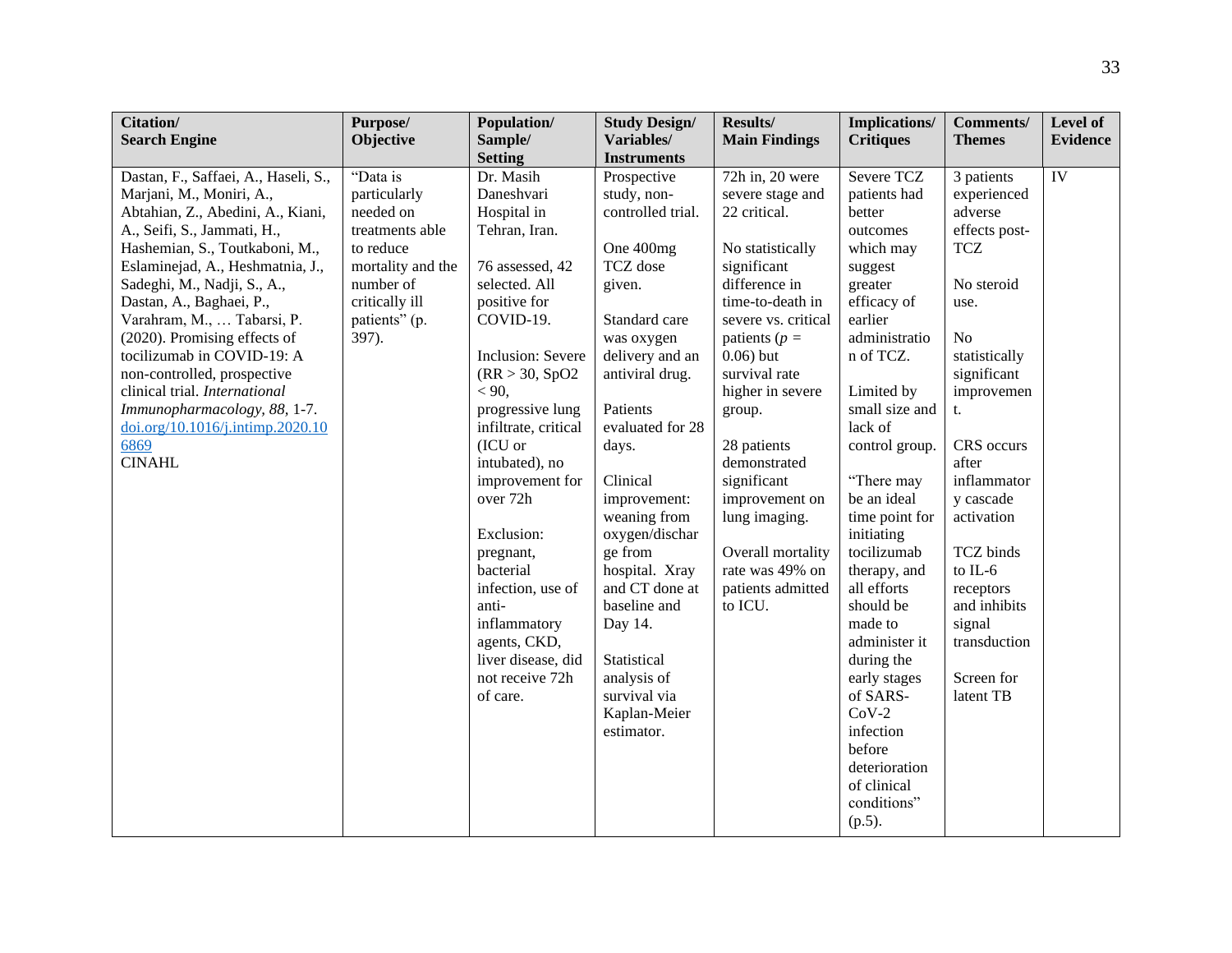| Citation/                           | Purpose/         | Population/                   | <b>Study Design/</b>         | Results/                                       | <b>Implications/</b> | <b>Comments/</b> | Level of        |
|-------------------------------------|------------------|-------------------------------|------------------------------|------------------------------------------------|----------------------|------------------|-----------------|
| <b>Search Engine</b>                | <b>Objective</b> | Sample/                       | Variables/                   | <b>Main Findings</b>                           | <b>Critiques</b>     | <b>Themes</b>    | <b>Evidence</b> |
|                                     |                  | <b>Setting</b>                | <b>Instruments</b>           |                                                |                      |                  |                 |
| Klopfenstein, T., Zayet, S.,        | To study whether | Nord Franche-                 | Retrospective                | Endpoint of                                    | Limitation of        | Positive         | $\rm III$       |
| Lohse, A., Balblanc, J., Badie, J., | TCZ is an        | Comte Hospital                | case-control                 | death or ICU                                   | small sample         | outcomes         |                 |
| Royer, P. Toko, L., Mezher, C.,     | effective        | in France.                    | study with                   | admission,                                     | size and             |                  |                 |
| Kadiane-Oussou, N.J., Bossert,      | treatment for    |                               | control group.               | however, was                                   | retrospective        | Cytokine         |                 |
| M., Bozgan, A., Charpentier, A.,    | COVID-19.        | 20 patients in                |                              | higher in the                                  | design.              | storm causes     |                 |
| Roux, M., Contreras, R.,            |                  | TCZ group, 25 in              | Endpoint was                 | standard group                                 |                      | the multi-       |                 |
| Mazurier, I., Dussert, P., Gendrin, |                  | control.                      | determined to                | than TCZ group                                 | The data             | organ failure    |                 |
| V., & Conrozier, T. (2020).         |                  |                               | be death and/or              | $(72\% \text{ vs } 25\%, p$                    | "strongly            | seen in this     |                 |
| Tocilizumab therapy reduced         |                  | Inclusion: no CI              | ICU admission.               | $= 0.002$ ) and the                            | suggests that        | population       |                 |
| intensive care unit admission s     |                  | to TCZ, failure               |                              | standard group                                 | TCZ may              |                  |                 |
| and/or mortality in COVID-19        |                  | of standard                   | Groups were                  | needed                                         | reduce the           |                  |                 |
| patients. Medecine et Maladies      |                  | treatment,                    | compared via                 | mechanical                                     | number of            |                  |                 |
| Infectieuses, 50, 397-400.          |                  | elevated                      | Charlson                     | ventilation more                               | <b>ICU</b>           |                  |                 |
| doi.org/10.1016/j.medmal.2020.0     |                  | inflammatory                  | comorbidity                  | often (32% vs                                  | admissions           |                  |                 |
| 5.001                               |                  | markers, $>25\%$              | index, as well               | $0\%, p = 0.006$ .                             | and/or               |                  |                 |
| <b>Science Direct</b>               |                  | lung damage on                | as statistical               |                                                | mortality in         |                  |                 |
|                                     |                  | CT scan, oxygen               | analyses.                    | Mortality                                      | patients with        |                  |                 |
|                                     |                  | $needs \geq/\equiv$           |                              | difference not                                 | severe SARS-         |                  |                 |
|                                     |                  | 5L/min                        | No statistical               | statistically                                  | $CoV-2$              |                  |                 |
|                                     |                  |                               | differences                  | significant but                                | pneumonia"           |                  |                 |
|                                     |                  | Exclusion: those              | between groups,              | higher in                                      | (p.398).             |                  |                 |
|                                     |                  | with only<br>moderate disease | however the<br>TCZ group had | standard group<br>$(48\% \text{ vs } 25\%, p)$ | "TCZ could           |                  |                 |
|                                     |                  | presentation and              |                              | $= 0.066$ ).                                   | be key in the        |                  |                 |
|                                     |                  | those that                    | a higher<br>comorbidity      |                                                | treatment of         |                  |                 |
|                                     |                  | received other                | index $(p =$                 |                                                | COVID-19             |                  |                 |
|                                     |                  | meds not                      | $0.014$ ) and                |                                                | cases to             |                  |                 |
|                                     |                  | normally in                   | higher age ( $p =$           |                                                | reduce ICU           |                  |                 |
|                                     |                  | standard                      | $0.036$ ).                   |                                                | admissions"          |                  |                 |
|                                     |                  | treatment.                    |                              |                                                | $(p.397)$ .          |                  |                 |
|                                     |                  |                               | No statistical               |                                                |                      |                  |                 |
|                                     |                  |                               | differences                  |                                                |                      |                  |                 |
|                                     |                  |                               | between groups               |                                                |                      |                  |                 |
|                                     |                  |                               | at admission.                |                                                |                      |                  |                 |
|                                     |                  |                               |                              |                                                |                      |                  |                 |
|                                     |                  |                               |                              |                                                |                      |                  |                 |
|                                     |                  |                               |                              |                                                |                      |                  |                 |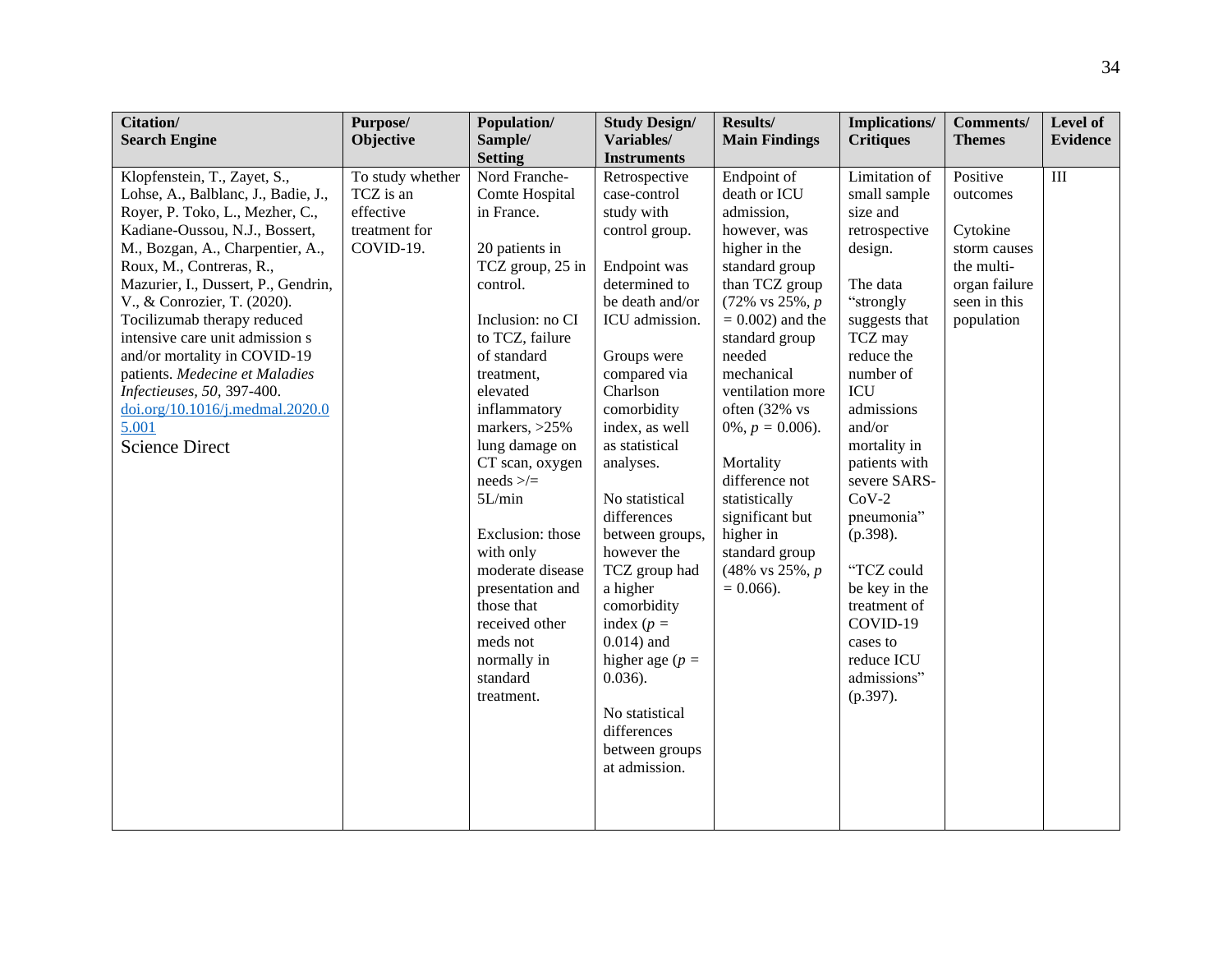| <b>Citation/</b><br><b>Search Engine</b>                                                                                                                                                                                                                                                        | Purpose/<br>Objective                                                                                                                        | Population/<br>Sample/<br><b>Setting</b>                                                                                                                                                                                                                                                                                                                                                                     | <b>Study Design/</b><br>Variables/<br><b>Instruments</b>                                                                                                                                                                                                                                                                                                                                                       | Results/<br><b>Main Findings</b>                                                                                                                                                                                                                                                                                                                                                                                                                                                    | <b>Implications/</b><br><b>Critiques</b>                                                                                                                                                                                                                                                                                                                                                                                                                | <b>Comments/</b><br><b>Themes</b>                                                                                                                                                                                                                                                                                                                                                                                              | Level of<br><b>Evidence</b> |
|-------------------------------------------------------------------------------------------------------------------------------------------------------------------------------------------------------------------------------------------------------------------------------------------------|----------------------------------------------------------------------------------------------------------------------------------------------|--------------------------------------------------------------------------------------------------------------------------------------------------------------------------------------------------------------------------------------------------------------------------------------------------------------------------------------------------------------------------------------------------------------|----------------------------------------------------------------------------------------------------------------------------------------------------------------------------------------------------------------------------------------------------------------------------------------------------------------------------------------------------------------------------------------------------------------|-------------------------------------------------------------------------------------------------------------------------------------------------------------------------------------------------------------------------------------------------------------------------------------------------------------------------------------------------------------------------------------------------------------------------------------------------------------------------------------|---------------------------------------------------------------------------------------------------------------------------------------------------------------------------------------------------------------------------------------------------------------------------------------------------------------------------------------------------------------------------------------------------------------------------------------------------------|--------------------------------------------------------------------------------------------------------------------------------------------------------------------------------------------------------------------------------------------------------------------------------------------------------------------------------------------------------------------------------------------------------------------------------|-----------------------------|
| Lan, S., Lai, C., Huang, H.,<br>Cheng, S., Lu, L., & Hsueh, P.<br>(2020). Tocilizumab for severe<br>COVID-19: A systematic review<br>and meta-analysis. International<br>Journal of Antimicrobial Agents,<br>56, 1-7.<br>doi.org/10.1016/j.ijantimicag.202<br>0.106103<br><b>Science Direct</b> | To "assess the<br>efficacy of<br>tocilizumab for<br>the treatment of<br>severe<br>coronavirus<br>disease 2019<br>$(COVID-19)$ "<br>$(p.1)$ . | 592 total<br>patients: 240 in<br>TCZ groups and<br>352 control<br>groups.<br>Inclusion:<br>comparing TCZ<br>against control<br>regarding at least<br>one of the<br>following: all-<br>cause mortality,<br>ICU admission,<br>and requirement<br>of mechanical<br>ventilation.<br><b>Exclusion: Case</b><br>reports, studies<br>without a<br>control, studies<br>that did not<br>report a required<br>outcome. | Systematic<br>Review and<br>Meta-Analysis<br>of seven<br>retrospective<br>studies.<br>Done in<br>accordance with<br>the Preferred<br>Reporting Items<br>for Systematic<br>Reviews and<br>Meta-Analyses<br>(PRISMA).<br>Two authors<br>assessed articles<br>separately to<br>avoid bias.<br>Pool analysis<br>was done on the<br>seven studies.<br>Bias was<br>assessed using<br>the Newcastle-<br>Ottawa scale. | All-cause<br>mortality rate of<br>the TCZ group<br>was 16.3%<br>which was lower<br>than the 24.1%<br>of the control<br>group, but not<br>statistically<br>significant ( $RR =$<br>$0.62$ ).<br>5 studies<br>reported ICU<br>admission and 3<br>reported<br>ventilator<br>requirements -<br>all reported<br>similar risks<br>between groups.<br>"Tocilizumab<br>could not<br>provide any<br>additional<br>benefit for the<br>clinical outcome<br>of severe<br>COVID-19"<br>$(p.2)$ . | Limitation:<br>the number of<br>doses and<br>route of<br>administratio<br>n varied<br>between<br>studies.<br>TCZ group<br>had higher<br>Charlson<br>comorbidity<br>index and<br>higher<br>inflammatory<br>markers at<br>baseline ( $p <$<br>0.00001)<br>Other studies<br>that matched<br>their groups<br>better showed<br>better<br>outcomes for<br>the TCZ<br>groups.<br>Timing/dosin<br>g could affect<br>outcome.<br>Bias rated 6<br>out of 7 scale. | No better<br>outcome for<br>TCZ group<br>vs control<br>group<br><b>Studies</b><br>carry heavy<br>limitations.<br>"The<br>tocilizumab<br>group had<br>more severe<br>clinical<br>outcomes<br>compared<br>with the<br>control<br>group and<br>may explain<br>why no<br>additional<br>benefit of<br>tocilizumab<br>was found in<br>this meta-<br>analysis"<br>$(p.6)$ .<br>IL-6 is most<br>important<br>cytokine in<br><b>CRS</b> | $\rm III$                   |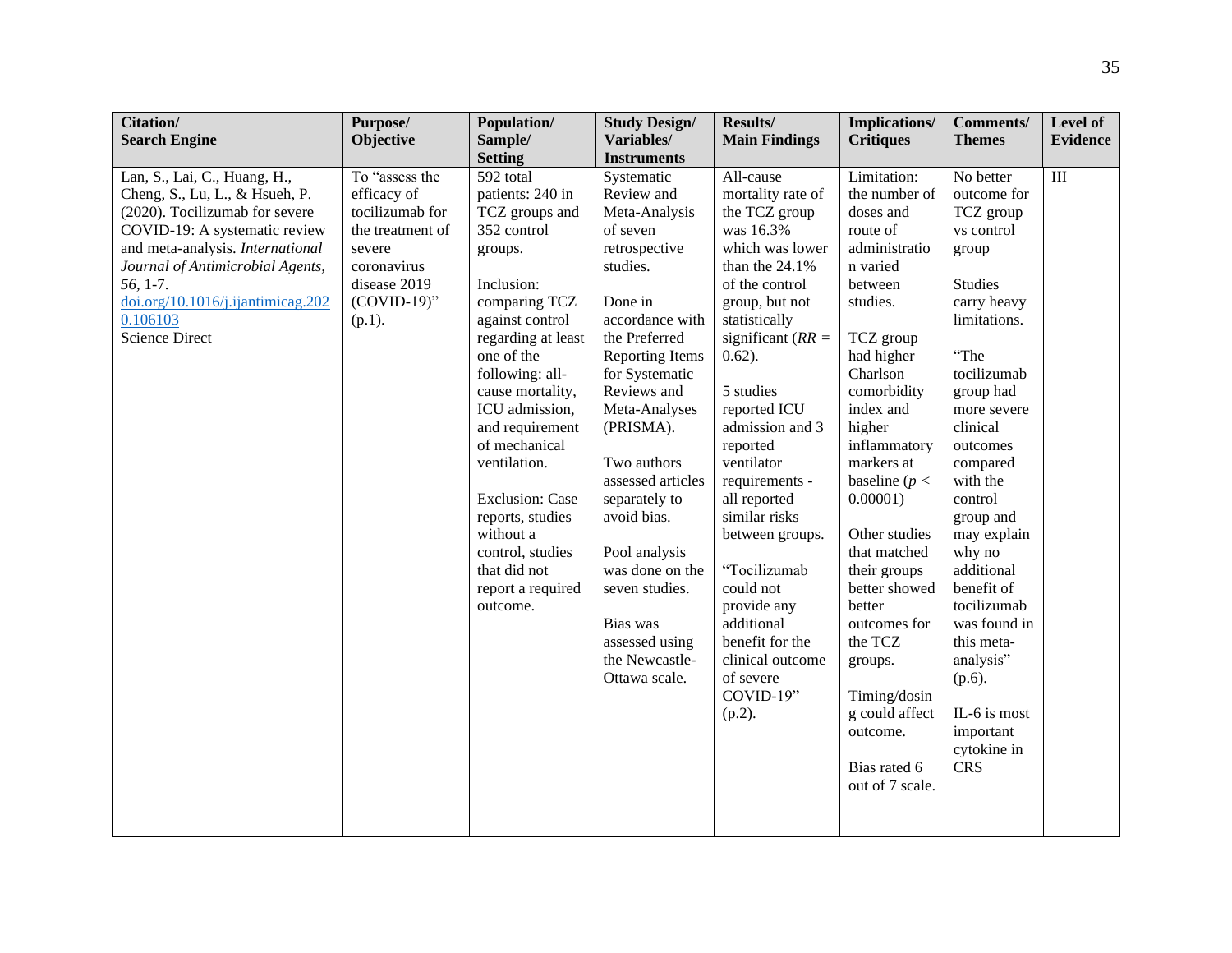| Citation/<br><b>Search Engine</b>                                                                                                                                                                                                                                                                                                                                                                                       | Purpose/<br>Objective                                                                                                                                                                         | Population/<br>Sample/                                                                                                                                                                                                                                                                                                    | <b>Study Design/</b><br>Variables/                                                                                                                                                                                                                                                                                                                                                                     | Results/<br><b>Main Findings</b>                                                                                                                                                                                                                                                                                                                                    | Implications/<br><b>Critiques</b>                                                                                                                                                                                                                                                                           | Comments/<br><b>Themes</b>                                                                                                                                                                       | Level of<br><b>Evidence</b> |
|-------------------------------------------------------------------------------------------------------------------------------------------------------------------------------------------------------------------------------------------------------------------------------------------------------------------------------------------------------------------------------------------------------------------------|-----------------------------------------------------------------------------------------------------------------------------------------------------------------------------------------------|---------------------------------------------------------------------------------------------------------------------------------------------------------------------------------------------------------------------------------------------------------------------------------------------------------------------------|--------------------------------------------------------------------------------------------------------------------------------------------------------------------------------------------------------------------------------------------------------------------------------------------------------------------------------------------------------------------------------------------------------|---------------------------------------------------------------------------------------------------------------------------------------------------------------------------------------------------------------------------------------------------------------------------------------------------------------------------------------------------------------------|-------------------------------------------------------------------------------------------------------------------------------------------------------------------------------------------------------------------------------------------------------------------------------------------------------------|--------------------------------------------------------------------------------------------------------------------------------------------------------------------------------------------------|-----------------------------|
|                                                                                                                                                                                                                                                                                                                                                                                                                         |                                                                                                                                                                                               | <b>Setting</b>                                                                                                                                                                                                                                                                                                            | <b>Instruments</b>                                                                                                                                                                                                                                                                                                                                                                                     |                                                                                                                                                                                                                                                                                                                                                                     |                                                                                                                                                                                                                                                                                                             |                                                                                                                                                                                                  |                             |
| Mady, A., Aletreby, W.,<br>Abdulrahman, B., Lhmdi, M.,<br>Noor, A., Alqahtani, S., Soliman,<br>I., Alharthy, A., Karakitsos, D., &<br>Memish, Z. (2020). Tocilizumab<br>in the treatment of rapidly<br>evolving COVID-19 pneumonia<br>and multifaceted critical illness:<br>A retrospective case series.<br>Annals of Medicine and Surgery,<br>60, 417-424.<br>doi.org/10.1016/j.amsu.2020.10.0<br>61<br>Science Direct | To analyze the<br>critical course of<br>critically ill<br>COVID-19<br>patients and<br>evaluate whether<br><b>IV TCZ would</b><br>be associated<br>with more<br>favorable patient<br>outcomes. | King Saud<br>Medical City in<br>Riyadh, Saudi<br>Arabia.<br>61 patients met<br>inclusion criteria.<br>Inclusion: ICU<br>admission with<br>at least one of:<br>MV, RR > 30,<br>$SpO2 < 90\%$ on<br>RA, P:F ratio $<$<br>300 and given<br>TCZ.<br>Exclusion:<br>pregnant, known<br>immune<br>suppression, CI<br>to TCZ use. | Retrospective,<br>single-arm,<br>single-center<br>observational<br>study.<br>All patients got<br>antivirals,<br>antibiotics,<br>steroids, and<br>enoxaparin<br>(unless CI).<br>All patients<br>received 2<br>doses of TCZ<br>during the<br>study.<br>Data was<br>statistically<br>analyzed as<br>appropriate.<br>Proportional<br>hazard model<br>was adjusted for<br>variables<br>deemed<br>important. | Mortality rates<br>were 24.6% on<br>day 14 post-ICU<br>admission and<br>31.1% on day<br>30.<br>TCZ was found<br>the be a safe<br>adjunct therapy<br>but no control<br>group to<br>compare<br>outcomes.<br>Comparison<br>between pts<br>receiving MV<br>and non-MV had<br>significantly<br>longer ICU and<br>hospital stays $(p)$<br>$= 0.04$ and $p =$<br>$0.01$ ). | "The<br>administratio<br>n of TCZ per<br>se as an<br>adjunct<br>therapy did<br>not have any<br>effect of the<br>mortality of<br>critically ill<br>COVID-19<br>patients"<br>(p.419).<br>Study was<br>small and<br>underpowere<br>d.<br>With no<br>control group,<br>the results<br>were not very<br>helpful. | Steroids<br>used.<br>Secondary<br>infections<br>were not<br>correlated<br>with<br>mortality.<br>Higher<br>comorbidity<br>and critical<br>illness in<br>this study<br>compared to<br>some others. | IV                          |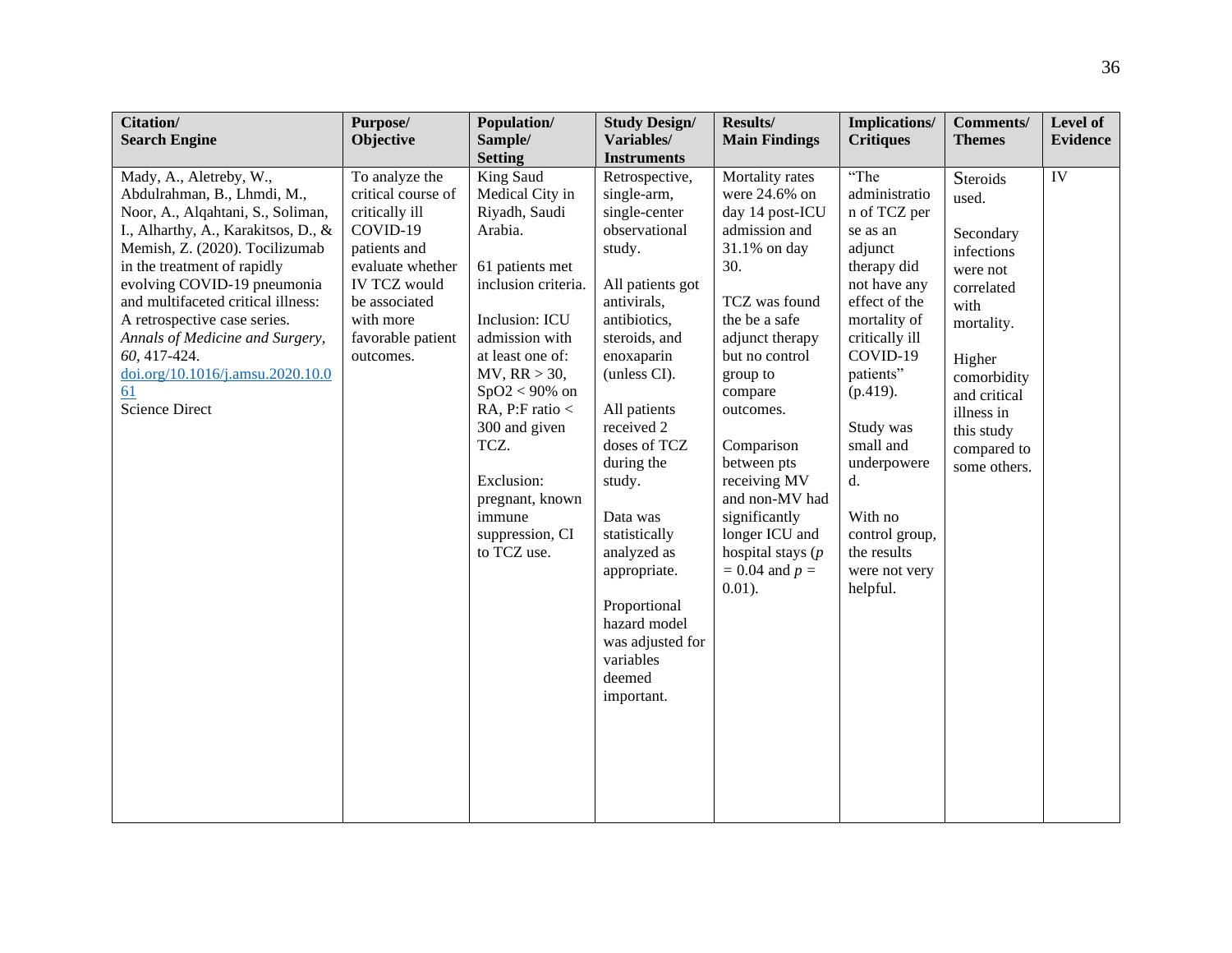| Citation/                         | Purpose/          | Population/        | <b>Study Design/</b> | Results/             | <b>Implications/</b>     | <b>Comments/</b> | Level of        |
|-----------------------------------|-------------------|--------------------|----------------------|----------------------|--------------------------|------------------|-----------------|
| <b>Search Engine</b>              | Objective         | Sample/            | Variables/           | <b>Main Findings</b> | <b>Critiques</b>         | <b>Themes</b>    | <b>Evidence</b> |
|                                   |                   | <b>Setting</b>     | <b>Instruments</b>   |                      |                          |                  |                 |
| Malekzadeh, R., Abedini, A.,      | To evaluate the   | 8 tertiary care    | Prospective,         | All-cause            | Better results           | No steroids      | $\overline{IV}$ |
| Mohsenpour, B., Sharifipour, E.,  | use of SQ TCZ     | centers in Iran.   | multi-center,        | mortality was        | in severe                | used.            |                 |
| Ghasemian, R., Javad-Mousavi,     | in adult patients |                    | uncontrolled         | much higher          | patients and             |                  |                 |
| S. A., Khodashahi, R., Darban,    | with severe or    | 126 patients, 86   | study.               | $(60\%)$ and         | high                     | Cytokine         |                 |
| M., Kalantari, S., Abdollahi, N., | critical COVID-   | severe and 40      |                      | statistically        | mortality of             | storm.           |                 |
| Salehi, M. R., Hosseinabadi, A.   | 19 on patient     | critically ill.    | Outcomes             | significant in       | critical                 |                  |                 |
| R., Khorvash, F., Valizadeh, M.,  | outcomes          |                    | measured were        | critical patients    | patients                 | <b>SQ TCZ</b>    |                 |
| Dastan, F., Yousefian, S.,        |                   | Inclusion:         | all-cause            | vs severe            | suggest that             |                  |                 |
| Hosseini, H., Anjidani, N. &      |                   | febrile, cough,    | mortality,           | patients ( $p <$     | earlier TCZ              |                  |                 |
| Tabarsi, P. (2020). Subcutaneous  |                   | $RR > 30$ , O2 sat | oxygen support       | $0.001$ ).           | may provide              |                  |                 |
| tocilizumab in adults with severe |                   | $<$ 93 on RA, IL-6 | use, O <sub>2</sub>  |                      | more benefit.            |                  |                 |
| and critical COVID-19: A          |                   | level of 3x        | saturation, RR,      | No TCZ-related       |                          |                  |                 |
| prospective open-label            |                   | normal             | and lab values.      | adverse events       | Uncontrolled             |                  |                 |
| uncontrolled multicenter trial.   |                   |                    | Drug safety was      | occurred.            | design was a             |                  |                 |
| <b>International</b>              |                   | Exclusion: hx of   | also evaluated.      |                      | limitation.              |                  |                 |
| Immunopharmacology, 89, 1-11.     |                   | hepatitis,         |                      | Rapid                |                          |                  |                 |
| doi.org/10.1016/j.intimp.2020.10  |                   | immune             | Patients             | improvements to      | "Subcutaneou             |                  |                 |
| 7102                              |                   | suppression, CI    | followed up          | RR, body             | s tocilizumab            |                  |                 |
| Pub Med                           |                   | to TCZ,            | until discharge      | temperature, and     | might be                 |                  |                 |
|                                   |                   | pregnancy,         | or death.            | blood                | capable of               |                  |                 |
|                                   |                   | concurrent         |                      | oxygenation          | reducing the             |                  |                 |
|                                   |                   | infection          | Assessed             | were seen after 3    | risk of death,           |                  |                 |
|                                   |                   |                    | change on a 6-       | days of TCZ and      | particularly if          |                  |                 |
|                                   |                   | Wt-based doses     | point scale from     | sustained            | used the in              |                  |                 |
|                                   |                   | of SQ TCZ.         | 1) no oxygen to      | throughout           | the early                |                  |                 |
|                                   |                   | All received       | 6) death.            | treatment.           | stages of<br>respiratory |                  |                 |
|                                   |                   | antivirals,        | All data             | Results with high    | failure" (p.8).          |                  |                 |
|                                   |                   | antibiotics, and   | between groups       | dose SQ TCZ          |                          |                  |                 |
|                                   |                   | interferon beta-   | were                 | were similar to      | SQ TCZ may               |                  |                 |
|                                   |                   | 1a                 | statistically        | that of IV TCZ.      | be an                    |                  |                 |
|                                   |                   |                    | analyzed.            |                      | appropriate              |                  |                 |
|                                   |                   |                    |                      |                      | substitute for           |                  |                 |
|                                   |                   |                    |                      |                      | IV if the IV             |                  |                 |
|                                   |                   |                    |                      |                      | TCZ is not               |                  |                 |
|                                   |                   |                    |                      |                      | available.               |                  |                 |
|                                   |                   |                    |                      |                      |                          |                  |                 |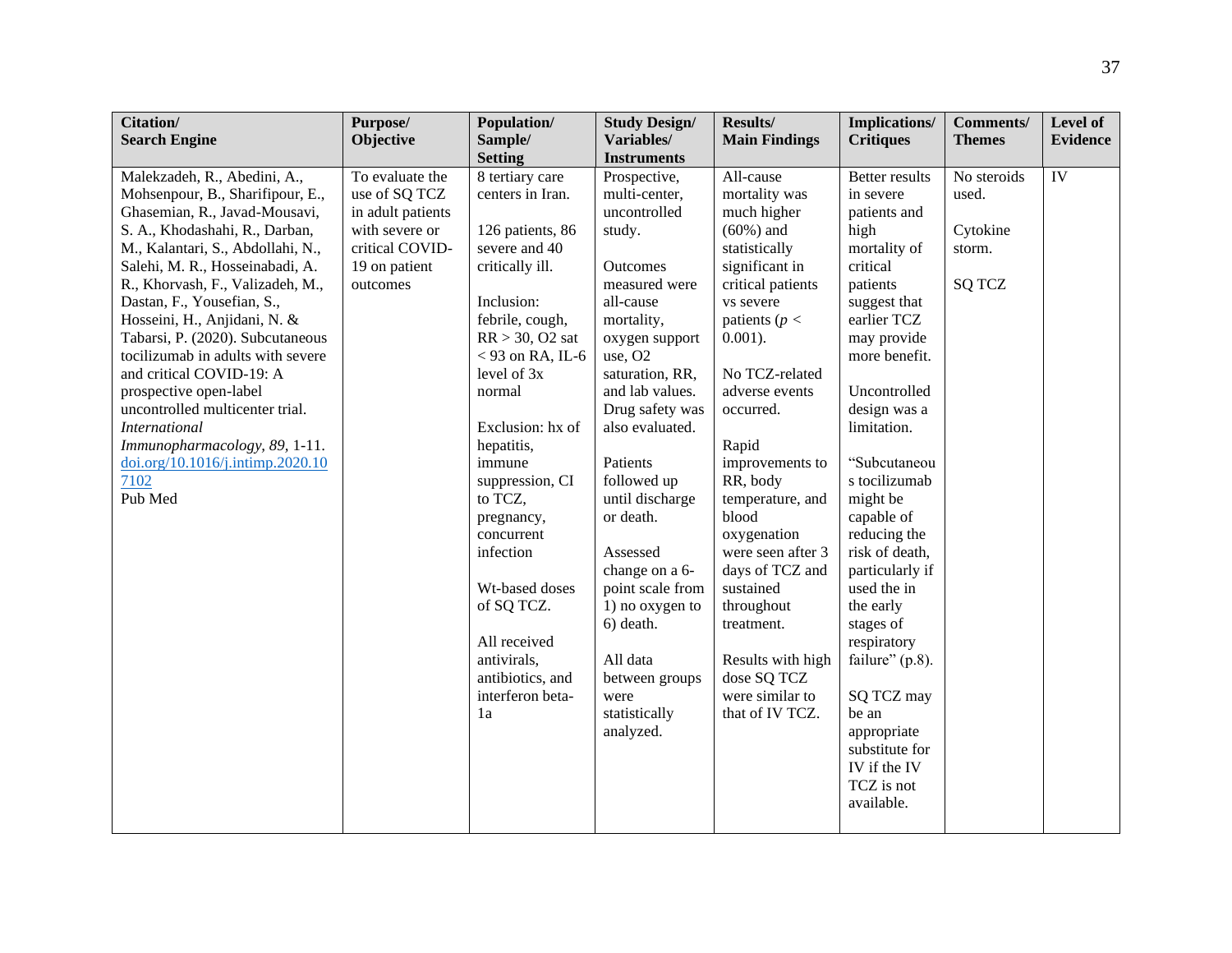| Citation/                           | Purpose/         | Population/        | <b>Study Design/</b> | Results/                     | Implications/    | <b>Comments/</b> | Level of        |
|-------------------------------------|------------------|--------------------|----------------------|------------------------------|------------------|------------------|-----------------|
| <b>Search Engine</b>                | Objective        | Sample/            | Variables/           | <b>Main Findings</b>         | <b>Critiques</b> | <b>Themes</b>    | <b>Evidence</b> |
|                                     |                  | <b>Setting</b>     | <b>Instruments</b>   |                              |                  |                  |                 |
| Menzella, F., Fontana, M.,          | To evaluate the  | Pulmonary unit     | Retrospective        | CRP levels                   | TCZ group        | Control          | III             |
| Salvarani, C., Massari, M.,         | safety and       | of Azienda USL     | case-control         | significantly                | significantly    | group            |                 |
| Ruggiero, P., Scelfo, C., Barbieri, | efficacy of TCZ  | of Reggio Emilia   | study, control       | lower in TCZ $(p)$           | younger,         |                  |                 |
| C., Castagnetti, C., Catellani, C., | in patients with | $-$ IRCCS.         | group.               | $= 0.02$ and $p =$           | lower            | IV vs SQ         |                 |
| Gibellini, G., Falco, F., Ghidoni,  | COVID-19         |                    |                      | $0.001$ ).                   | Charlson         |                  |                 |
| G., Livrieri, F., Montanari, G.,    | ARDS on          | 79 patients with   | TCZ route            |                              | comorbidity      | Secondary        |                 |
| Casalini, E., Piro, R., Manusco,    | noninvasive      | severe/            | determined by        | Overall                      | index, got       | infections       |                 |
| P., Ghidorsi, L., & Facciolongo,    | mechanical       | worsening          | availability (28     | probability of               | more HCQ         | did not          |                 |
| N. (2020). Efficacy of              | ventilation.     | disease. 41 in     | IV, 13 SQ)           | dying                        |                  | affect           |                 |
| tocilizumab in patients with        |                  | the TCZ group,     |                      | significantly                | Results lost     | mortality        |                 |
| COVID-19 ARDS undergoing            |                  | 38 in control      | TCZ given at         | lower in both                | significance     |                  |                 |
| noninvasive ventilation. Critical   |                  | group              | the start of NIV.    | TCZ groups ( $p =$           | in the SQ        | Heterogeneo      |                 |
| Care, 24, 589.                      |                  |                    |                      | $0.092$ ).                   | group versus     | us route of      |                 |
| doi.org/10.1186/s13054-020-         |                  | Inclusion: pts all | Improvement          |                              | control,         | TCZ may          |                 |
| 03306-6                             |                  | needed NIV and     | measures: P:F        | Probability of               | implying that    | have             |                 |
| <b>CINAHL</b>                       |                  | had P:F ratios of  | ratio increased      | dying or being               | IV may be        | muddied          |                 |
|                                     |                  | 100 to 200         | by $30\%$ , FiO2 <   | intubated was                | more             | results          |                 |
|                                     |                  | despite Venturi    | 50%, RR < 30,        | also significantly           | effective.       |                  |                 |
|                                     |                  | mask.              | $PEEP < 8$ , and     | lower in the TCZ             |                  | Suggests         |                 |
|                                     |                  |                    | able to keep TV      | groups ( $p =$               | "Results         | combining        |                 |
|                                     |                  | The control        | $>$ 5ml/kg body      | $0.036$ ).                   | suggest that     | TCZ and          |                 |
|                                     |                  | group              | weight with PS       |                              | TCZ could be     | steroids for     |                 |
|                                     |                  | represented        | $<10.$               | Adjusted for sex             | an effective     | better           |                 |
|                                     |                  | patients admitted  |                      | and age,                     | therapeutic      | treatment.       |                 |
|                                     |                  | when no TCZ        | <b>Outcomes</b>      | significantly less           | option for the   |                  |                 |
|                                     |                  | was available.     | measured: in-        | chance of                    | treatment of     |                  |                 |
|                                     |                  |                    | hospital             | intubation and               | critically ill   |                  |                 |
|                                     |                  |                    | mortality,           | death in TCZ                 | COVID-19         |                  |                 |
|                                     |                  |                    | intubation, post-    | groups but not               | patients         |                  |                 |
|                                     |                  |                    | TCZ infections.      | overall mortality            | receiving        |                  |                 |
|                                     |                  |                    | Data was             | $(p = 0.022 \text{ vs. } p)$ | NIV" (p. 7).     |                  |                 |
|                                     |                  |                    | statistically        | $= 0.192$                    |                  |                  |                 |
|                                     |                  |                    | analyzed.            |                              | Small sample     |                  |                 |
|                                     |                  |                    |                      |                              | size             |                  |                 |
|                                     |                  |                    |                      |                              |                  |                  |                 |
|                                     |                  |                    |                      |                              |                  |                  |                 |
|                                     |                  |                    |                      |                              |                  |                  |                 |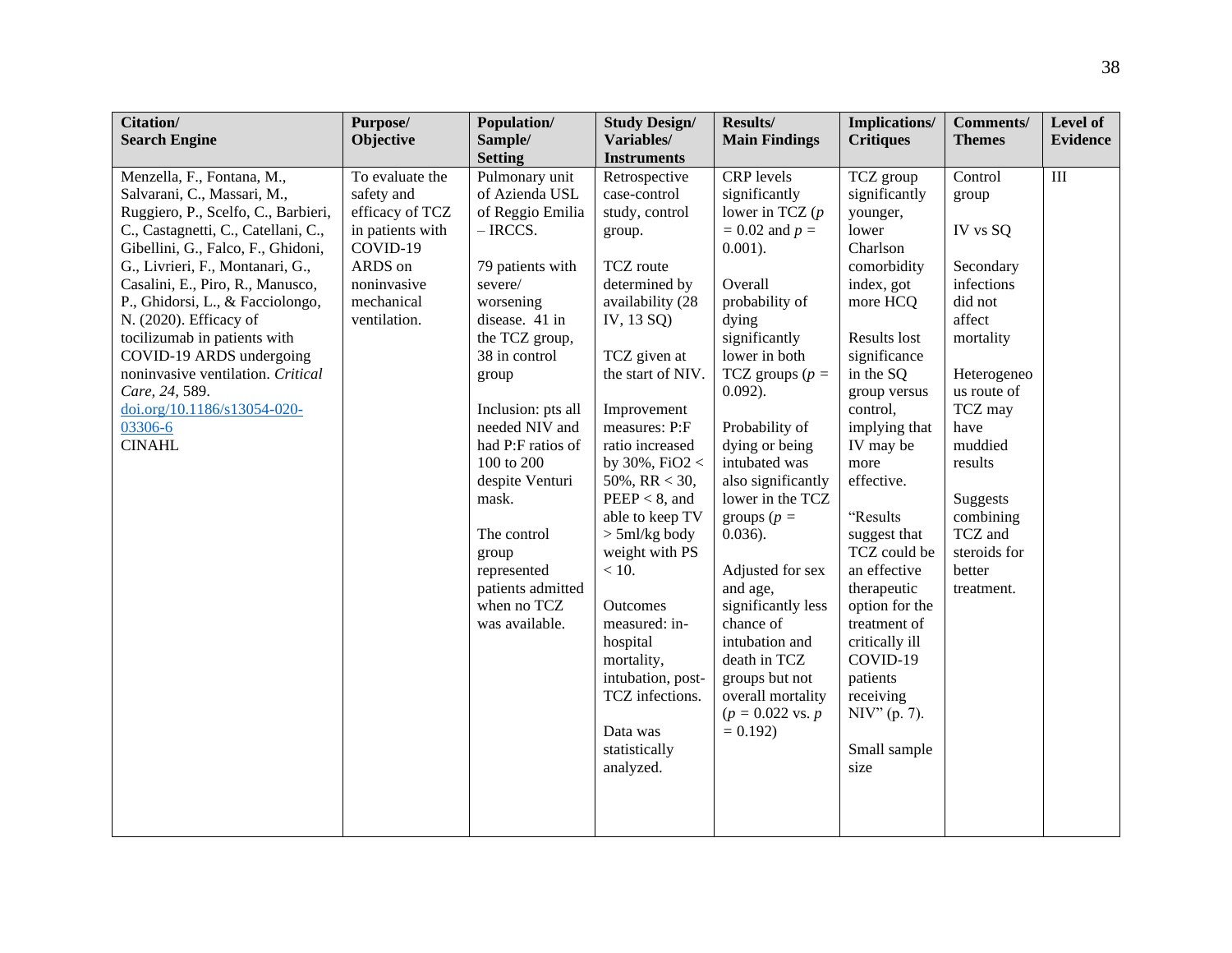| Citation/                                  | Purpose/             | Population/           | <b>Study Design/</b>      | Results/               | <b>Implications/</b> | <b>Comments/</b> | Level of        |
|--------------------------------------------|----------------------|-----------------------|---------------------------|------------------------|----------------------|------------------|-----------------|
| <b>Search Engine</b>                       | Objective            | Sample/               | Variables/                | <b>Main Findings</b>   | <b>Critiques</b>     | <b>Themes</b>    | <b>Evidence</b> |
|                                            |                      | <b>Setting</b>        | <b>Instruments</b>        |                        |                      |                  |                 |
| Perrone, F., Piccirillo, M.C.,             | To evaluate the      | Multicenter           | Single-arm                | <b>TCZ</b>             | Variable             | Study            | III             |
| Ascierto, P.A., Salvarani, C.,             | efficacy of TCZ      | Italian trial, 301    | study with 2%             | significantly          | delay                | "supports        |                 |
| Parrella, R., Marata, A.M.,                | "while               | patients.             | 14 day and 35%            | lowered need for       | between              | the use of       |                 |
| Popoli, P., Ferraris, L., Marrocco-        | controlling the      |                       | one-month                 | respiratory            | registration         | tocilizumab"     |                 |
| Trischitta, M., Ripamonti, D.,             | highly increasing    | 59.8% received        | mortality rate as         | support ( $p = 0.03$ ) | and drug             | (p. 9).          |                 |
| Binda, F., Bonfanti, P., Squillace,        | off-label use of     | <b>TCZ</b>            | null hypothesis           | and 0.08 at 14d        | administratio        |                  |                 |
| N., Atripaldi, L.,  & Chiodini,            | the drug" $(p. 2)$ . |                       | and a TCZ                 | and 30d).              | n due to             | Missing data     |                 |
| P. (2020). Tocilizumab for                 |                      | Validation            | group 10%                 |                        | availability         | due to the       |                 |
| patients with COVID-19                     |                      | cohort added due      | reduction at 14           | Null hypothesis        |                      | massive          |                 |
| pneumonia. The single arm                  |                      | rapidly               | and 30 days as            | rejected at 30d        | Younger and          | influx of        |                 |
| COVID-19 prospective trial.                |                      | increasing $pts -$    | alternative               | but not at 14d $(p)$   | critical             | patients         |                 |
| Journal of Translational                   |                      | 920 patients          | hypothesis.               | $< 0.001$ and $p =$    | patients given       |                  |                 |
| Medicine, 18, 405.                         |                      | Inclusion: O2 sat     |                           | $0.52$ ).              | preferential         | Steroid use      |                 |
| doi.org/10.1186/s12967-020-<br>$02573 - 9$ |                      | $\langle 93$ on RA or | Data was<br>statistically | Mortality rates        | treatment.           | Addresses        |                 |
| <b>CINAHL</b>                              |                      | requiring             | analyzed for              | higher for older       | "The possible        | safety and       |                 |
|                                            |                      | NIV/MV                | both cohorts              | patients, those        | effect of            | exclusion        |                 |
|                                            |                      | (intubated within     | separately                | with lower P:F         | tocilizumab          | criteria         |                 |
|                                            |                      | 24 hours of           |                           | ratios.                | might be             |                  |                 |
|                                            |                      | inclusion)            |                           |                        | greater              |                  |                 |
|                                            |                      |                       |                           | Mortality rates        | among                |                  |                 |
|                                            |                      | Exclusion:            |                           | lower for those        | patients not         |                  |                 |
|                                            |                      | bacterial             |                           | treated with both      | requiring            |                  |                 |
|                                            |                      | infection,            |                           | TCZ and steroids       | mechanical           |                  |                 |
|                                            |                      | GI/other CI to        |                           | and statistically      | ventilation"         |                  |                 |
|                                            |                      | TCZ, ALT/AST          |                           | significant at 14d     | $(p. 5)$ .           |                  |                 |
|                                            |                      | $> 5x$ normal, low    |                           | $(p = 0.004)$ .        |                      |                  |                 |
|                                            |                      | neutrophils/          |                           |                        | Single-arm           |                  |                 |
|                                            |                      | Platelets             |                           |                        | study limited        |                  |                 |
|                                            |                      |                       |                           |                        | ability to           |                  |                 |
|                                            |                      |                       |                           |                        | draw                 |                  |                 |
|                                            |                      |                       |                           |                        | conclusions          |                  |                 |
|                                            |                      |                       |                           |                        |                      |                  |                 |
|                                            |                      |                       |                           |                        | Selection and        |                  |                 |
|                                            |                      |                       |                           |                        | immortal             |                  |                 |
|                                            |                      |                       |                           |                        | time bias            |                  |                 |
|                                            |                      |                       |                           |                        |                      |                  |                 |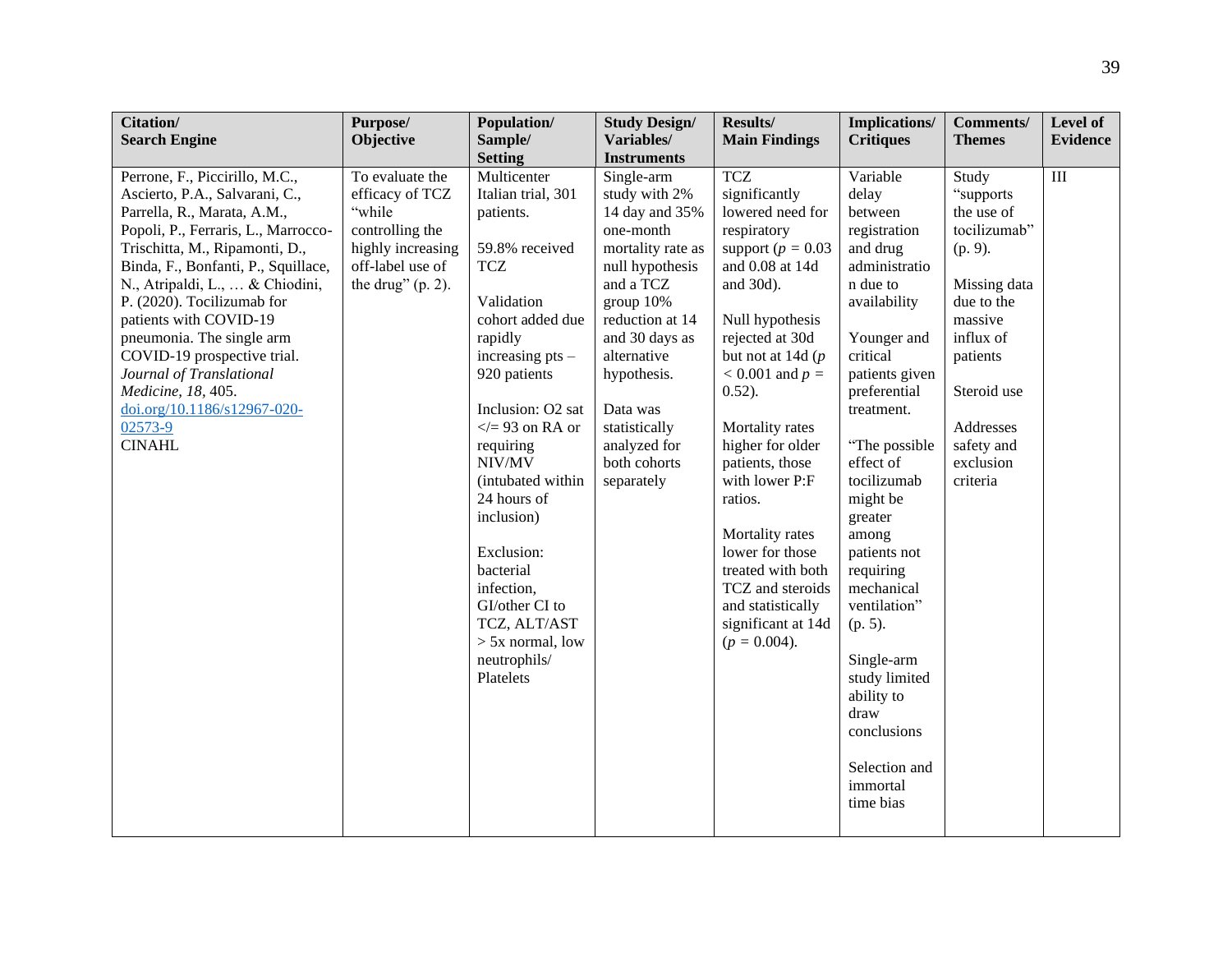| Citation/                                                                                                                                                                                                                                                                                                                                                                                                                                                                                              | Purpose/                                                                                                            | Population/                                                                                                                                                                                                | <b>Study Design/</b>                                                                                                                                                                                                                                              | Results/                                                                                                                                                                                                                                                                                                                                                                                                                                                                                   | Implications/                                                                                                                                                                                                                                                                                                                                                                                                     | <b>Comments/</b>                                                                                                                                                                                                                     | Level of        |
|--------------------------------------------------------------------------------------------------------------------------------------------------------------------------------------------------------------------------------------------------------------------------------------------------------------------------------------------------------------------------------------------------------------------------------------------------------------------------------------------------------|---------------------------------------------------------------------------------------------------------------------|------------------------------------------------------------------------------------------------------------------------------------------------------------------------------------------------------------|-------------------------------------------------------------------------------------------------------------------------------------------------------------------------------------------------------------------------------------------------------------------|--------------------------------------------------------------------------------------------------------------------------------------------------------------------------------------------------------------------------------------------------------------------------------------------------------------------------------------------------------------------------------------------------------------------------------------------------------------------------------------------|-------------------------------------------------------------------------------------------------------------------------------------------------------------------------------------------------------------------------------------------------------------------------------------------------------------------------------------------------------------------------------------------------------------------|--------------------------------------------------------------------------------------------------------------------------------------------------------------------------------------------------------------------------------------|-----------------|
| <b>Search Engine</b>                                                                                                                                                                                                                                                                                                                                                                                                                                                                                   | Objective                                                                                                           | Sample/                                                                                                                                                                                                    | Variables/                                                                                                                                                                                                                                                        | <b>Main Findings</b>                                                                                                                                                                                                                                                                                                                                                                                                                                                                       | <b>Critiques</b>                                                                                                                                                                                                                                                                                                                                                                                                  | <b>Themes</b>                                                                                                                                                                                                                        | <b>Evidence</b> |
|                                                                                                                                                                                                                                                                                                                                                                                                                                                                                                        |                                                                                                                     | <b>Setting</b>                                                                                                                                                                                             | <b>Instruments</b>                                                                                                                                                                                                                                                |                                                                                                                                                                                                                                                                                                                                                                                                                                                                                            |                                                                                                                                                                                                                                                                                                                                                                                                                   |                                                                                                                                                                                                                                      |                 |
| Price, C., Altice, F.L., Shyr, Y.,<br>Koff, A., Pischel, L., Goshua, G.,<br>Azar, M.M., Mcmanus, D., Chen,<br>S-C., Gleeson, S., Britto, C.,<br>Azmy, V., Kaman, K., Gaston,<br>D., Davis, M., Burello, T., Harris,<br>Z., Villanueva, M.S., Aoun-<br>Barakat, L.,  & Malinis, M.<br>(2020) Tocilizumab treatment for<br>cytokine release syndrome in<br>hospitalized patients with<br>coronavirus disease 2019. Chest<br>journal, 158, 4.<br>doi.org/10.1016/j.chest.2020.06.0<br>06<br><b>CINAHL</b> | To determine if<br>tocilizumab<br>treatment could<br>positively impact<br>patients<br>hospitalized with<br>COVID-19 | Single hospital<br>study in<br>Connecticut,<br>USA.<br>Inclusion: severe<br>disease: $\ge$ /= 3L<br>oxygen, critical:<br>needing MV, and<br>evolving CRS<br>Disease severity<br>determined at<br>admission | Observational<br>study, chart<br>review<br>239 patients,<br>$21$ -day<br>observation<br>period, 21-day<br>follow-up<br>period. 104<br>deemed severe<br>at admit.<br>13-point scale<br>measured<br>changes in<br>oxygenation<br>status<br>Measured over<br>14 days | Severe disease:<br>higher mortality<br>$(p < 0.001)$ , need<br>for MV ( $p <$<br>$0.001$ ), longer<br>time spent on<br>$MV (p = 0.003).$<br>Pt surge, but no<br>parallel surge in<br>the need for MV<br>during the study<br>Survival<br>significantly<br>lower in white<br>patients vs Black<br>and Hispanic pts,<br>$(p = 0.002)$ .<br>"use of<br>tocilizumab may<br>result in lower-<br>than-expected<br>mortality in a<br>subgroup of<br>patients with<br>evidence of<br>CRS" (p. 1407) | Early<br>administratio<br>n may slow<br>disease<br>progression<br>and<br>monitoring of<br><b>CRP/CRS</b><br>biomarkers<br>may be<br>helpful<br>Reducing<br>need for MV<br>helps<br>hospitals<br>cope with<br>patient surge<br>Elevated<br><b>DDimer</b><br>levels may<br>indicate that<br>TCZ only<br>helps part of<br>the CRS state<br>Survival rate<br>in this TCZ<br>group was<br>higher than<br>other studies | Race<br>differences<br>in mortality<br>Unable to<br>establish<br>causality<br>No adverse<br>events with<br><b>TCZ</b><br>Steroids<br>may be<br>useful<br>D-dimer<br>levels<br>icreased<br>Treating<br>CRS was<br>focus of<br>therapy | IV              |
|                                                                                                                                                                                                                                                                                                                                                                                                                                                                                                        |                                                                                                                     |                                                                                                                                                                                                            |                                                                                                                                                                                                                                                                   |                                                                                                                                                                                                                                                                                                                                                                                                                                                                                            |                                                                                                                                                                                                                                                                                                                                                                                                                   |                                                                                                                                                                                                                                      |                 |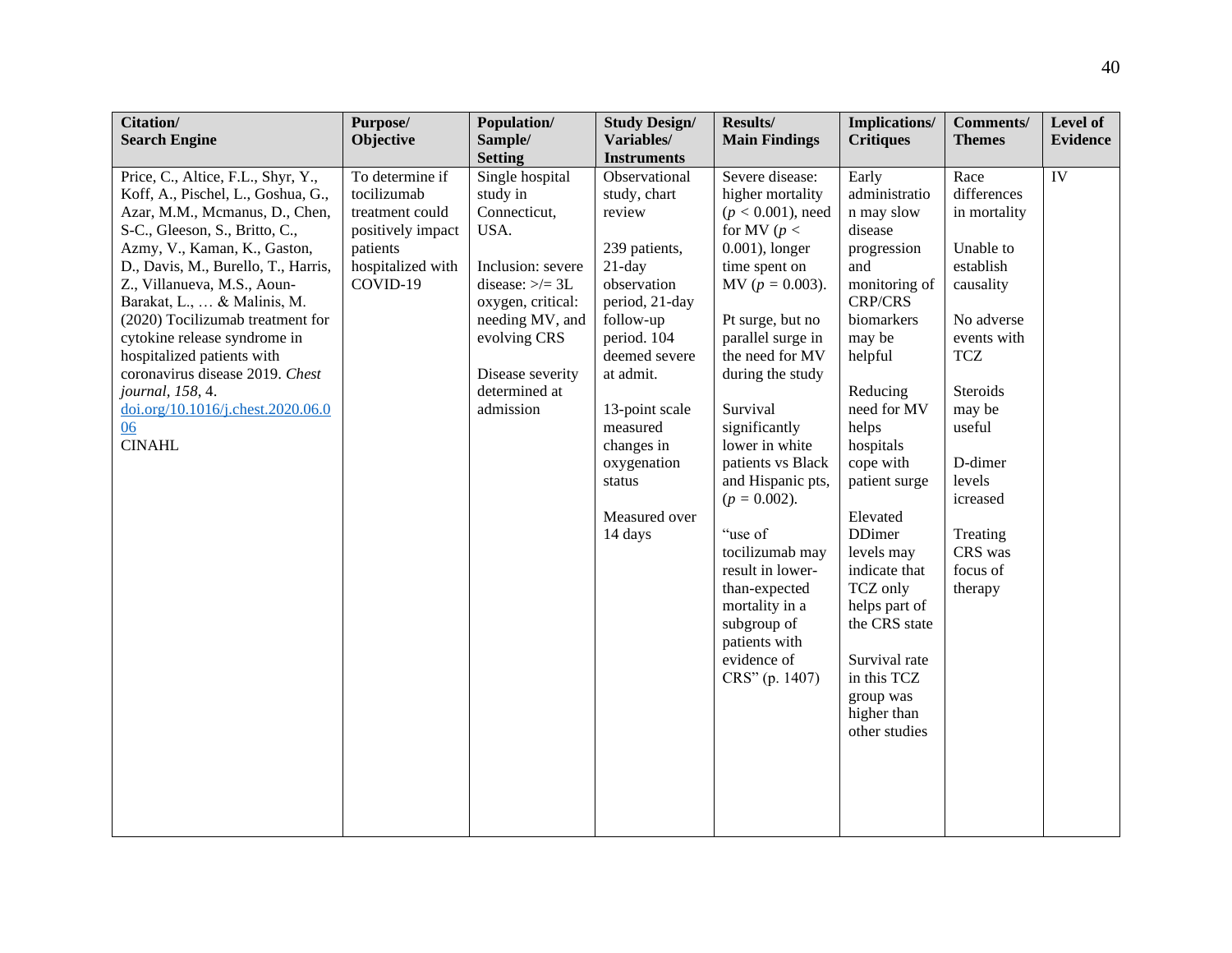| Citation/                                                                                                                                                                                                                                                                                                                                                                                                                                                                                                                                            | Purpose/                                                                                                                                                                                                                                                                                                    | Population/                                                                                                                                                                                                                                                                                                                                                     | <b>Study Design/</b>                                                                                                                                                                                                                                                                                                                                                                                                                | Results/                                                                                                                                                                                                                                                                                                                                                                                                         | <b>Implications/</b>                                                                                                                                                                                                                                                                                                                                                                                                                                                                              | <b>Comments/</b>                                                                                                                                                                                                                                                                                   | Level of        |
|------------------------------------------------------------------------------------------------------------------------------------------------------------------------------------------------------------------------------------------------------------------------------------------------------------------------------------------------------------------------------------------------------------------------------------------------------------------------------------------------------------------------------------------------------|-------------------------------------------------------------------------------------------------------------------------------------------------------------------------------------------------------------------------------------------------------------------------------------------------------------|-----------------------------------------------------------------------------------------------------------------------------------------------------------------------------------------------------------------------------------------------------------------------------------------------------------------------------------------------------------------|-------------------------------------------------------------------------------------------------------------------------------------------------------------------------------------------------------------------------------------------------------------------------------------------------------------------------------------------------------------------------------------------------------------------------------------|------------------------------------------------------------------------------------------------------------------------------------------------------------------------------------------------------------------------------------------------------------------------------------------------------------------------------------------------------------------------------------------------------------------|---------------------------------------------------------------------------------------------------------------------------------------------------------------------------------------------------------------------------------------------------------------------------------------------------------------------------------------------------------------------------------------------------------------------------------------------------------------------------------------------------|----------------------------------------------------------------------------------------------------------------------------------------------------------------------------------------------------------------------------------------------------------------------------------------------------|-----------------|
| <b>Search Engine</b>                                                                                                                                                                                                                                                                                                                                                                                                                                                                                                                                 | <b>Objective</b>                                                                                                                                                                                                                                                                                            | Sample/<br><b>Setting</b>                                                                                                                                                                                                                                                                                                                                       | Variables/<br><b>Instruments</b>                                                                                                                                                                                                                                                                                                                                                                                                    | <b>Main Findings</b>                                                                                                                                                                                                                                                                                                                                                                                             | <b>Critiques</b>                                                                                                                                                                                                                                                                                                                                                                                                                                                                                  | <b>Themes</b>                                                                                                                                                                                                                                                                                      | <b>Evidence</b> |
| Rossotti, R., Travi, G., Ughi, N.,<br>Corradin, M., Baiguera, C.,<br>Fumagalli, R., Bottiroli, M.,<br>Mondino, M., Merli, M., Bellone,<br>A., Basile, A., Ruggeri, R.,<br>Colombo, F., Moreno, M.,<br>Pastori, S., Perno, C.F., Tarsia, P.,<br>Epis, O.M., & Puoti, M. (2020).<br>Safety and efficacy of anti-il6-<br>receptor tocilizumab use in severe<br>and critical patients affected by<br>coronavirus disease 2019: A<br>comparative analysis. Journal of<br>Infection, 81, 11-17.<br>doi.org/10.1016/j.jinf.2020.07.00<br>8<br><b>CINAHL</b> | "To evaluate the<br>efficacy of TCZ<br>in severe and<br>critical COVID-<br>19 subjects<br>comparing<br>survival and<br>hospital<br>discharge with<br>controls matched<br>for disease<br>severity" (p. 12).<br>To evaluate the<br>safety of TCZ in<br>terms of clinical<br>recovery and<br>infectious events | Hospital in<br>Milan, Lombardi<br>Region, Italy<br>74 patients in<br>TCZ group, 148<br>matched controls<br>Inclusion: RR<br>$\ge$ /= 30, O2 sat<br>$\langle 2.93$ on RA, or<br>P:F ratio $\lt$ =<br>300, intubation,<br><b>ICU</b> treatment<br>Exclusion: ALT<br>$> 5x$ normal, low<br>neutrophils or<br>platelets,<br>bacterial<br>infection, GI CI<br>to TCZ | Retrospective,<br>single-center<br>analysis<br>Chinese<br>Guidelines for<br>management of<br>COVID-19<br>determined<br>severity<br>Clinical/lab<br>features<br>assessed at<br>baseline and<br>Days 1, 3, 5, 7.<br>Each TCZ<br>patient had 2<br>matched<br>controls:<br>age/sex/severity<br>as well as P:F<br>ratio, Charlson<br>comorbidity<br>index, time to<br>symptoms and<br>admission<br>Data was<br>statistically<br>analyzed | No significant<br>differences<br>between TCZ<br>and their<br>matched controls<br>Significant<br>survival<br>advantage of<br>TCZ over control<br>$(p = 0.035)$<br>TCZ associated<br>with longer<br>hospital stay $(p)$<br>$= 0.019$ .<br><b>DDimer</b><br>continued to rise<br>even in the TCZ<br>group<br>The sharp rise in<br>IL-6 after TCZ<br>could lead to<br>rapid decline due<br>to hyper-<br>inflammation | "This study<br>confirms the<br>potentially<br>effectiveness<br>of TCZ on<br>$COVID-19-$<br>especially in<br>critically ill<br>patients" (p.<br>17).<br>Longer<br>hospital stay<br>may be due to<br>respiratory or<br>infectious<br>complications<br>"Our data<br>indicate that<br>the risk of<br>thrombotic<br>complications<br>after<br>treatment<br>might not be<br>completely<br>reduced" (p.<br>16).<br>Concurrent<br>steroid use<br>could<br>prevent<br>worsening<br>CRS after<br><b>TCZ</b> | Selection<br>bias cannot<br>be ruled out<br>Steroid use<br>$D$ -dimer $>$<br>$1.5 \text{~mcg/mL}$<br>was<br>considered<br>inflammator<br>y marker<br>IL-6 plays a<br>role in lung<br>diseases<br>CRS and<br>overproducti<br>on of<br>inflammator<br>y mediators<br>affects<br>clinical<br>severity | $\rm III$       |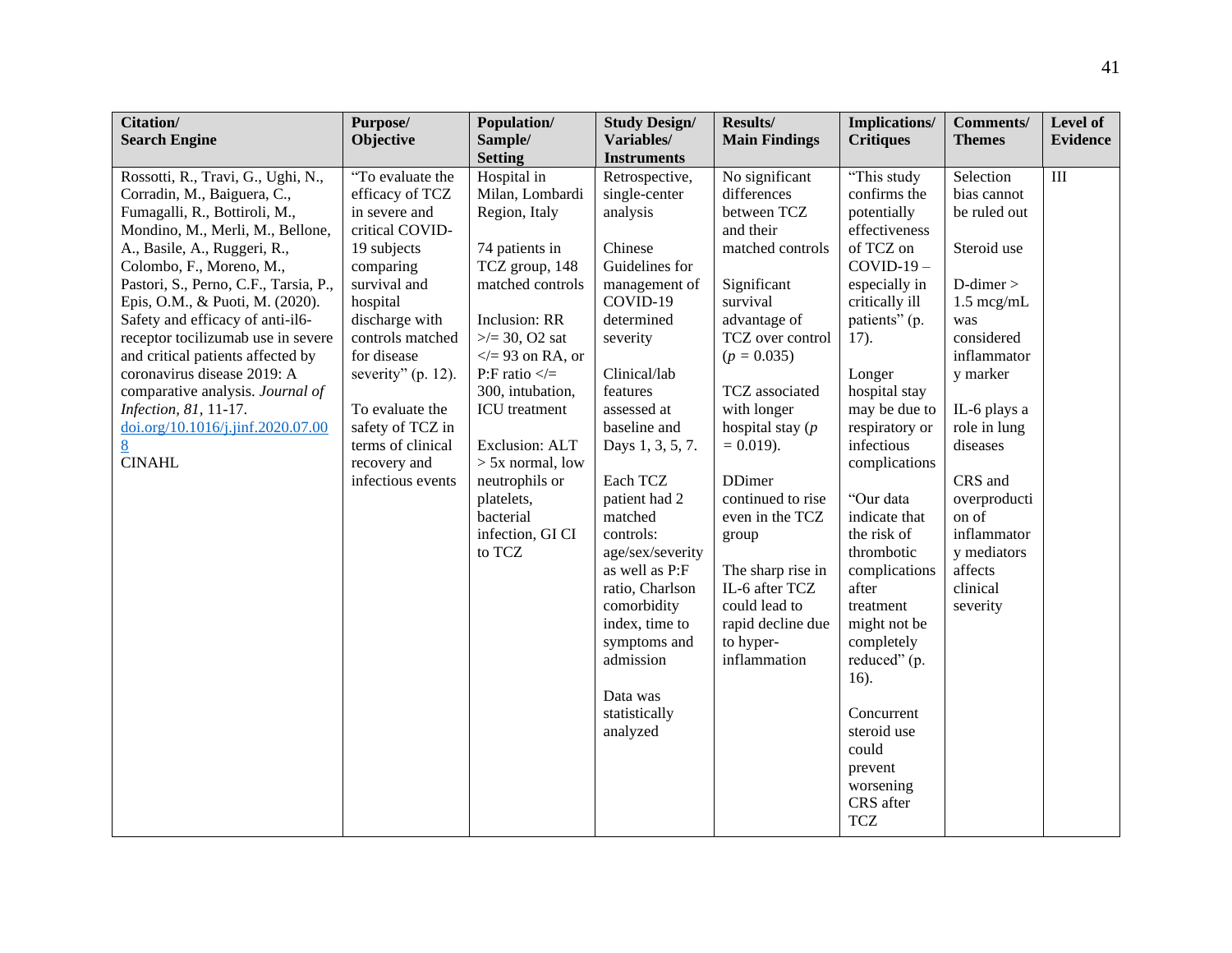| Citation/                                                                                                                                                                                                                                                                                                                                                                                           | Purpose/                                                                                                                                                   | Population/                                                                                                              | <b>Study Design/</b>                                                                                                                                                                                                                                                                                                                                                                                                         | Results/                                                                                                                                                                                                                                                                                                                                                                                                                                                                                                               | <b>Implications/</b>                                                                                                                                                                                                                                                                                                                                                     | <b>Comments/</b>                                                  | Level of        |
|-----------------------------------------------------------------------------------------------------------------------------------------------------------------------------------------------------------------------------------------------------------------------------------------------------------------------------------------------------------------------------------------------------|------------------------------------------------------------------------------------------------------------------------------------------------------------|--------------------------------------------------------------------------------------------------------------------------|------------------------------------------------------------------------------------------------------------------------------------------------------------------------------------------------------------------------------------------------------------------------------------------------------------------------------------------------------------------------------------------------------------------------------|------------------------------------------------------------------------------------------------------------------------------------------------------------------------------------------------------------------------------------------------------------------------------------------------------------------------------------------------------------------------------------------------------------------------------------------------------------------------------------------------------------------------|--------------------------------------------------------------------------------------------------------------------------------------------------------------------------------------------------------------------------------------------------------------------------------------------------------------------------------------------------------------------------|-------------------------------------------------------------------|-----------------|
| <b>Search Engine</b>                                                                                                                                                                                                                                                                                                                                                                                | Objective                                                                                                                                                  | Sample/                                                                                                                  | Variables/                                                                                                                                                                                                                                                                                                                                                                                                                   | <b>Main Findings</b>                                                                                                                                                                                                                                                                                                                                                                                                                                                                                                   | <b>Critiques</b>                                                                                                                                                                                                                                                                                                                                                         | <b>Themes</b>                                                     | <b>Evidence</b> |
|                                                                                                                                                                                                                                                                                                                                                                                                     |                                                                                                                                                            | <b>Setting</b>                                                                                                           | <b>Instruments</b>                                                                                                                                                                                                                                                                                                                                                                                                           |                                                                                                                                                                                                                                                                                                                                                                                                                                                                                                                        |                                                                                                                                                                                                                                                                                                                                                                          |                                                                   |                 |
| Salvati, L., Occhipinti, M., Gori,<br>L., Ciani, L., Mazzoni, A., Maggi,<br>L., Capone, M., Parronchi, P.,<br>Liotta, F., Miele, V., Annuziato,<br>F., Lavorini, F., & Cosmi, L.<br>(2020). Pulmonary vascular<br>improvement in severe COVID-<br>19 patients treated with<br>tocilizumab. Immunology Letters,<br>228, 122-128.<br>doi.org/10.1016/j.imlet.2020.10.0<br>09<br><b>Science Direct</b> | Evaluate the<br>imaging and<br>clinical response<br>one week after<br>TCZ treatment in<br>patients with<br>severe COVID-<br>19 requiring<br>intensive care | Careggi<br>University<br>Hospital in<br>Florence, Italy<br>33 patients: 20 in<br>TCZ group and<br>13 in control<br>group | Retrospective,<br>observational,<br>single-center<br>study<br>Variables: age,<br>gender, oxygen<br>support,<br>outcome,<br>adverse events,<br>multiple lab<br>biomarkers,<br><b>CXR</b><br>Lung<br>parenchyma<br>scored by 2<br>independent<br>radiologists. 4-<br>point scale with<br>$0 = no$ lung<br>involvement<br>and $4 = more$<br>than 75%<br>involvement on<br><b>CXR</b><br>Data was<br>statistically<br>evaluated. | Mortality was<br>lower in TCZ<br>group than<br>control at 28d<br>$(21\% \text{ vs } 46\%)$<br>TCZ group:<br>significant<br>reduction in<br>FiO2 ( $p = 0.005$ )<br>and increase in<br>P:F ratio ( $p =$<br>0.026) after 7d.<br>CRP, fibrinogen,<br>and ferritin<br>levels also<br>significantly<br>decreased.<br>No significant<br>reduction in<br>inflammatory<br>biomarkers were<br>seen in control<br>group after 7d.<br>Radiographic<br>score: lower in<br>TCZ group after<br>7d where control<br>group increased. | TCZ may be<br>beneficial in<br>severely ill<br>patients by<br>decreasing<br>the<br>inflammatory<br>immune<br>response<br><b>TCZ</b><br>promoted<br>earlier<br>pulmonary<br>vascular<br>recovery<br>Vascular<br>improvement<br>was less<br>dramatic than<br>lung<br>parenchymal<br>score,<br>indicating<br>that there is<br>still some<br>vascular risk<br>Selection bias | Long-term<br>outcomes<br>need<br>evaluated<br>No steroids<br>used | $\rm III$       |
|                                                                                                                                                                                                                                                                                                                                                                                                     |                                                                                                                                                            |                                                                                                                          |                                                                                                                                                                                                                                                                                                                                                                                                                              |                                                                                                                                                                                                                                                                                                                                                                                                                                                                                                                        |                                                                                                                                                                                                                                                                                                                                                                          |                                                                   |                 |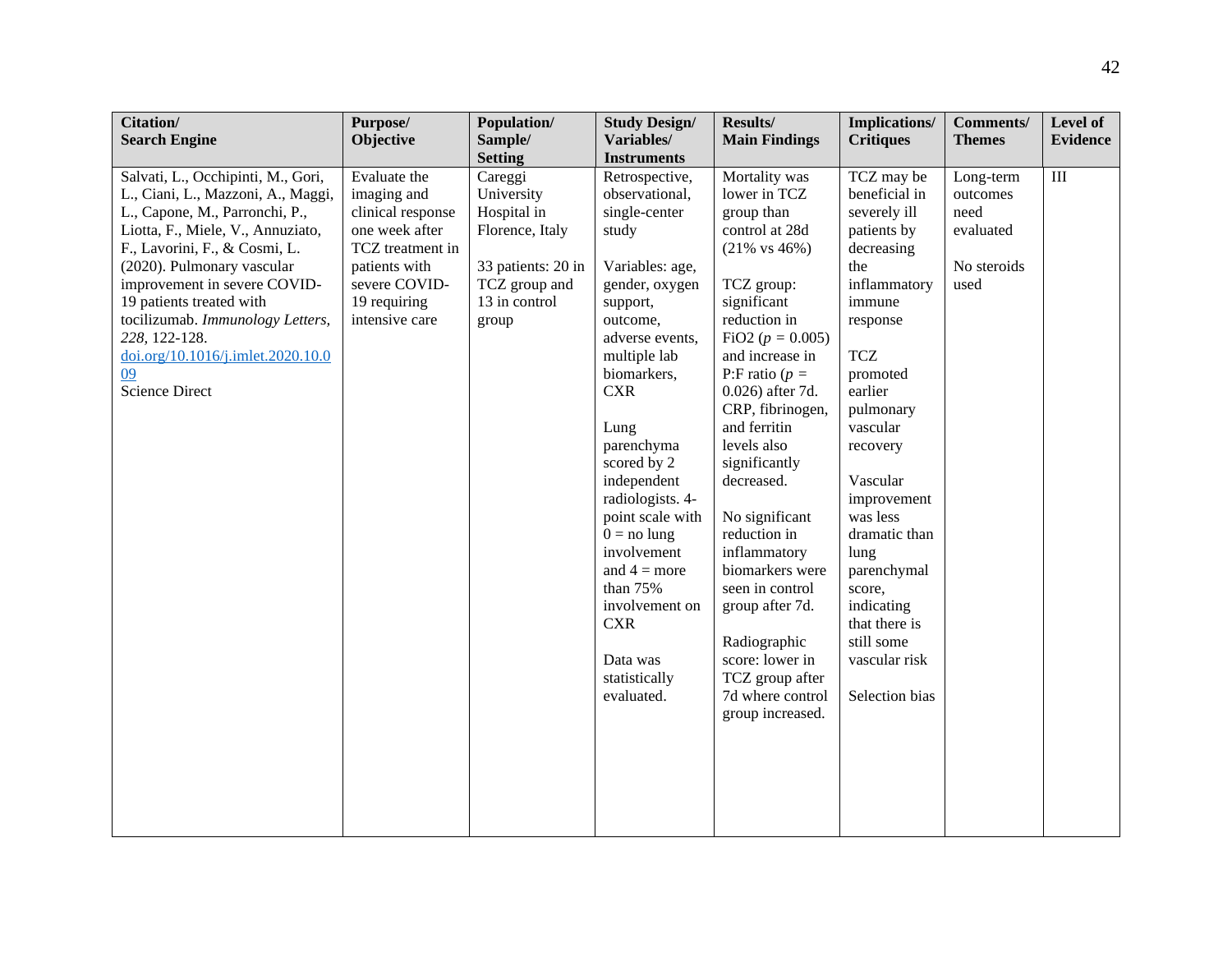| Citation/                           | Purpose/       | Population/       | <b>Study Design/</b>   | Results/             | <b>Implications/</b> | <b>Comments/</b> | Level of        |
|-------------------------------------|----------------|-------------------|------------------------|----------------------|----------------------|------------------|-----------------|
| <b>Search Engine</b>                | Objective      | Sample/           | Variables/             | <b>Main Findings</b> | <b>Critiques</b>     | <b>Themes</b>    | <b>Evidence</b> |
|                                     |                | <b>Setting</b>    | <b>Instruments</b>     |                      |                      |                  |                 |
| Tleyjeh, I.M., Kashour, Z.,         | To execute a   | 1325 patients     | Followed               | The RCTs did         | Sample size          | Possible         | $\bf I$         |
| Damlaj, M., Riaz, M., Tlayjeh,      | systematic     | from the 5        | Preferred              | not show that        | for an RR of         | efficacy         |                 |
| H., Altannir, M., Altannir, Y., Al- | review of the  | chosen RCTs       | <b>Reporting Items</b> | TCZ had an           | $0.73$ on            |                  |                 |
| Tannir, M., Tleyjeh, R., Hassett,   | literature     | and 10, 021 from  | for Systematic         | effect on            | mortality            | Safety           |                 |
| L., & Kashour, T. (2020).           | regarding the  | 19 cohort studies | Reviews                | mortality            | would need a         | includes         |                 |
| Efficacy and safety of              | efficacy and   | were evaluated.   | (PRISMA)               |                      | TCZ group            | elevated         |                 |
| tocilizumab in COVID-19             | toxicity of    |                   | guidelines             | For the cohort       | size of 4506         | infection        |                 |
| patients: A living systematic       | tocilizumab in | Single-center     |                        | studies, the         | $(2253$ in each      | risk             |                 |
| review and meta-analysis.           | patients with  | and multicenter   | 9 databases            | absolute risk        | arm) patients,       |                  |                 |
| Clinical Microbiology and           | COVID-19       | studies were      | were reviewed.         | difference in        | so the RCT           | <b>CRS</b>       |                 |
| Infection, 1-13.                    |                | included          |                        | mortality when       | sample size          | responsible      |                 |
| doi.org/10.1016/j.cmi.2020.10.03    |                |                   | Eligible studies       | compared to the      | of 772 in            | for the organ    |                 |
| $\underline{6}$                     |                | Multiple          | chosen by 8            | 27.3% from the       | TCZ group            | damage in        |                 |
| Pub Med                             |                | countries were    | reviewers in           | International        | and 553 in           | severe           |                 |
|                                     |                | included          | groups of 2.           | Severe Acute         | control group        | COVID-19         |                 |
|                                     |                |                   | Discrepancies          | Respiratory and      | is too low for       |                  |                 |
|                                     |                | Data is updated   | resolved by 2          | Emerging             | determination        | No steroids      |                 |
|                                     |                | every 3 months    | senior                 | Infection            |                      | mentioned        |                 |
|                                     |                | ("living          | reviewers.             | COVID-19             |                      |                  |                 |
|                                     |                | systematic        |                        | database was -       | <b>Studies</b>       |                  |                 |
|                                     |                | review").         | The 5 RCTs             | 11.5%                | varied greatly       |                  |                 |
|                                     |                |                   | had low bias           |                      | and the              |                  |                 |
|                                     |                |                   | per the ROB 2          | "Tocilizumab         | overall              |                  |                 |
|                                     |                |                   | scale, 18              | reduces the risk     | quality of           |                  |                 |
|                                     |                |                   | cohorts at             | of mechanical        | evidence was         |                  |                 |
|                                     |                |                   | moderate bias          | ventilation in       | low due to           |                  |                 |
|                                     |                |                   | risk                   | hospitalized         | moderate risk        |                  |                 |
|                                     |                |                   |                        | COVID-19             | of bias              |                  |                 |
|                                     |                |                   | Heterogeneity          | patients" (p.11).    |                      |                  |                 |
|                                     |                |                   | between studies        |                      | TCZ had low          |                  |                 |
|                                     |                |                   | were                   |                      | risk for             |                  |                 |
|                                     |                |                   | statistically          |                      | infection or         |                  |                 |
|                                     |                |                   | evaluated.             |                      | adverse              |                  |                 |
|                                     |                |                   |                        |                      | events               |                  |                 |
|                                     |                |                   | Data                   |                      |                      |                  |                 |
|                                     |                |                   | statistically          |                      | Bias risk            |                  |                 |
|                                     |                |                   | analyzed               |                      |                      |                  |                 |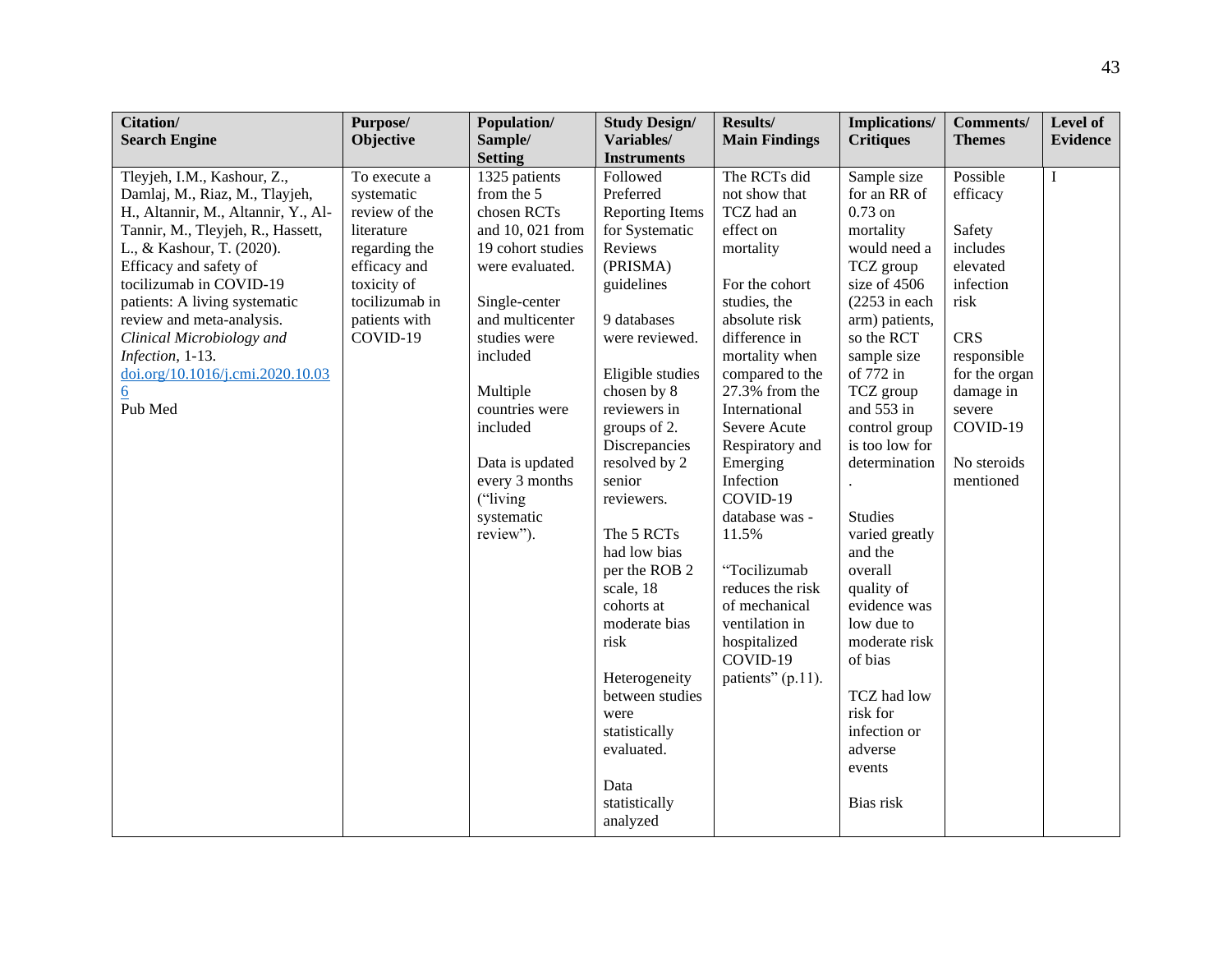| Citation/                                                                                                                                                                                                                                                                                                                                                                        | Purpose/                                                                       | Population/                                                                                                                                                                                                                                                                                                                                                                                                            | <b>Study Design/</b>                                                                                                                        | Results/                                                                                                                                                                                                                                                                                                                                                                                          | <b>Implications/</b>                                                                                                                                                                                                                                         | <b>Comments/</b>                                                                                                                                                                                      | Level of        |
|----------------------------------------------------------------------------------------------------------------------------------------------------------------------------------------------------------------------------------------------------------------------------------------------------------------------------------------------------------------------------------|--------------------------------------------------------------------------------|------------------------------------------------------------------------------------------------------------------------------------------------------------------------------------------------------------------------------------------------------------------------------------------------------------------------------------------------------------------------------------------------------------------------|---------------------------------------------------------------------------------------------------------------------------------------------|---------------------------------------------------------------------------------------------------------------------------------------------------------------------------------------------------------------------------------------------------------------------------------------------------------------------------------------------------------------------------------------------------|--------------------------------------------------------------------------------------------------------------------------------------------------------------------------------------------------------------------------------------------------------------|-------------------------------------------------------------------------------------------------------------------------------------------------------------------------------------------------------|-----------------|
| <b>Search Engine</b>                                                                                                                                                                                                                                                                                                                                                             | Objective                                                                      | Sample/                                                                                                                                                                                                                                                                                                                                                                                                                | Variables/                                                                                                                                  | <b>Main Findings</b>                                                                                                                                                                                                                                                                                                                                                                              | <b>Critiques</b>                                                                                                                                                                                                                                             | <b>Themes</b>                                                                                                                                                                                         | <b>Evidence</b> |
| Xu, X., Han, M., Li, T., Sun, W.,<br>Wang, D., Fu, B., Zhou, Y.,<br>Zheng, X., Yang, Y., Li, X.,<br>Zhang, X., Pan, A., & Wei, H.<br>(2020). Effective treatment of<br>severe COVID-19 patients with<br>tocilizumab. Proceedings of the<br>National Academy of Sciences of<br>the United States of America,<br>117(20), 10970-10975<br>doi.org/10.1073/pnas.200561511<br>Pub Med | To assess the<br>efficacy of<br>tocilizumab on<br>severe COVID-<br>19 patients | <b>Setting</b><br>Anhui Provincial<br>Hospital and<br>Anhui Fuyang<br>Second People's<br>Hospital in<br>China<br>21 patients: 17<br>severe by: $RR \geq$<br>30, O2 sat $\leq$ 93<br>on RA, P:F ratio<br>$\leq$ 300. 4 critical<br>be needing ICU<br>admission for<br>MV, shock,<br>organ failure<br>All patients were<br>febrile and had<br>abnormal,<br>ground-glass<br>opacities via<br>chest CT on<br>presentation. | <b>Instruments</b><br>Retrospective,<br>observational<br>study<br>Evaluated via<br>clinical<br>manifestation,<br>CT imaging, lab<br>results | Temperatures<br>returned to<br>normal within a<br>day of TCZ<br>administration<br>and remained<br>stable<br>75% had lower<br>oxygen<br>requirements by<br>Day 5.<br><b>CRP</b><br>significantly<br>decreased and<br>returned to<br>normal in 84.2%<br>of patients by<br>Day 5.<br>CT scans: vast<br>improvement in<br>90.5% of<br>patients.<br>IL-6 levels rose<br>in the short term<br>after TCZ | No control<br>group<br>Small sample<br>size<br>"Tocilizumab<br>effectively<br>improves<br>clinical<br>symptoms<br>and represses<br>the<br>deterioration<br>of severe<br>COVID-19<br>patients." (p.<br>10974).<br>No p values<br>were given<br>Potential bias | Followed<br>temperatures<br>and<br>inflammator<br>y lab values<br>No adverse<br>events were<br>found post-<br><b>TCZ</b><br>Cytokine<br>storm seen<br>is similar to<br>SARS-CoV-<br>1 or MERS-<br>CoV | IV              |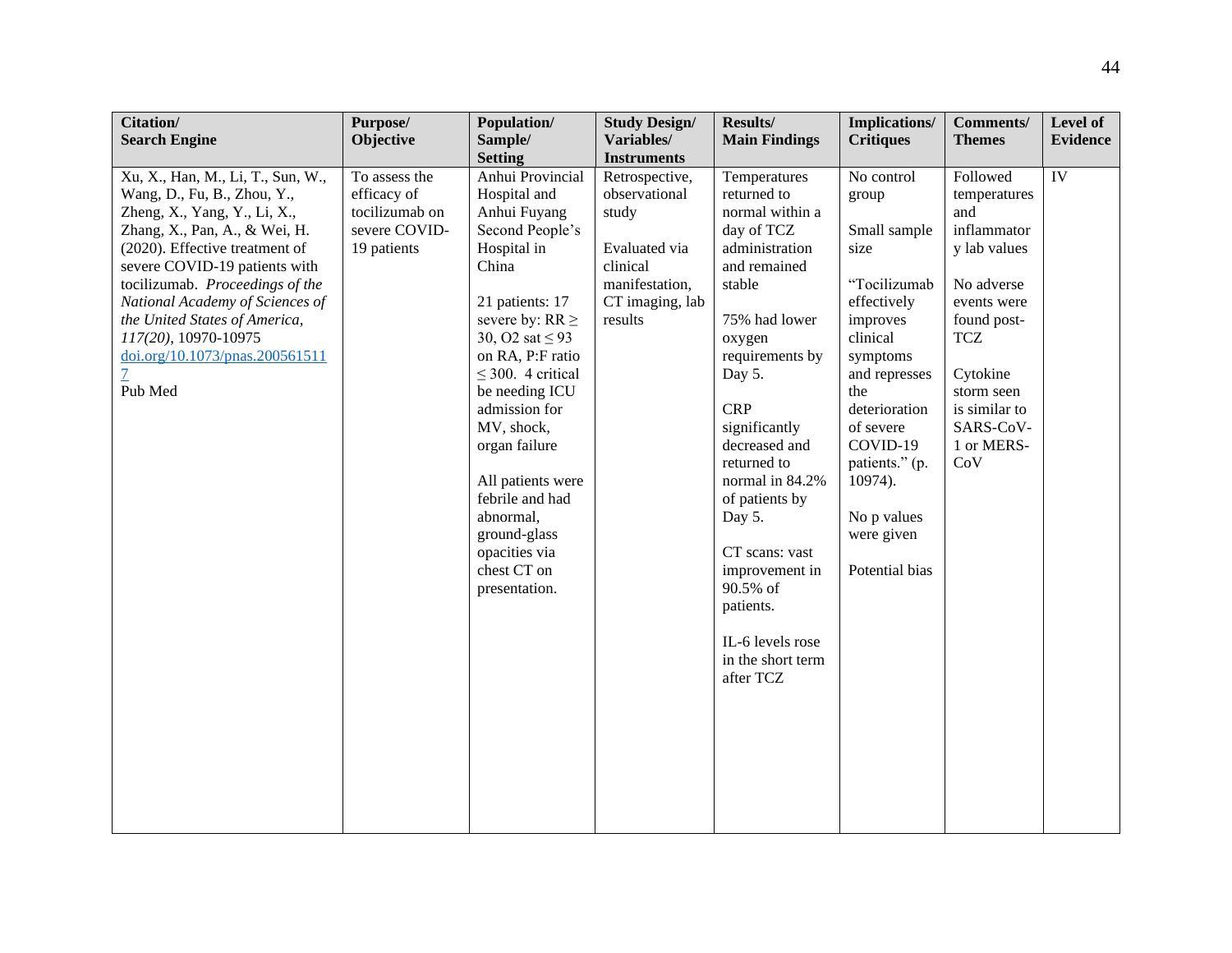| Citation/<br><b>Search Engine</b>                                                                                                                                                                       | Purpose/<br>Objective                                                                     | Population/<br>Sample/                                                                                                                                                                                                                                                    | <b>Study Design/</b><br>Variables/                                                                                                                                                                                                                    | Results/<br><b>Main Findings</b>                                                                        | <b>Implications/</b><br><b>Critiques</b>                                                                                                                                                                                                                                                                           | <b>Comments/</b><br><b>Themes</b>                                                                                                                                             | Level of<br><b>Evidence</b> |
|---------------------------------------------------------------------------------------------------------------------------------------------------------------------------------------------------------|-------------------------------------------------------------------------------------------|---------------------------------------------------------------------------------------------------------------------------------------------------------------------------------------------------------------------------------------------------------------------------|-------------------------------------------------------------------------------------------------------------------------------------------------------------------------------------------------------------------------------------------------------|---------------------------------------------------------------------------------------------------------|--------------------------------------------------------------------------------------------------------------------------------------------------------------------------------------------------------------------------------------------------------------------------------------------------------------------|-------------------------------------------------------------------------------------------------------------------------------------------------------------------------------|-----------------------------|
|                                                                                                                                                                                                         |                                                                                           | <b>Setting</b>                                                                                                                                                                                                                                                            | <b>Instruments</b>                                                                                                                                                                                                                                    |                                                                                                         |                                                                                                                                                                                                                                                                                                                    |                                                                                                                                                                               |                             |
| Zhao, J. & Tian, B-P. (2020)<br>Efficacy of tocilizumab treatment<br>in severely ill COVID-19<br>patients. Critical Care, 24(524),<br>$1-4.$<br>doi.org/10.1186/s13054-020-<br>03224-7<br><b>CINAHL</b> | To examine the<br>efficacy of TCZ<br>treatment in<br>patients with<br>severe COVID-<br>19 | 10 studies<br>included, 1675<br>severe COVID-<br>19 patients<br>One RCT and 9<br>retrospective<br>cohort studies<br>America, Europe<br>and India<br>600 TCZ group,<br>1000 control<br>group<br>TCZ was IV or<br>SQ and<br>doses/timing<br>varied<br>Varied steroid<br>use | Systematic<br>review and<br>meta-analysis<br>5 databases<br>searched and<br>two<br>independent<br>reviewers<br>selected eligible<br>studies<br>Discrepancies<br>evaluated by<br>group<br>discussion<br>Studies were<br>then statistically<br>compared | Significant<br>difference in<br>mortality<br>between TCZ<br>group and<br>control ( $p <$<br>$0.00001$ ) | The reduction<br>in mortality<br>suggests that<br>TCZ is an<br>effective<br>treatment for<br>severe<br>COVID-19<br>Significantly<br>high<br>heterogeneity<br>was observed<br>(p < 0.0001)<br>The low<br>quality of<br>studies and<br>variable<br>diagnostic<br>criteria for<br>severe<br>COVID-19<br>were limiting | Variable<br>steroid use<br>Uncontrolle<br>d immune<br>activation<br>leads to<br>cytokine<br>storm<br>CRS appears<br>as<br>overproducti<br>on of<br>cytokines or<br>chemokines | $\bf I$                     |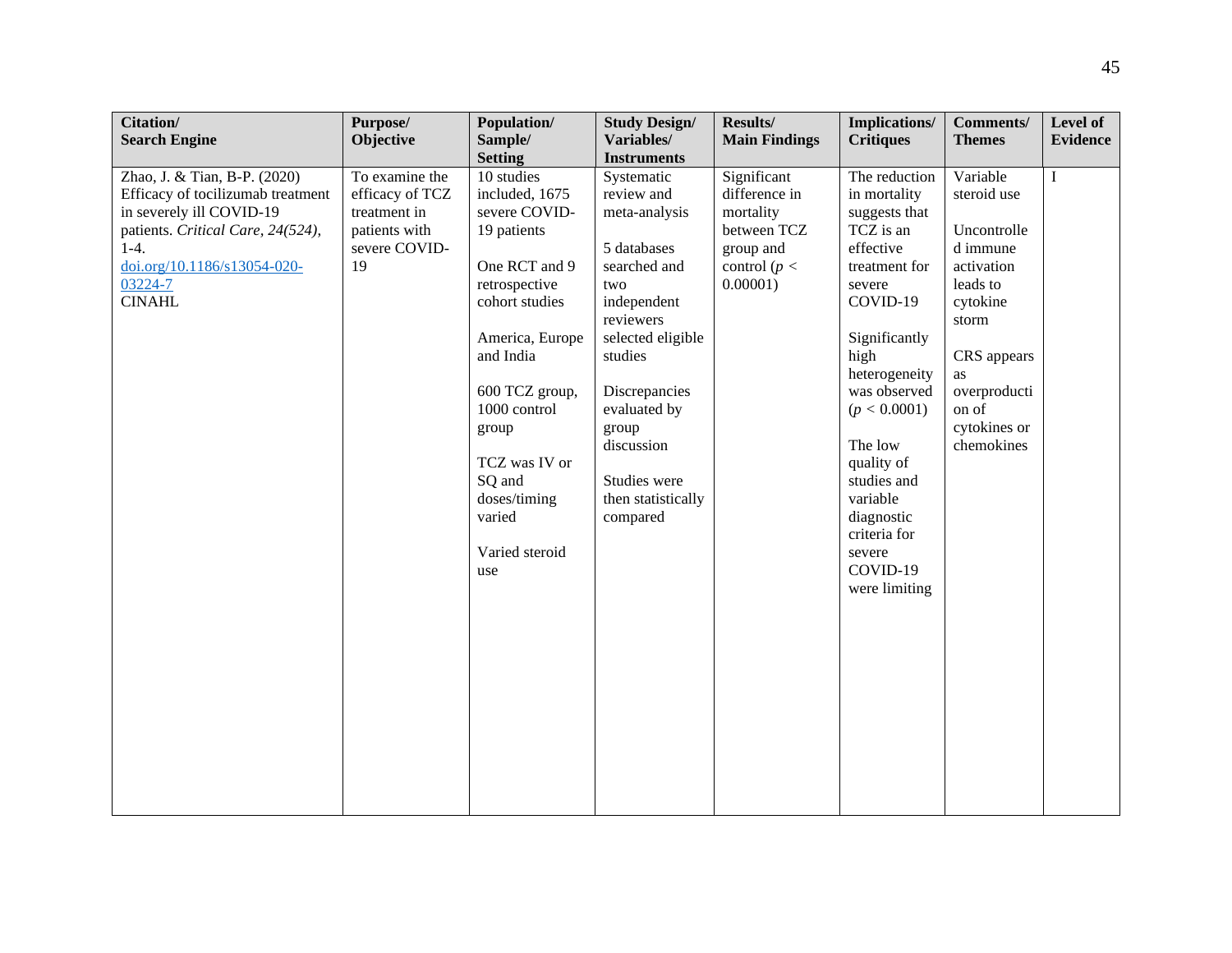# *Levels of Evidence*

| Level of<br>Evidence | <b>Description</b>                                                                                                                                                                                                                            |
|----------------------|-----------------------------------------------------------------------------------------------------------------------------------------------------------------------------------------------------------------------------------------------|
| <b>Level I</b>       | Evidence via systematic review or meta-analysis of relevant RCTs<br>(randomized controlled trial) or clinical practice guidelines created<br>from systematic reviews of RCTs or three or more RCTs of<br>good structure with similar results. |
| <b>Level II</b>      | Evidence via at least one well-designed RCT.                                                                                                                                                                                                  |
| <b>Level III</b>     | Evidence via well-designed controlled trials with no<br>randomization (quasi-experimental).                                                                                                                                                   |
| <b>Level IV</b>      | Evidence via well-designed case-control<br>or cohort studies.                                                                                                                                                                                 |
| Level V              | Evidence via systematic reviews of descriptive and<br>qualitative studies (meta-synthesis).                                                                                                                                                   |
| <b>Level VI</b>      | Evidence via a single descriptive or qualitative study.                                                                                                                                                                                       |
| <b>Level VII</b>     | Evidence via the opinion of authorities and/or expert<br>committees.                                                                                                                                                                          |

(Ackley, et al., 2008.)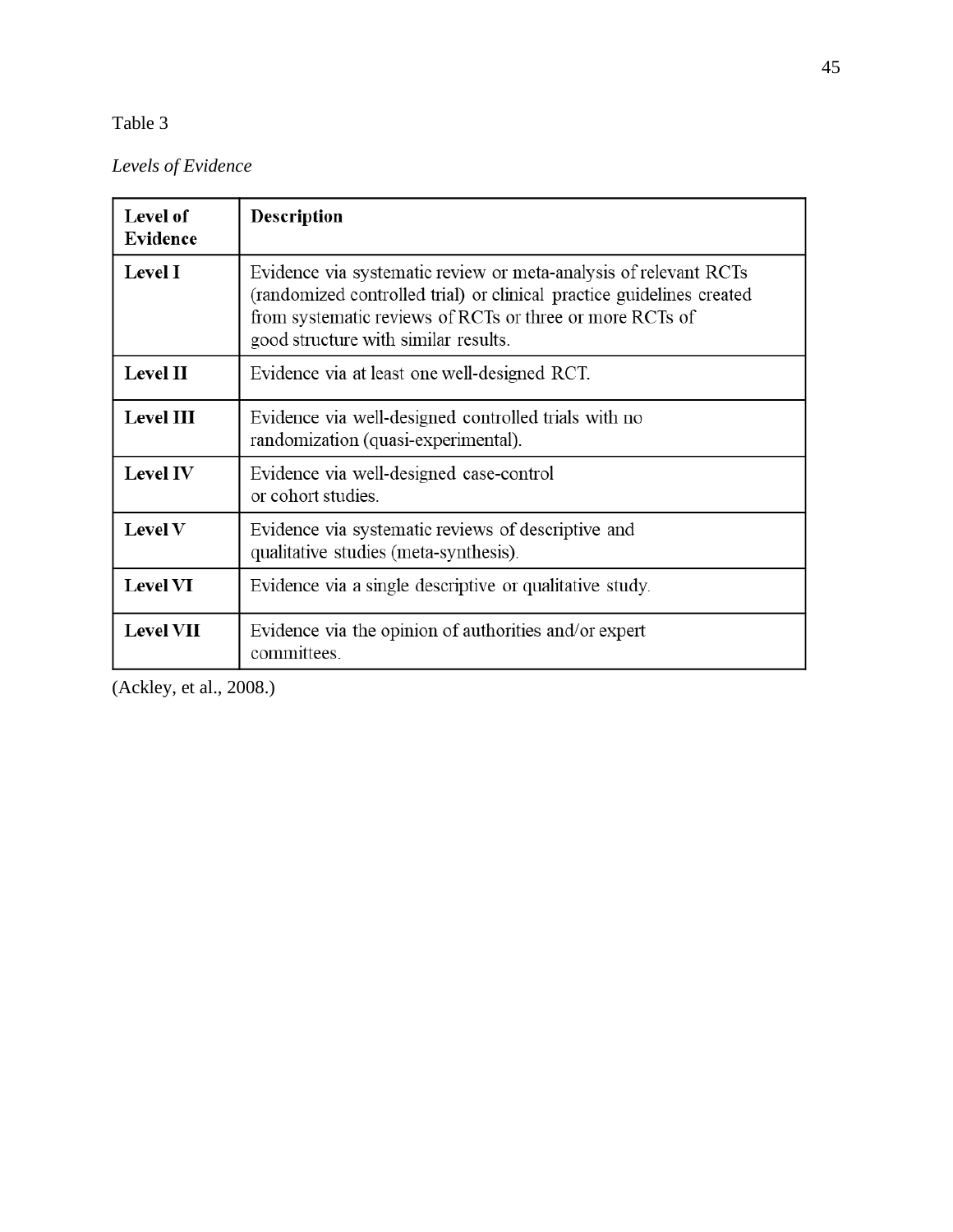|                                    | <b>Themes Identified</b>         |                    |                       |                             |                             |  |  |  |  |
|------------------------------------|----------------------------------|--------------------|-----------------------|-----------------------------|-----------------------------|--|--|--|--|
| <b>Citation</b>                    | CRS/<br>Cytokine<br><b>Storm</b> | Route<br>IV vs. SQ | <b>Steroid</b><br>Use | Safety/<br><b>Screening</b> | Efficacy/<br>Recommendation |  |  |  |  |
| Alzghari &<br>Acuna, 2020          | $\mathbf X$                      | IV                 | Some                  | $\mathbf X$                 | $\mathbf X$                 |  |  |  |  |
| Campochiaro,<br>et al., 2020       | $\mathbf X$                      | IV                 | $\rm No$              | $\mathbf X$                 |                             |  |  |  |  |
| Dastan,<br>et al., 2020            | $\mathbf X$                      | IV                 |                       | $\mathbf X$                 | $\mathbf X$                 |  |  |  |  |
| Klopfenstein,<br>et al., 2020      | $\mathbf X$                      |                    | Some                  |                             | $\mathbf X$                 |  |  |  |  |
| Lan,<br>et al., 2020               | $\mathbf X$                      | Both               |                       | X                           |                             |  |  |  |  |
| Mady,<br>et al., 2020              | $\mathbf X$                      |                    | All                   | $\mathbf X$                 | $\mathbf X$                 |  |  |  |  |
| Malekzdeh,<br>et al., 2020         | $\mathbf X$                      | SQ                 | No                    | $\mathbf X$                 | $\mathbf X$                 |  |  |  |  |
| Menzella,<br>et al., 2020          | $\mathbf X$                      | Both               | Some                  | $\mathbf X$                 | $\mathbf X$                 |  |  |  |  |
| Perrone,<br>et al., 220            | $\mathbf X$                      |                    | Some                  |                             | $\mathbf X$                 |  |  |  |  |
| Price,<br>et al., 2020             | $\mathbf X$                      | ${\rm IV}$         | Some                  |                             | $\mathbf X$                 |  |  |  |  |
| Rossoti,<br>et al., 2020           | $\mathbf X$                      | IV                 |                       | $\mathbf X$                 | $\mathbf X$                 |  |  |  |  |
| Salvati,<br>et al., 2020           | X                                | IV                 | No                    |                             | $\mathbf X$                 |  |  |  |  |
| Tleyjeh,<br>et al., 2020           | Х                                |                    |                       | Х                           | Х                           |  |  |  |  |
| Xu,<br>et al., 2020                | $\mathbf X$                      |                    |                       | $\mathbf X$                 | $\mathbf X$                 |  |  |  |  |
| Zhao, Cui, &<br><b>Tian</b> , 2020 | $\mathbf X$                      | Both               | Some                  |                             |                             |  |  |  |  |

# *Theme Matrix for Literature Review of tocilizumab use for severe COVID-19*